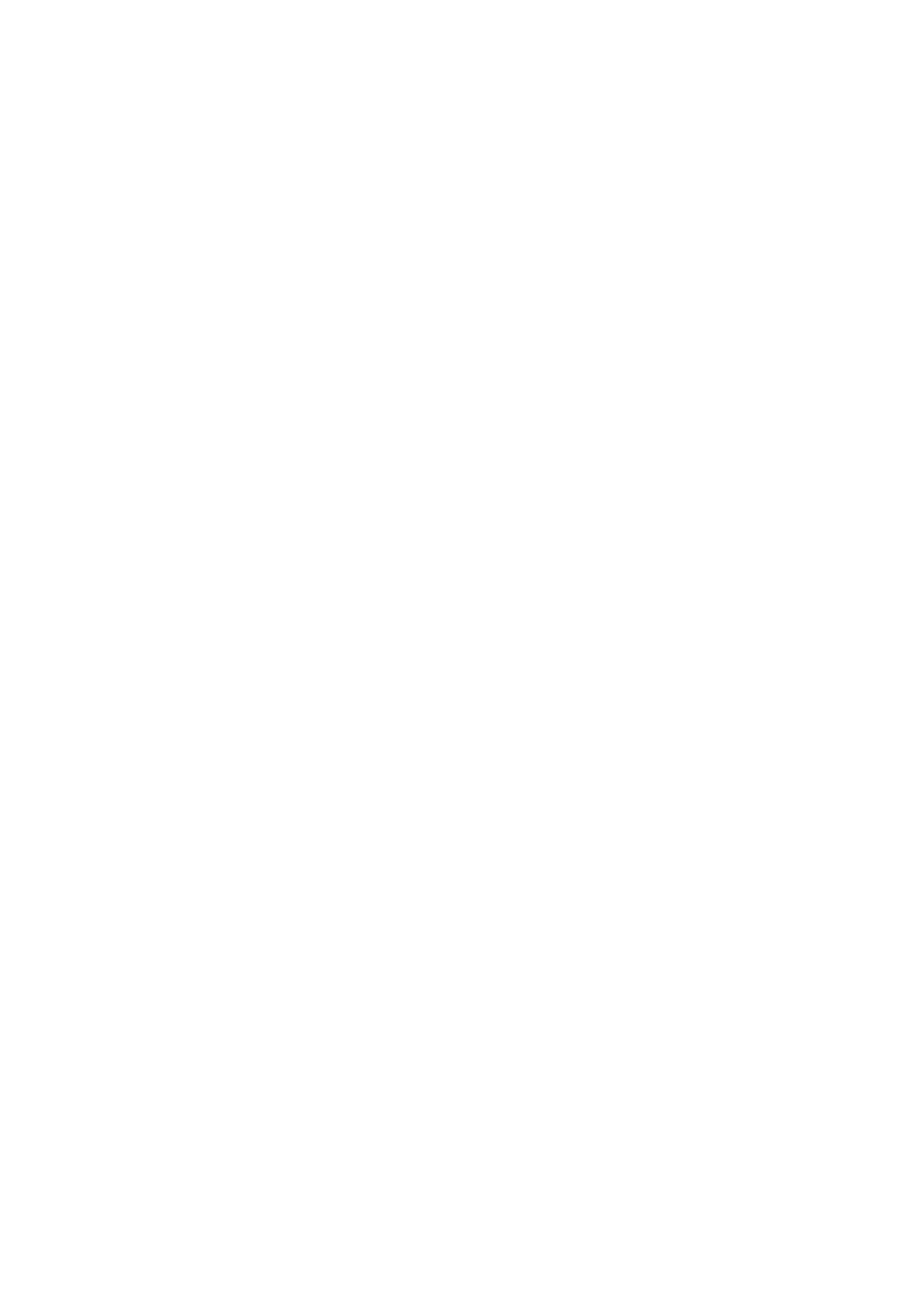#### **LIST OF RESOLUTIONS**

- [No. 1](#page-4-0) Approval of the Annual Report of the Director General on the Activities of the OIE in 2014 and the Report on the current situation with regards to the events and trends of animal health worldwide
- [No. 2](#page-5-0) Approval of the Report of the Director General on the Management, Activities and Administrative Work of the OIE in 2014
- [No. 3](#page-6-0) Approval of the Financial Report for the 88th Financial Year of the OIE (1 January 31 December 2014)
- [No. 4](#page-7-0) Acknowledgements to the Member Countries and Partners that made Voluntary Contributions or Subsidies to the OIE, or contributed in the Organisation of OIE Meetings and for the provision of personnel
- [No. 5](#page-8-0) Modification of the 2015 Budget
- [No. 6](#page-10-0) OIE Budgetary Income and Expenses for the 90th Financial Year (1 January to 31 December 2016)
- [No. 7](#page-12-0) Financial contributions from OIE Member Countries for 2016
- [No. 8](#page-13-0) Planned work programme for 2016
- [No. 9](#page-14-0) Renewal of the Appointment of the External Auditor
- [No. 10](#page-15-0) Acknowledgements to the Governments of Member Countries and donors that helped the OIE in the acquisition of the property situated at 14 rue de Prony
- [No. 11](#page-16-0) Creation of a Performance Committee for the evaluation of the Specialist Commissions of the OIE
- [No. 12](#page-17-0) Creation of a Joint Old-Age Allowance Fund for the staff of OIE Representations
- [No. 13](#page-18-0) Sixth Strategic Plan of the OIE for the 2016-2020 period
- [No. 1](#page-4-0)4 Adoption of new or revised chapters for the *Manual of Diagnostic Tests for Aquatic Animals*
- [No. 15](#page-20-0) Procedures for Member Countries for the official recognition and maintenance of disease status of certain animal diseases or risk status of bovine spongiform encephalopathy and for the endorsement of national official control programmes
- [No. 16](#page-24-0) Costs to be covered by Member Countries applying for the official recognition of disease status of certain animal diseases or risk status of bovine spongiform encephalopathy and the endorsement of national official control programmes
- [No. 17](#page-26-0) Recognition of the Foot and Mouth Disease Status of Member Countries
- [No. 18](#page-30-0) Endorsement of Official Control Programmes for Foot and Mouth Disease of Member Countries
- [No. 19](#page-31-0) Recognition of the Contagious Bovine Pleuropneumonia Status of Member Countries
- [No. 20](#page-32-0) Endorsement of Official Control Programmes for Contagious Bovine Pleuropneumonia of Member Countries
- [No. 21](#page-33-0) Recognition of the Bovine Spongiform Encephalopathy Risk Status of Member Countries
- [No. 22](#page-35-0) Recognition of the African Horse Sickness Status of Member Countries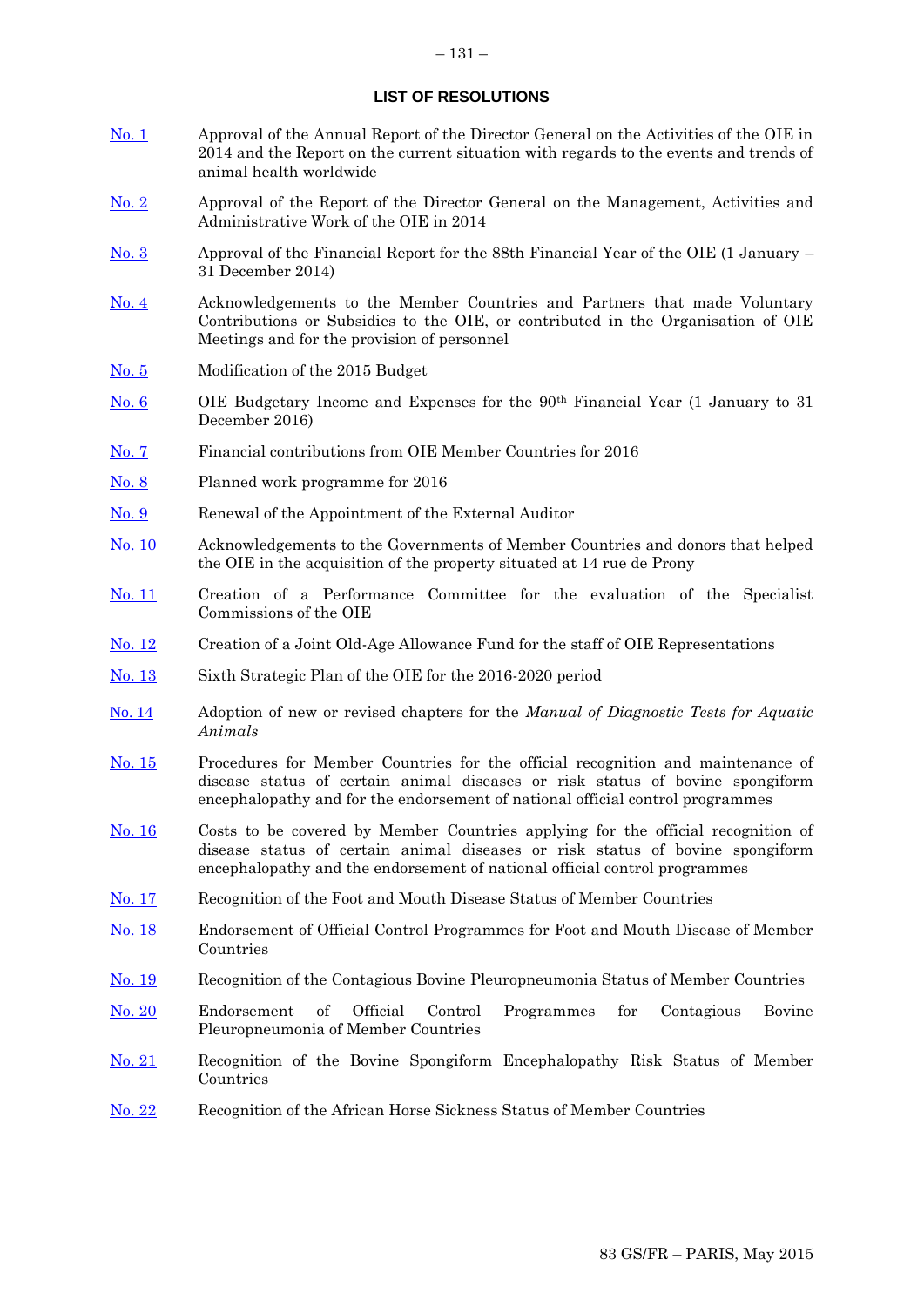- [No. 23](#page-36-0) Recognition of the Peste des Petits Ruminants Status of Member Countries
- [No. 24](#page-38-0) Recognition of the Classical Swine Fever Status of Member Countries
- [No. 25](#page-39-0) Designation of Facilities as Approved for Holding Rinderpest Virus Containing Material
- [No. 26](#page-41-0) Combating Antimicrobial Resistance and Promoting the Prudent Use of Antimicrobial Agents in Animals
- [No. 27](#page-43-0) Animal Production Food Safety
- [No. 28](#page-45-0) Animal Welfare
- [No. 29](#page-47-0) Amendments to the *OIE Aquatic Animal Health Code*
- [No. 30](#page-49-0) Amendments to the *OIE Terrestrial Animal Health Code*
- [No. 31](#page-51-0) Adoption of new or revised chapters for the *Manual of Diagnostic Tests and Vaccines for Terrestrial Animals*
- [No. 32](#page-52-0) Designation of OIE Reference Laboratories for terrestrial animal diseases
- [No. 33](#page-54-0) High Throughput Sequencing, Bioinformatics and Computational Genomics (HTS-BCG)
- [No. 34](#page-56-0) Register of Diagnostic Kits Validated and Certified by the OIE
- [No. 35](#page-58-0) The use of information technology in animal health management, disease reporting, surveillance, and emergency response
- [No. 36](#page-60-0) Agreement between the World Organisation for Animal Health (OIE) and the African Union / Inter-African Bureau for Animal Resources (AU-IBAR)
- [No. 37](#page-61-0) Agreement between the World Organisation for Animal Health (OIE) and the World Customs Organization (WCO)
- [No. 38](#page-62-0) Memorandum of Understanding between the World Organisation for Animal Health (OIE) and the International Police Organization (INTERPOL)
- [No. 39](#page-63-0) Agreement between the World Organisation for Animal Health (OIE) and the World Veterinary Association (WVA)
- [No. 40](#page-64-0) Agreement between the World Organisation for Animal Health (OIE) and the Secretariat of the Convention on International Trade in Endangered Species of Wild Fauna and Flora (CITES).
- [No. 41](#page-65-0) Appointment of the Director General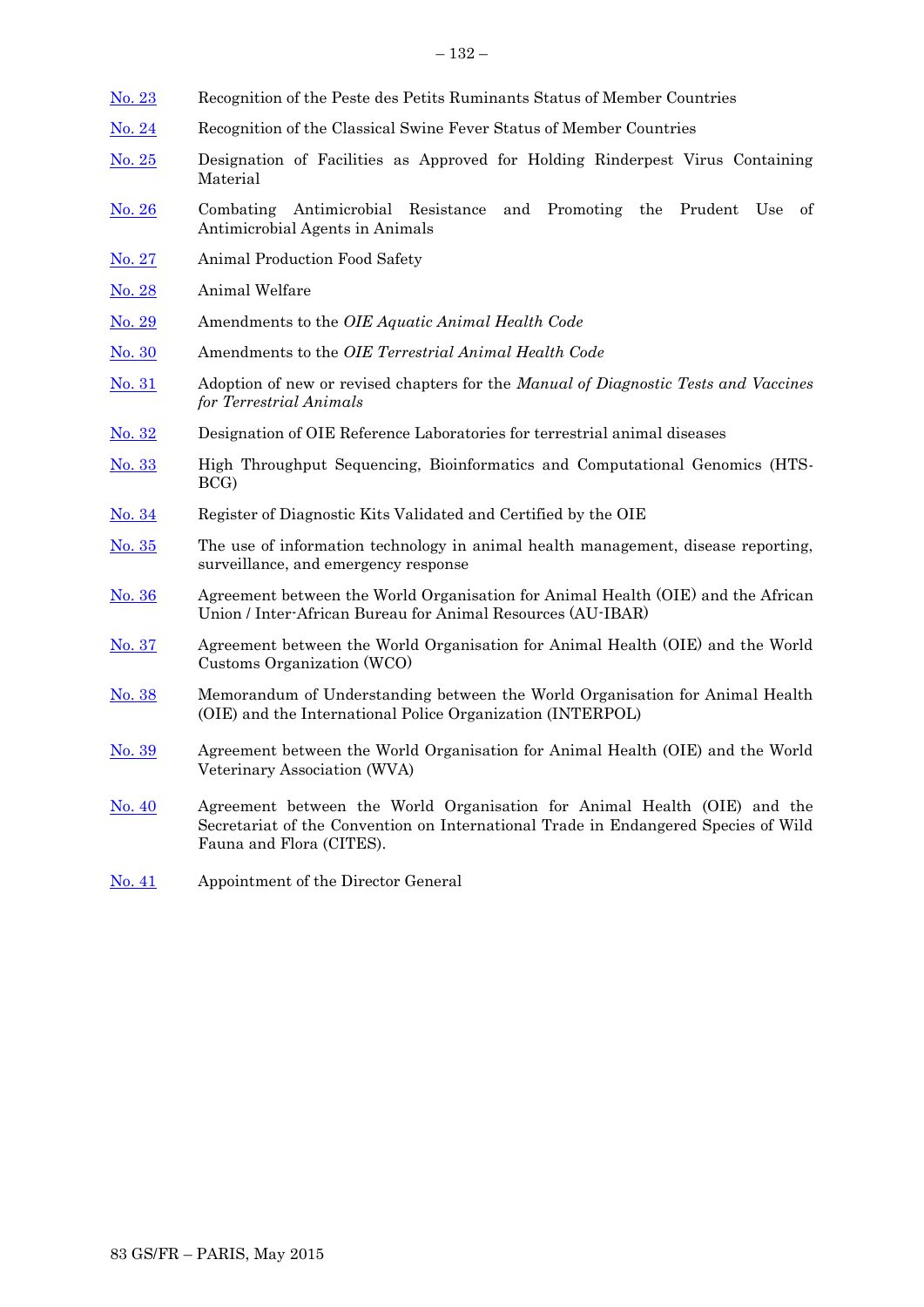#### <span id="page-4-0"></span>– 133 –

### RESOLUTION No. 1

### **Approval of the Annual Report of the Director General on the Activities of the OIE in 2014 and the Report on the current animal health situation worldwide: analysis of events and trends**

In accordance with Article 6 of the Organic Rules of the OIE,

THE ASSEMBLY

RESOLVES

To approve the Annual Report of the Director General on the Activities of the OIE in 2014 (83 SG/1) and the Report on the current animal health situation worldwide: analysis of events and trends (83 SG/2).

 $\overline{\phantom{a}}$  , where  $\overline{\phantom{a}}$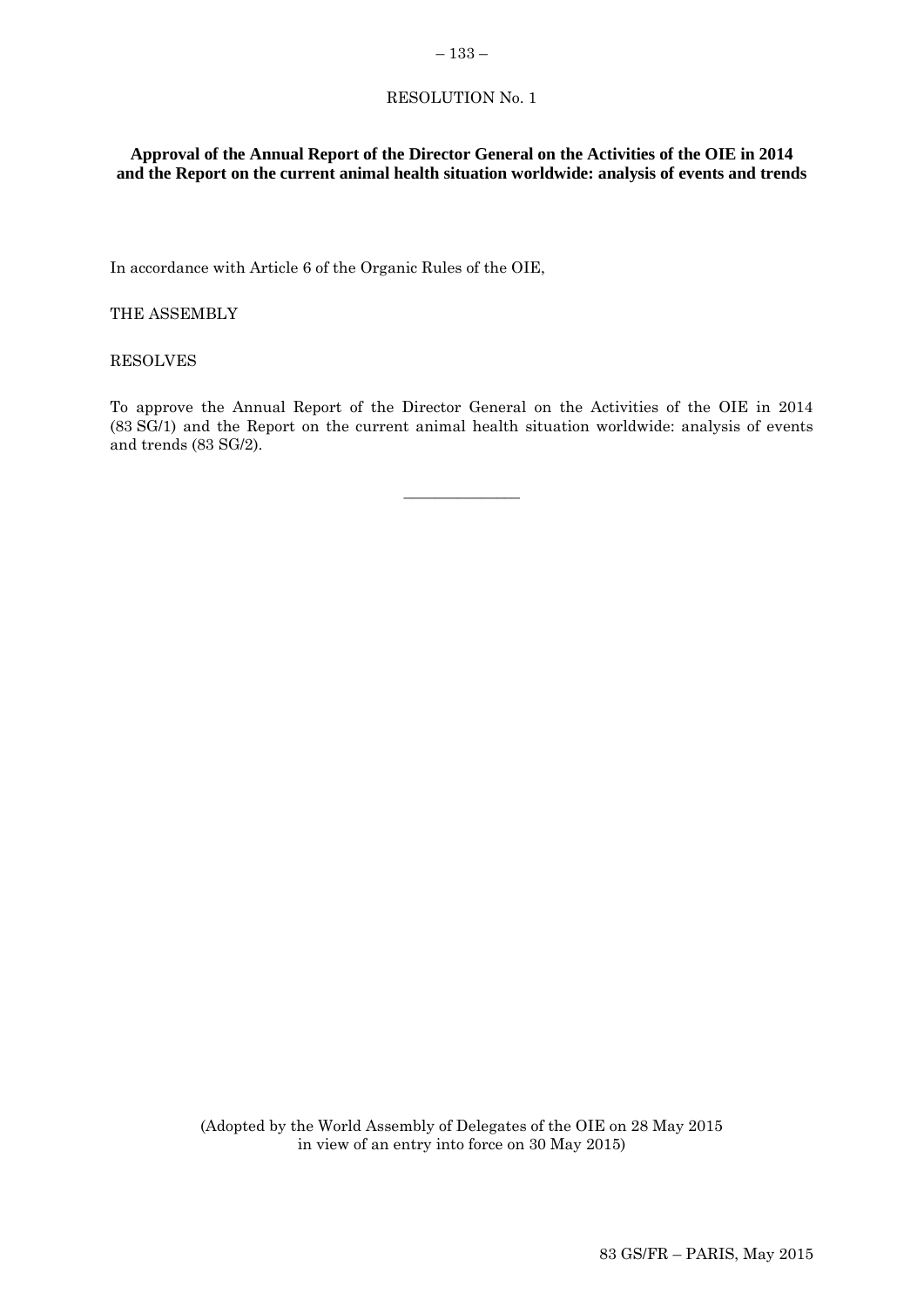### <span id="page-5-0"></span>– 134 –

### RESOLUTION No. 2

### **Approval of the Report of the Director General on the Management, Activities and Administrative Work of the OIE in 2014**

In accordance with Article 6 of the Organic Rules,

THE ASSEMBLY

RESOLVES

to approve the Report of the Director General on the Management, Activities and Administrative Work of the OIE in 2014 (83 SG/3).

\_\_\_\_\_\_\_\_\_\_\_\_\_\_\_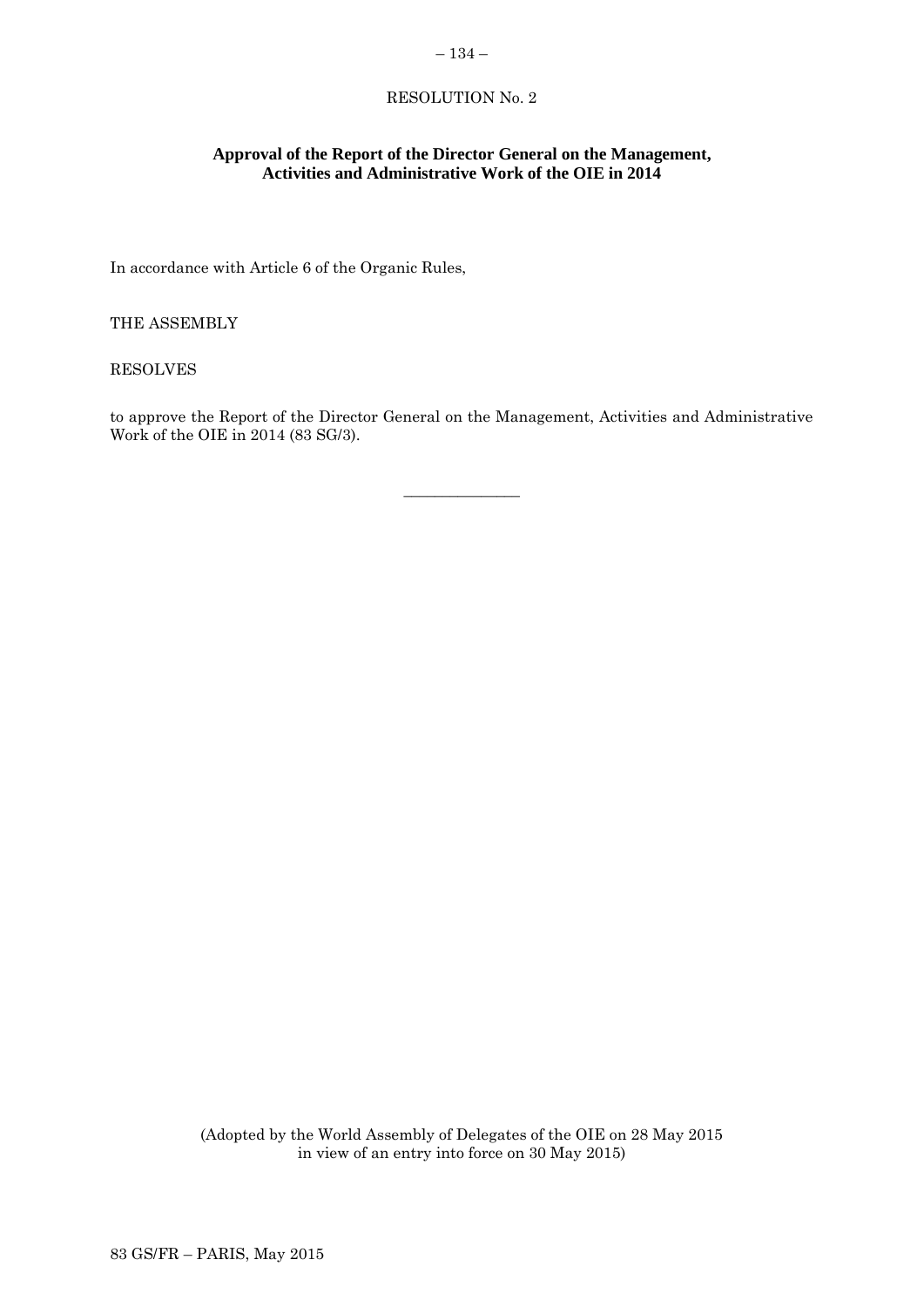### <span id="page-6-0"></span>RESOLUTION No. 3

### **Approval of the Financial Report for the 88th Financial Year of the OIE (1 January – 31 December 2014)**

In application of Article 15 of the Organic Statutes and Article 6 of the Organic Rules of the OIE,

### THE ASSEMBLY

#### RESOLVES

to approve the Financial Report for the 88th Financial Year of the OIE (1 January – 31 December 2014) (83 SG/4).

 $\overline{\phantom{a}}$  , where  $\overline{\phantom{a}}$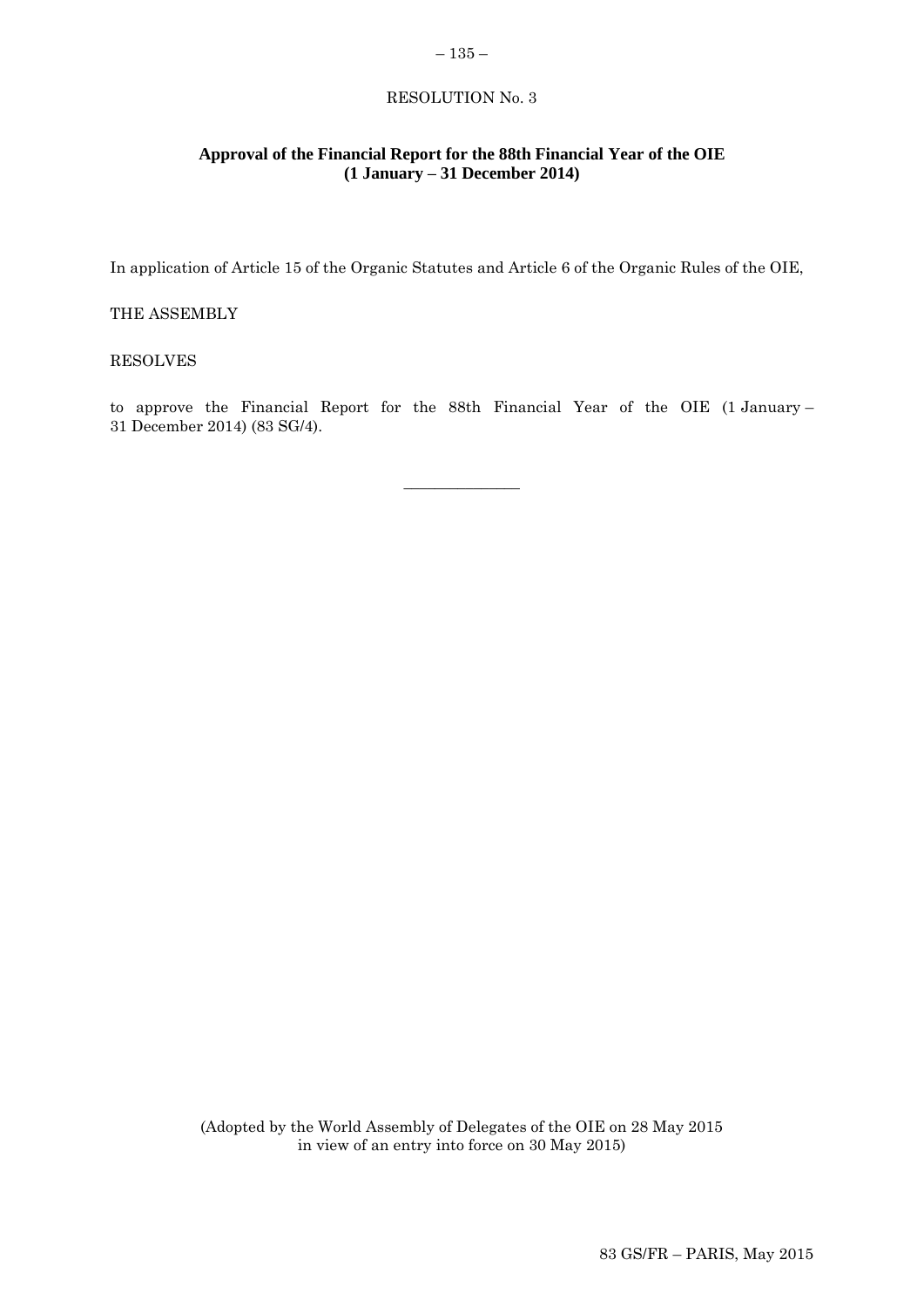#### <span id="page-7-0"></span>– 136 –

### RESOLUTION No. 4

### **Acknowledgements to the Member Countries and Partners that made Voluntary Contributions or Subsidies to the OIE, or contributed in the Organisation of OIE Meetings and for the provision of personnel**

Having noted the voluntary contributions or subsidies received by the OIE in 2014 and the meetings organised by the OIE in 2014,

### THE ASSEMBLY

### REQUESTS

The Director General to sincerely thank:

1. Argentina, Australia, Bahrain, Brazil, Canada, China (People's Rep. of), Egypt, France, Germany, Italy, Japan, Jordan, Kazakhstan, Kenya, Korea (Rep. of), Lebanon, New Zealand, Norway, Panama, Saudi Arabia, Switzerland, United Arab Emirates, United Kingdom, United States of America;

The European Union (European Commission) and the World Bank;

The International Federation of Horseracing Authorities (IFHA), the Maris Llorens Foundation and the World Animal Protection (WPA);

for their voluntary contributions or subsidies to support the execution of the programmes of the OIE in 2014.

2. Australia, Belgium, Bulgaria, Canada, Chad, China (People's Rep. of), Estonia, Former Yug. Rep of Macedonia, Hong Kong, Japan, Jordan, Korea (Rep. of), Mexico, Niger, Russia, Switzerland, Taipei Chinese, Thailand, Tunisia, United Arab Emirates and Vietnam;

for their contribution to the organisation of OIE Regional Conferences, seminars and workshops that were held during 2014.

3. Brazil, France, Germany, Italy, Korea (Rep. of), Spain and United States of America

for the provision of personnel paid directly by their country to support the implementation of the programmes of the OIE in 2014.

 $\overline{\phantom{a}}$  , where  $\overline{\phantom{a}}$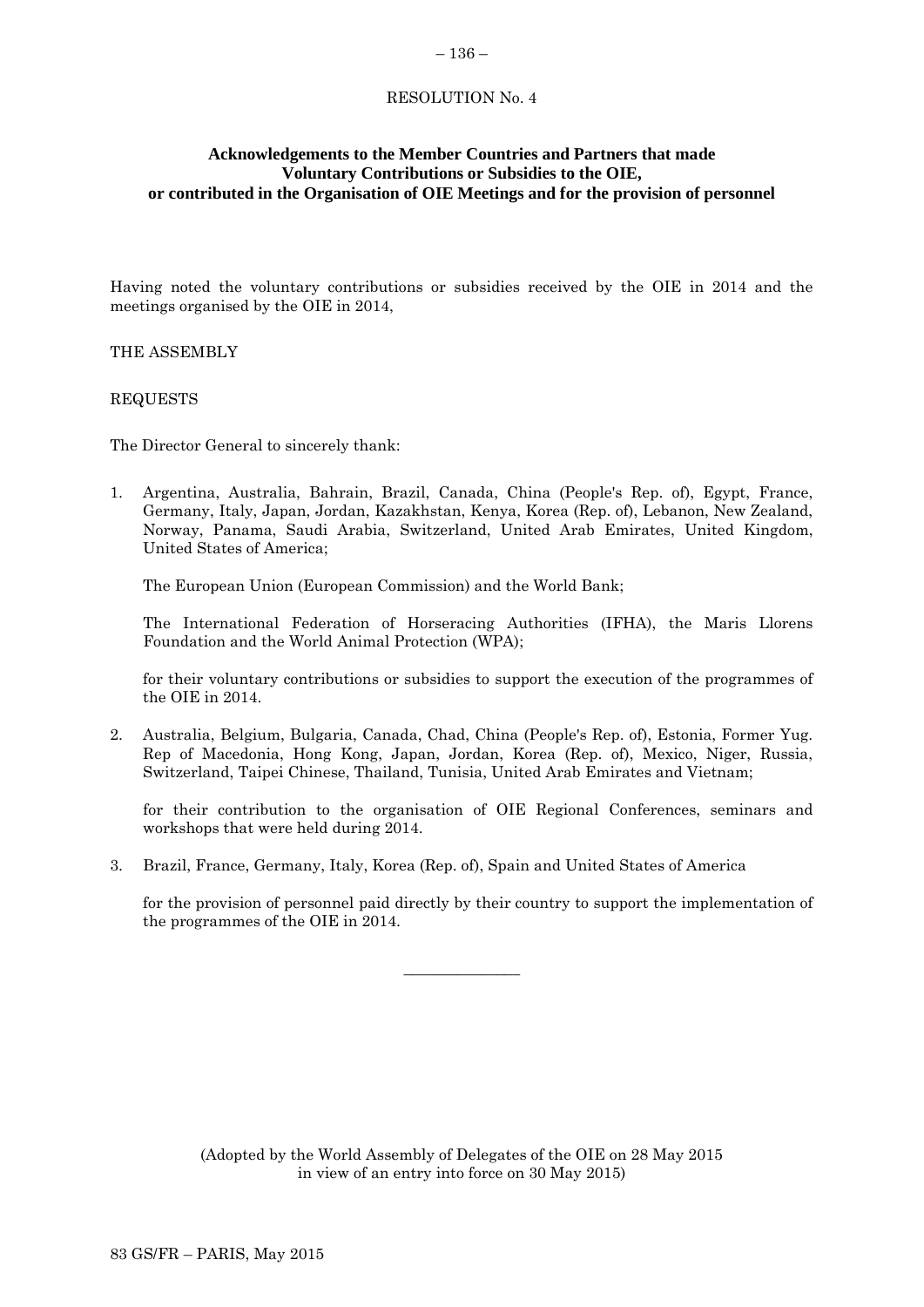### <span id="page-8-0"></span> $-137-$

# RESOLUTION No. 5

# **Modification of the 2015 Budget**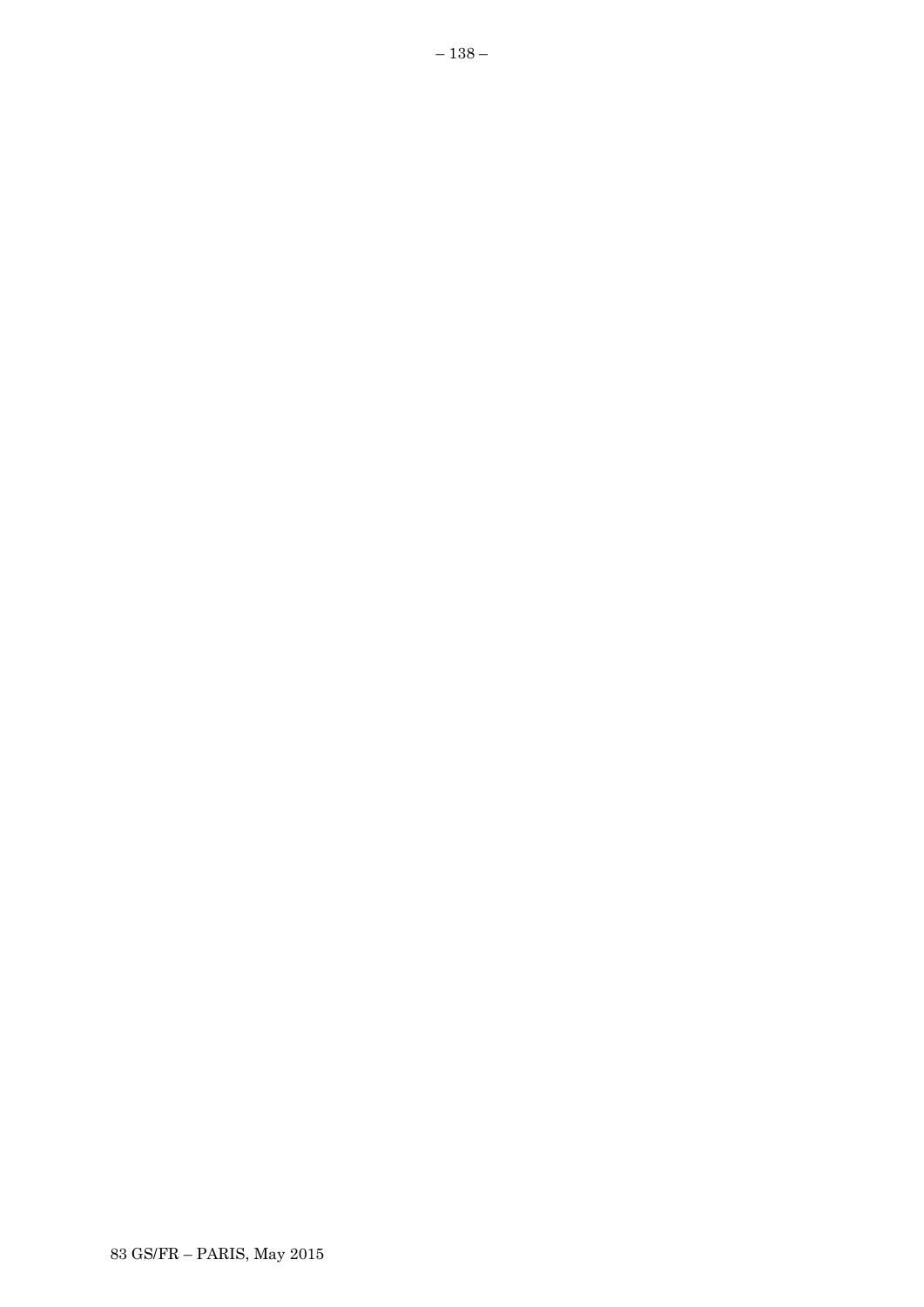### <span id="page-10-0"></span> $-139-$

### RESOLUTION No. 6

### **OIE Budgetary Income and Expenses for the 90th Financial Year (1 January to 31 December 2016)**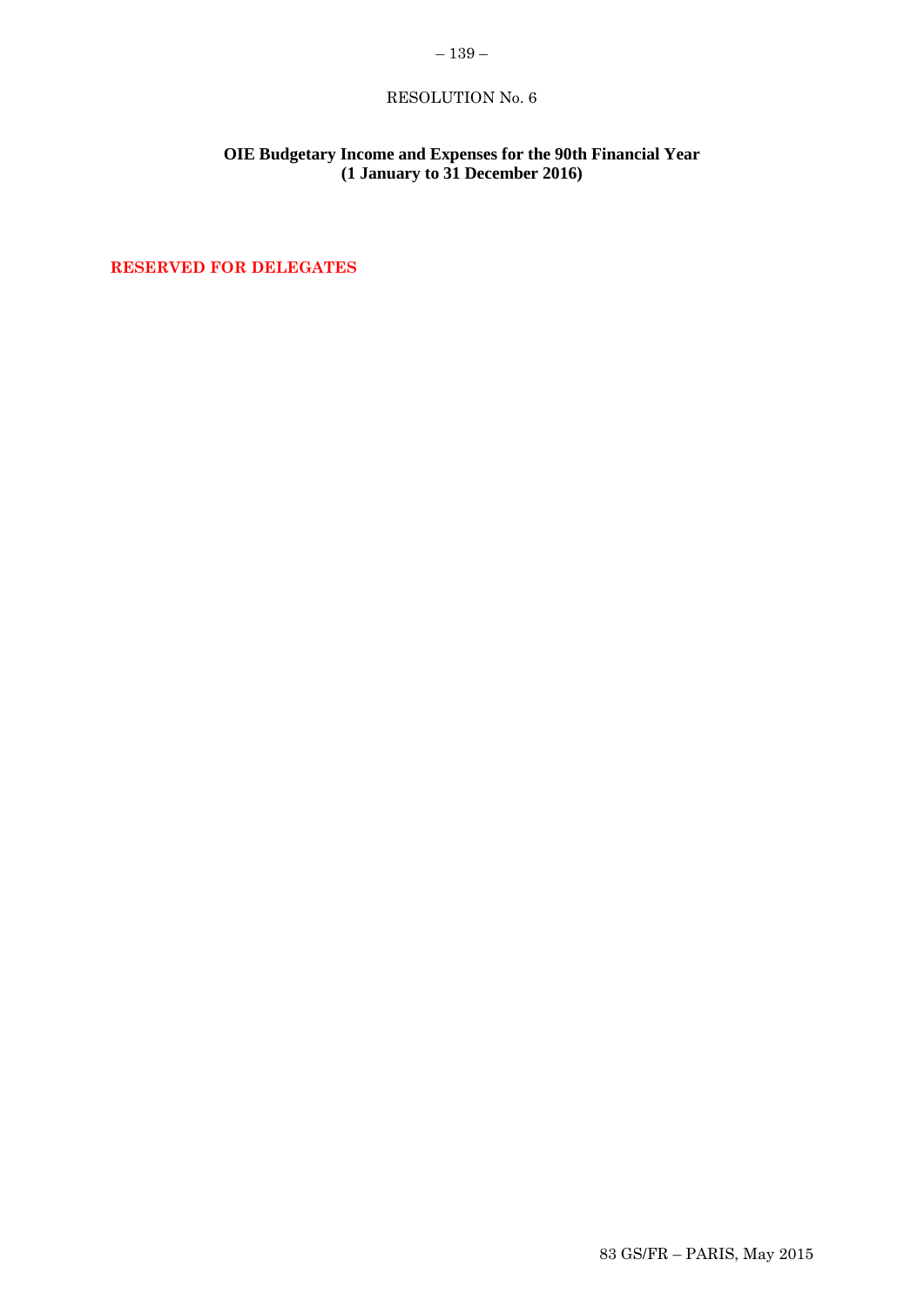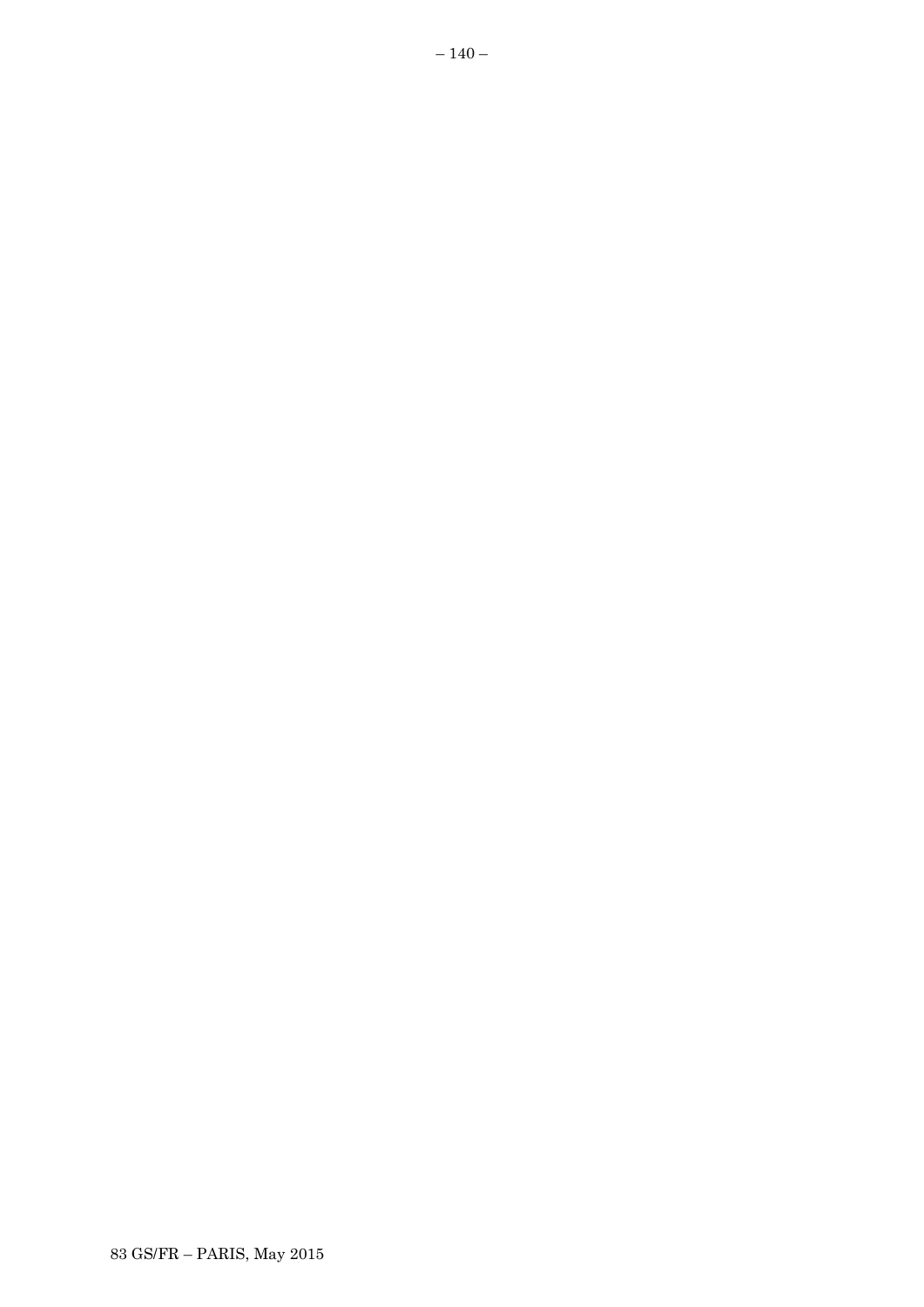### <span id="page-12-0"></span> $-141-$

# RESOLUTION No. 7

# **Financial contributions from OIE Member Countries for 2016**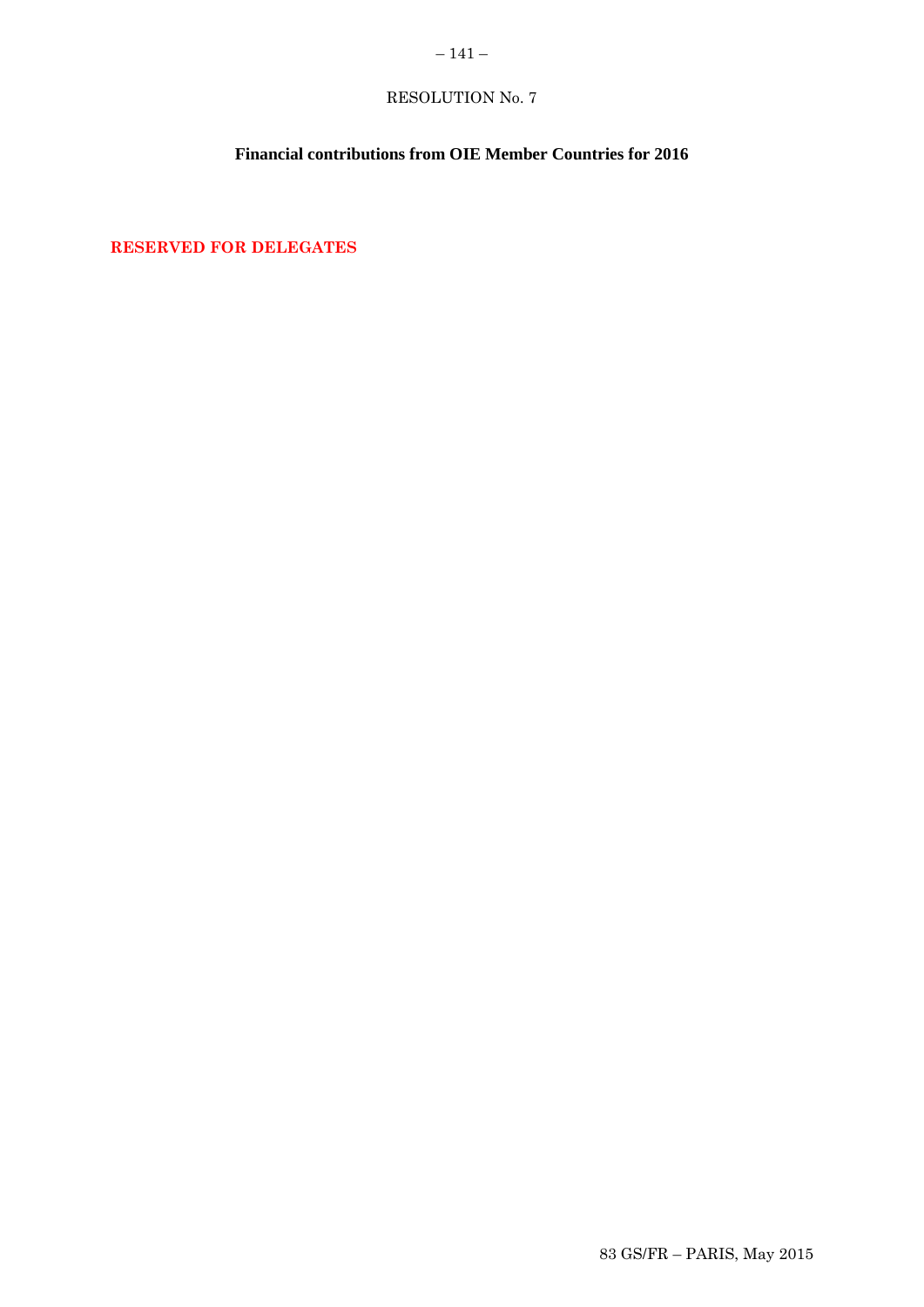### <span id="page-13-0"></span> $-142-$

### RESOLUTION No. 8

### **Planned Work Programme for 2016**

### CONSIDERING

The Sixth Strategic Plan of the OIE, established for the 2016-2020 period,

THE ASSEMBLY, ON THE PROPOSAL OF THE COUNCIL

### 1. DECIDES

To approve the Planned Work Programme for 2016 (Appendix I of document 83 SG/6), subject to prioritisation by the Council to ensure that expenditure remains within the allotted budget.

### 2. RECOMMENDS THAT

Member Countries provide the necessary support to allow the Planned Work Programme to be carried out, in the form of payment of both regular contributions and, when possible, voluntary contributions to the general budget and/or to the World Animal Health and Welfare Fund, or any other subsidies to support the OIE activities.

 $\overline{\phantom{a}}$  , where  $\overline{\phantom{a}}$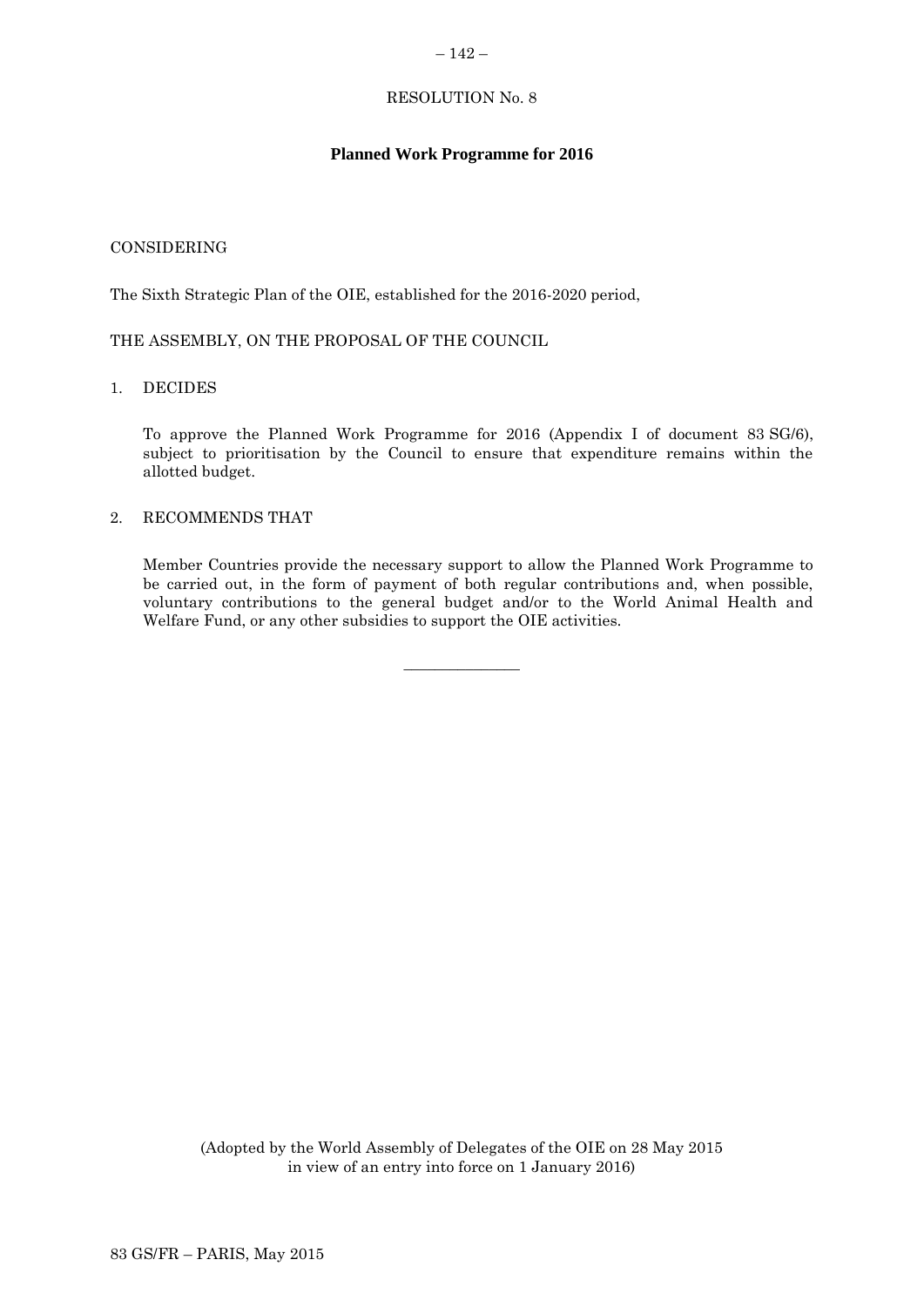### <span id="page-14-0"></span>– 143 –

### RESOLUTION No. 9

### **Renewal of the Appointment of the External Auditor**

In accordance with Article 12.1. of the Financial Regulations concerning the appointment of the External Auditor and the renewal of his mandate,

THE ASSEMBLY

RESOLVES

To renew for a period of 1 year (2015) the appointment of Mr Didier Selles as OIE External Auditor.

 $\overline{\phantom{a}}$  , where  $\overline{\phantom{a}}$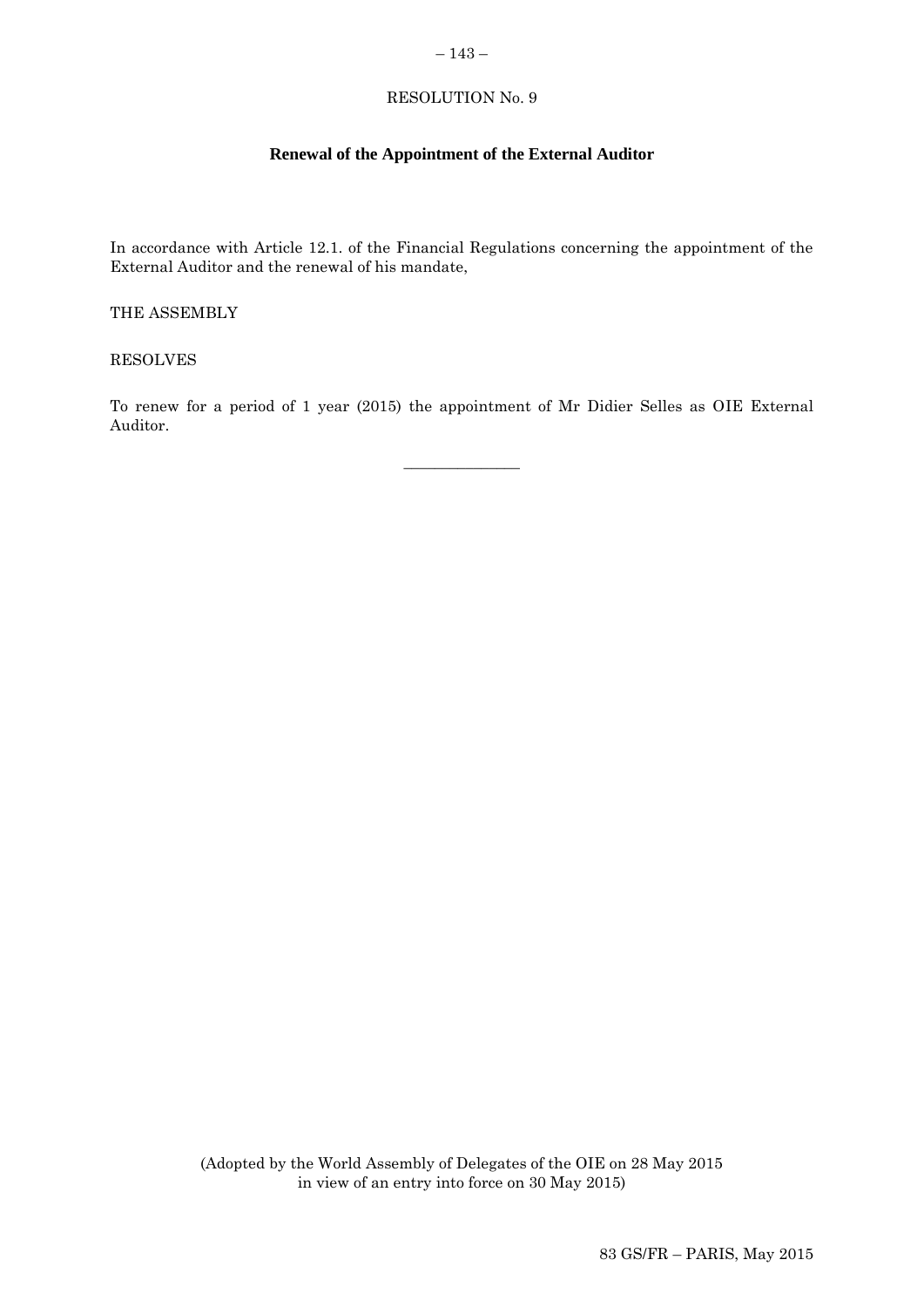#### <span id="page-15-0"></span> $-144-$

### RESOLUTION No. 10

### **Acknowledgements to the Governments of Member Countries and donors that helped the OIE in the acquisition of the property situated at 14 rue de Prony**

#### **CONSIDERING**

Resolution No. XI of 30 May 2008 giving the Director General a mandate for the acquisition of a property situated at 14 rue de Prony,

Having noted the additional voluntary contributions received by the OIE within the framework of the subscription launched among Member Countries and other donors to contribute to this acquisition,

### THE ASSEMBLY

### REQUESTS

The Director General to sincerely thank:

- The Governments of Australia, Canada, China (People's Rep. Of), France, Italy, Luxembourg, Oman, Turkey and the United Kingdom for their voluntary contributions to support the extension of the Headquarters so that it corresponds to the development of the objectives of the Organisation,
- And the Fédération Equestre Internationale (FEI) and the Latin American Poultry Association.

#### RECOMMENDS THAT

This subscription remains open, until further notice, to the Member Countries and potential donors so as to finalise the acquisition and renovation of the property situated at 14 rue de Prony and, if needed, to proceed with the total or partial reimbursement of the bank loan granted in 2009 to acquire the first part of the building.

 $\overline{\phantom{a}}$  , where  $\overline{\phantom{a}}$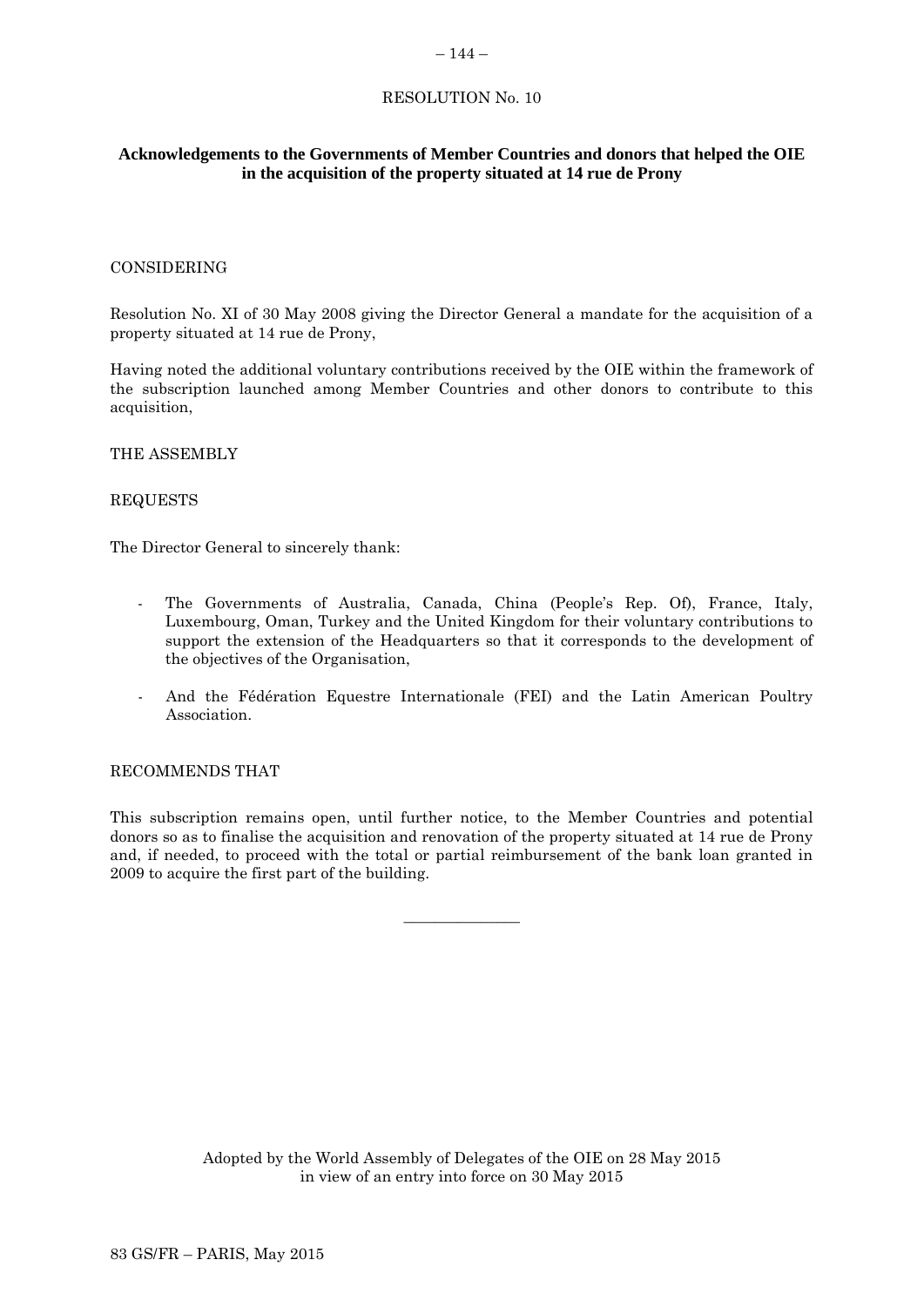# <span id="page-16-0"></span>RESOLUTION No. 11

### **Creation of a Performance Committee for the evaluation of the Specialist Commissions of the OIE**

HAVING regard to the Organic Rules, and in particular Article 3 thereof, designating the organs responsible for carrying out the functions of the Organisation, and Article 10, thereof, stipulating that the rules governing the functioning of each of the Commissions are determined by the General Rules,

HAVING regard to the Internal Rules of the OIE Specialist Commissions, and in particular the articles relating to the qualification of the members,

CONSIDERING that the Sixth Strategic Plan reminds that the OIE's reputation rests on the quality of the science to which the Organisation has access for its standard setting,

CONSIDERING the need to create a body responsible for evaluating the work of the Specialist Commissions,

THE ASSEMBLY, ON THE PROPOSAL OF THE COUNCIL,

### DECIDES

1. A Performance Committee is hereby instituted, composed of a member of the OIE Council, the President of each Specialist Commission, the Deputy Director General in charge of Animal Health, Veterinary Public Health and International Standards, a senior official of the Scientific and Technical Department and of the International Trade Department, and responsible for establishing an evaluation grid for OIE Specialist Commissions for evaluating their work each year. The evaluation grid will be submitted for agreement to the Director General and to the Council.

The work of the Specialist Commissions is evaluated each year by the said Performance Committee, which meets once a year and submits an evaluation report to the Director General established on the basis of the evaluation grid mentioned above. Thereafter, the Director General presents the report to the Council, which can then put forward proposals to the Assembly.

2. The provisions of this Resolution shall enter into force on 30 May 2015.

Adopted by the World Assembly of Delegates of the OIE on 28 May 2015 in view of an entry into force on 30 May 2015

 $\overline{\phantom{a}}$  ,  $\overline{\phantom{a}}$  ,  $\overline{\phantom{a}}$  ,  $\overline{\phantom{a}}$  ,  $\overline{\phantom{a}}$  ,  $\overline{\phantom{a}}$  ,  $\overline{\phantom{a}}$  ,  $\overline{\phantom{a}}$  ,  $\overline{\phantom{a}}$  ,  $\overline{\phantom{a}}$  ,  $\overline{\phantom{a}}$  ,  $\overline{\phantom{a}}$  ,  $\overline{\phantom{a}}$  ,  $\overline{\phantom{a}}$  ,  $\overline{\phantom{a}}$  ,  $\overline{\phantom{a}}$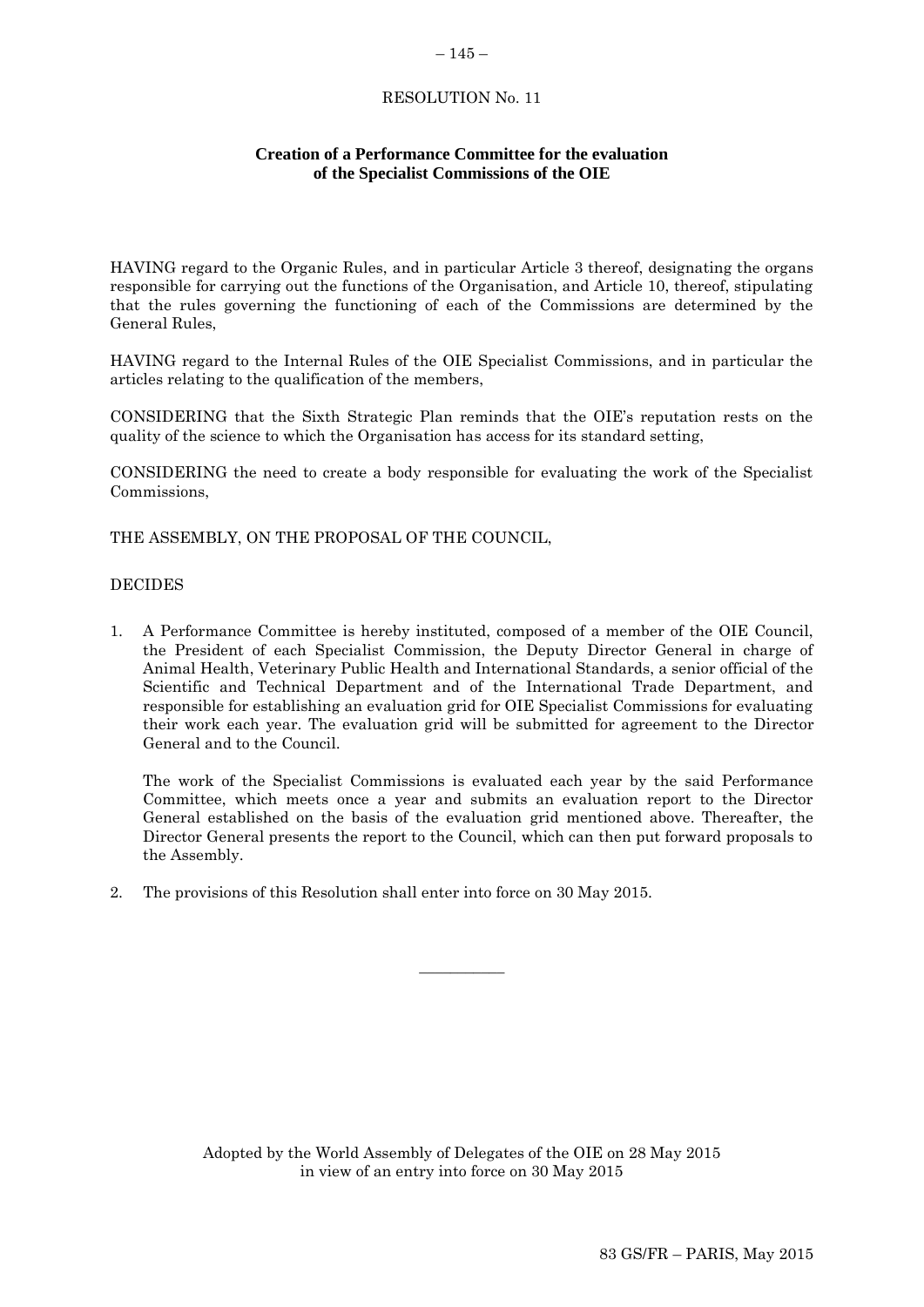## <span id="page-17-0"></span>RESOLUTION No. 12

# **Creation of a Joint Old-Age Allowance Fund for the staff of OIE Representations**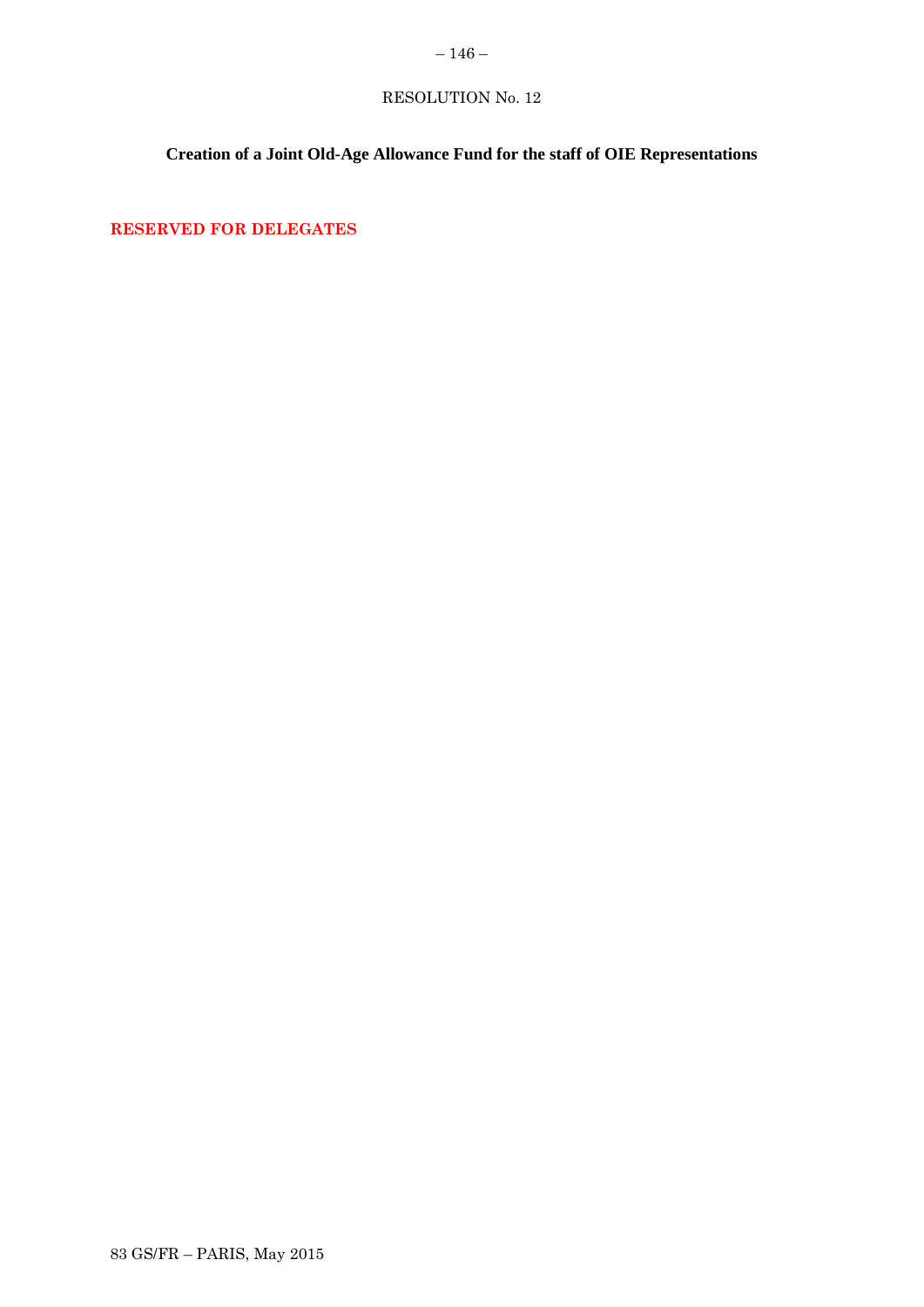### <span id="page-18-0"></span> $-147-$

### RESOLUTION No. 13

### **Sixth Strategic Plan**

#### CONSIDERING

The document 83 SG/17 that introduces the draft Sixth Strategic Plan of the OIE, established for the 2016-2020 period,

THE ASSEMBLY

DECIDES

To approve the Sixth Strategic Plan of the OIE.

### REQUESTS

The Director General to prepare annual work programmes, based on the guidelines of this Sixth Strategic Plan, with the corresponding budgets and contribution mechanisms, which will be submitted every year to the approval of the Assembly.

\_\_\_\_\_\_\_\_\_\_\_\_\_\_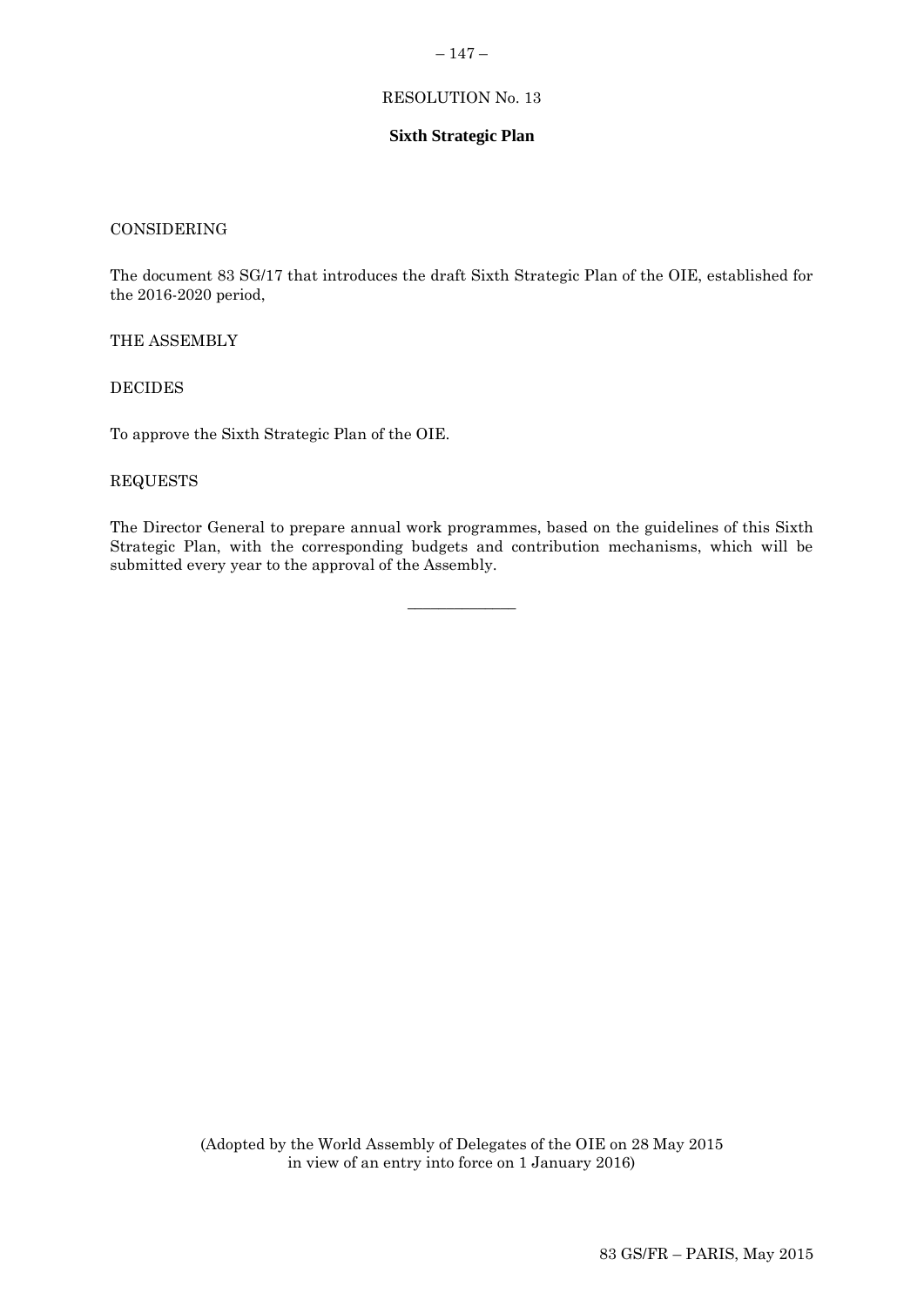#### <span id="page-19-0"></span> $-148-$

### RESOLUTION No. 14

### **Amendments to the** *Manual of Diagnostic Tests for Aquatic Animals*

### CONSIDERING THAT

- 1. The *Manual of Diagnostic Tests for Aquatic Animals* (*Aquatic Manual*), like the *Aquatic Animal Health Code*, is an important contribution to the international harmonisation of sanitary standards related to aquatic animals and aquatic animal products,
- 2. Member Countries are asked for the comments of their specialists for each new or revised chapter of the *Aquatic Manual* before it is finalised by the Aquatic Animal Health Standards Commission,
- 3. The following new or revised chapters were sent to Member Countries for comment:
	- 2.2.2. Infectious hypodermal and haematopoietic necrosis
	- 2.2.4. Necrotising hepatopancreatitis
	- 2.2.5. Taura syndrome
	- 2.2.8. Infection with yellow head virus
	- 2.4.7. Infection with *Perkinsus olseni*

### THE ASSEMBLY

#### RESOLVES

- 1. To adopt the new or revised chapters for the seventh edition of the *Aquatic Manual* proposed in Annexes 17, 18, 19, 20 and 21 of Document 83 SG/12/CS4 B, each text being authentic.
- 2. To ask the Director General to publish the adopted texts in the on-line version of the *Aquatic Manual*.

\_\_\_\_\_\_\_\_\_\_\_\_\_\_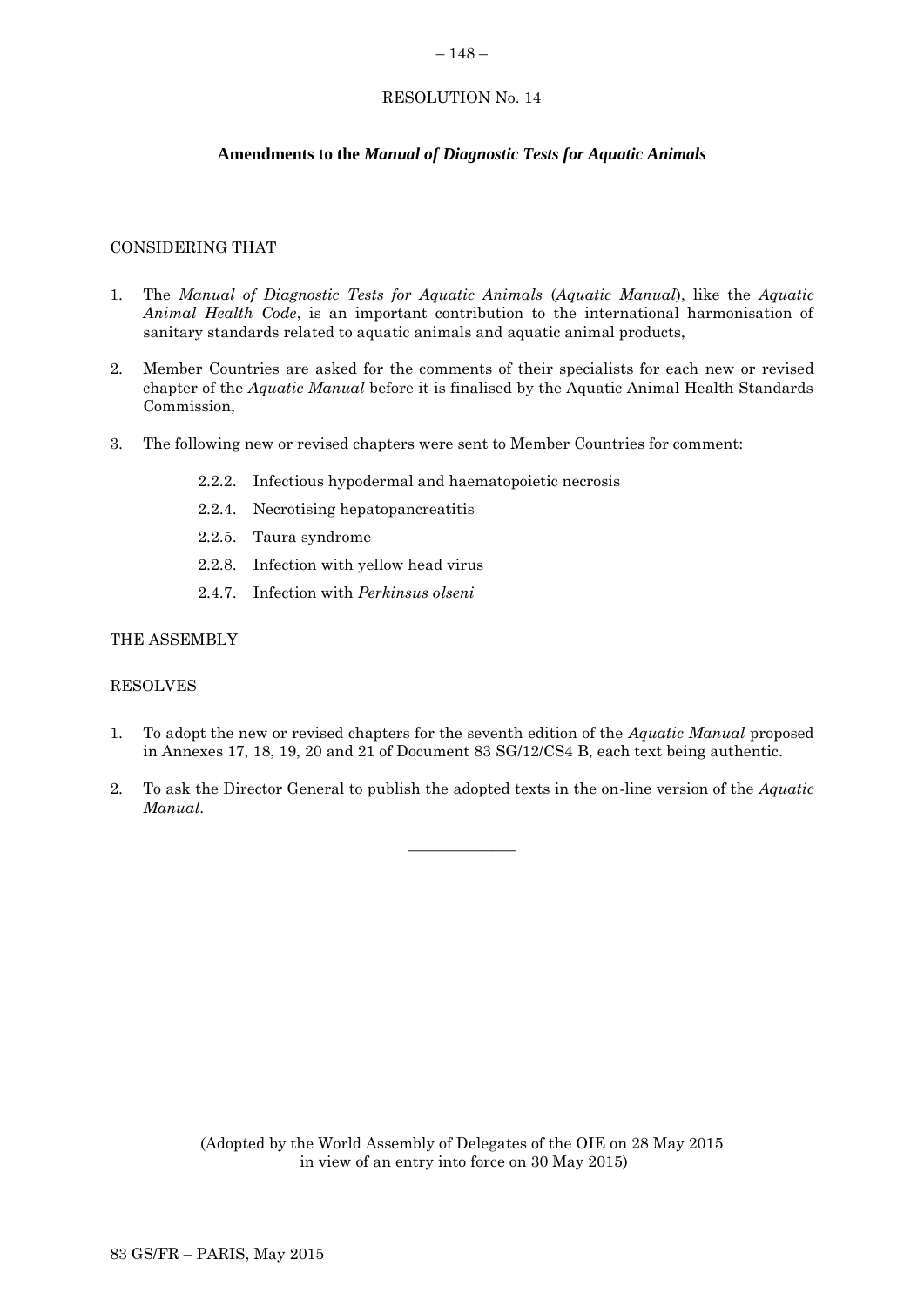#### <span id="page-20-0"></span>– 149 –

#### RESOLUTION No. 15

### **Procedures for Member Countries for the official recognition and maintenance of disease status of certain animal diseases or risk status of bovine spongiform encephalopathy and for the endorsement of national official control programmes**

#### CONSIDERING THAT

- 1. The OIE World Assembly of Delegates (the Assembly) during the 62nd General Session adopted Resolution No. IX, 'Countries and zones that may be considered as free from foot and mouth disease (FMD)',
- 2. During the 63rd General Session, the Assembly adopted Resolutions Nos XII, XIII and XIV, which described the general procedure to update the list of FMD free countries and added contagious bovine pleuropneumonia (CBPP) and rinderpest to the list of diseases for which status is officially recognised by the OIE in accordance with the relevant provisions of the *Terrestrial Animal Health Code* (*Terrestrial Code*),
- 3. During the 65th General Session, the Assembly adopted Resolution No. XII, which required that Member Countries with an official free status, either for the whole country or for zone(s), confirm by official letter, in accordance with the relevant requirements of the *Terrestrial Code*, during the month of November of each year, that their official disease free status and the criteria by which that status was recognised have remained unchanged,
- 4. During the 65th General Session, the Assembly also adopted Resolution No. XVII, which delegated to the Scientific Commission for Animal Diseases (Scientific Commission) the authority to recognise, without further Assembly consultation, that a Member Country or zone has regained its previously recognised FMD free status following outbreaks that have been eradicated in accordance with the relevant provisions of the *Terrestrial Code,*
- 5. During the 67th General Session, the Assembly adopted Resolution No. XVI, which described the general procedure to be followed by the OIE Member Countries wishing to achieve an officially recognised status according to the provisions of the relevant chapters of the *Terrestrial Code* and made official recognition contingent to a 60-day consultative period given to all Member Countries' Delegates,
- 6. During the 69th General Session, the Assembly adopted Resolution No. XV, which added bovine spongiform encephalopathy (BSE) to the list of diseases for which status is officially recognised by the OIE,
- 7. During the 72nd General Session, the Assembly adopted Resolution No. XXIV, which extended the authority of the Scientific Commission to recognise, without further Assembly consultation, that a Member Country or zone has regained its previously recognised disease free status following outbreaks that have been eradicated in accordance with the relevant provisions of the *Terrestrial Code* to the other diseases included in the procedure of official status recognition*,*
- 8. During the 73rd and the 74th General Sessions, the Assembly adopted Resolutions No. XXVI and No. XXVII, respectively, which established a new procedure for BSE status recognition based on risk assessment and described three categories of BSE risk status (negligible, controlled and undetermined),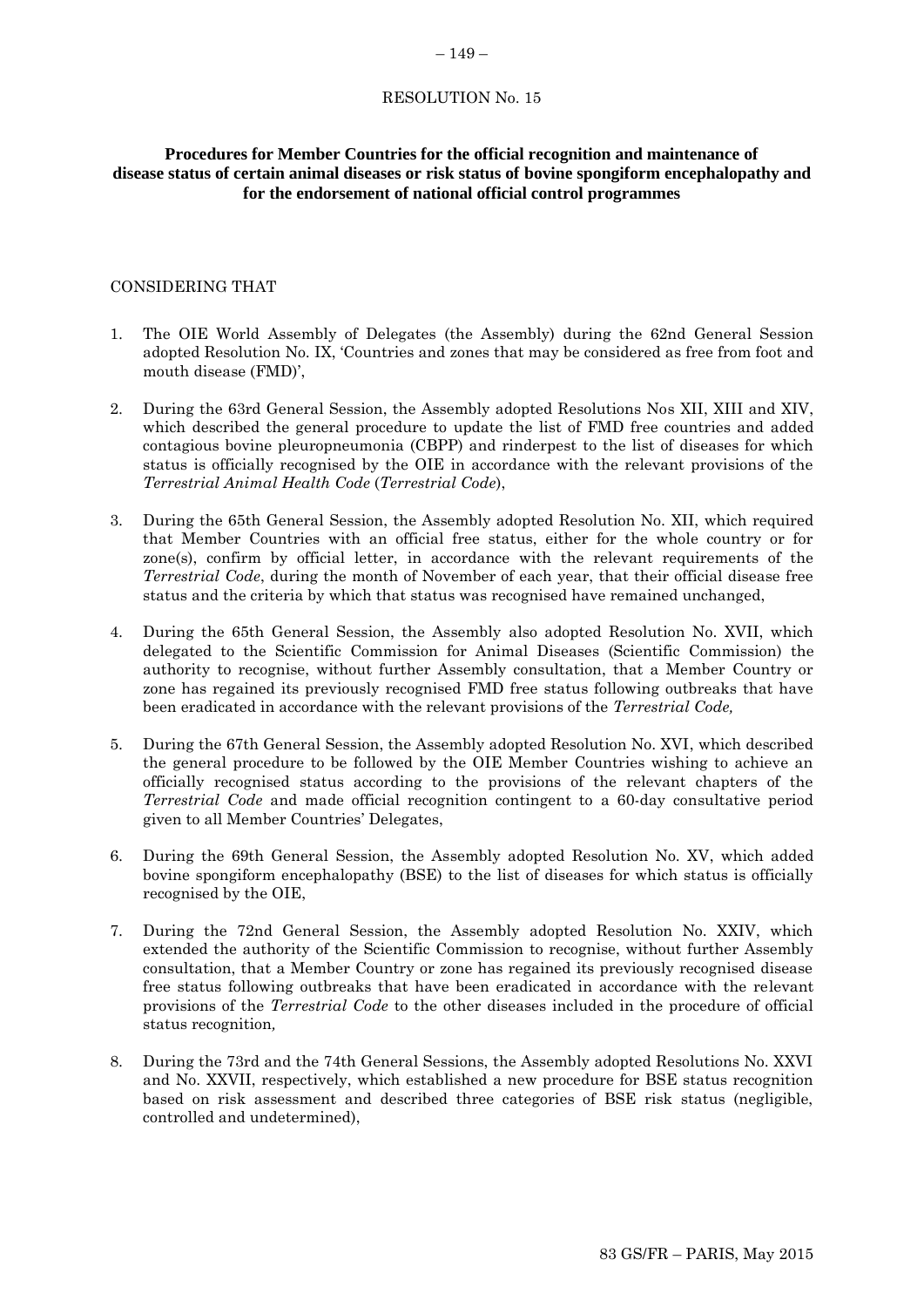- 9. During the 75th General Session, the Assembly adopted Resolution No. XXXII, which introduced in the *Terrestrial Code* the concept of an FMD containment zone, allowing a Member Country to establish an FMD containment zone for the purpose of minimising the impact of an outbreak of FMD on an entire free country or zone,
- 10. During the 76th General Session, the Assembly adopted Resolution No. XXII, which compiled and updated the procedures that Member Countries should follow to achieve recognition and maintenance of official status of certain animal diseases,
- 11. During the 79th General Session, the Assembly adopted Resolution No. 18, which declared global freedom of rinderpest, and Resolution No. 26, which suspended the duty of Member Countries to annually confirm rinderpest free status,
- 12. During the 79th General Session, the Assembly also adopted Resolutions Nos 19 and 26, which established the endorsement by the OIE of a national official control programme for FMD being in compliance with the provisions of the chapter on FMD in the *Terrestrial Code*,
- 13. During the 79th General Session, the Assembly noted that an explanatory document outlining the standard operating procedures for official disease status evaluations had been compiled by the OIE Headquarters for the benefit of Member Countries and the document was published and kept up-to-date on the OIE website,
- 14. During the 80th General Session, the Assembly adopted Resolution No. 19, which added African horse sickness (AHS) to the list of diseases for which status is officially recognised by the OIE in accordance with the relevant provisions of the *Terrestrial Code,*
- 15. During the 80th General Session, the Assembly also adopted Resolution No. 25, which updated the procedures that Member Countries should follow to achieve recognition and maintenance of official status of certain animal diseases or endorsement of a national official control programme for FMD,
- 16. During the 81st General Session, the Assembly adopted Resolution No. 29, which added classical swine fever (CSF) and peste des petits ruminants (PPR) to the list of diseases for which status is officially recognised by the OIE and established the endorsement by the OIE of a national official control programme for PPR in accordance with the relevant provisions of the *Terrestrial Code*,
- 17. During the 81st General Session, the Assembly also adopted Resolution No. 30, which updated the procedure that Member Countries should follow to achieve recognition and maintenance of official status of certain animal diseases or endorsement of a national official control programme,
- 18. During the 82nd General Session, the Assembly adopted Resolution No. 31, which established the endorsement by the OIE of a national official control programme for CBPP, in accordance with the relevant provisions of the *Terrestrial Code*, and Resolution No. 21, which described the procedure that Member Countries should follow to achieve the endorsement of a national official control programme for CBPP,
- 19. Financial obligations due by Member Countries applying for official recognition of disease status and for the endorsement of a national official control programme have been determined and updated in specific resolutions,
- 20. Information published by the OIE is derived from declarations made by OIE Delegates of Member Countries,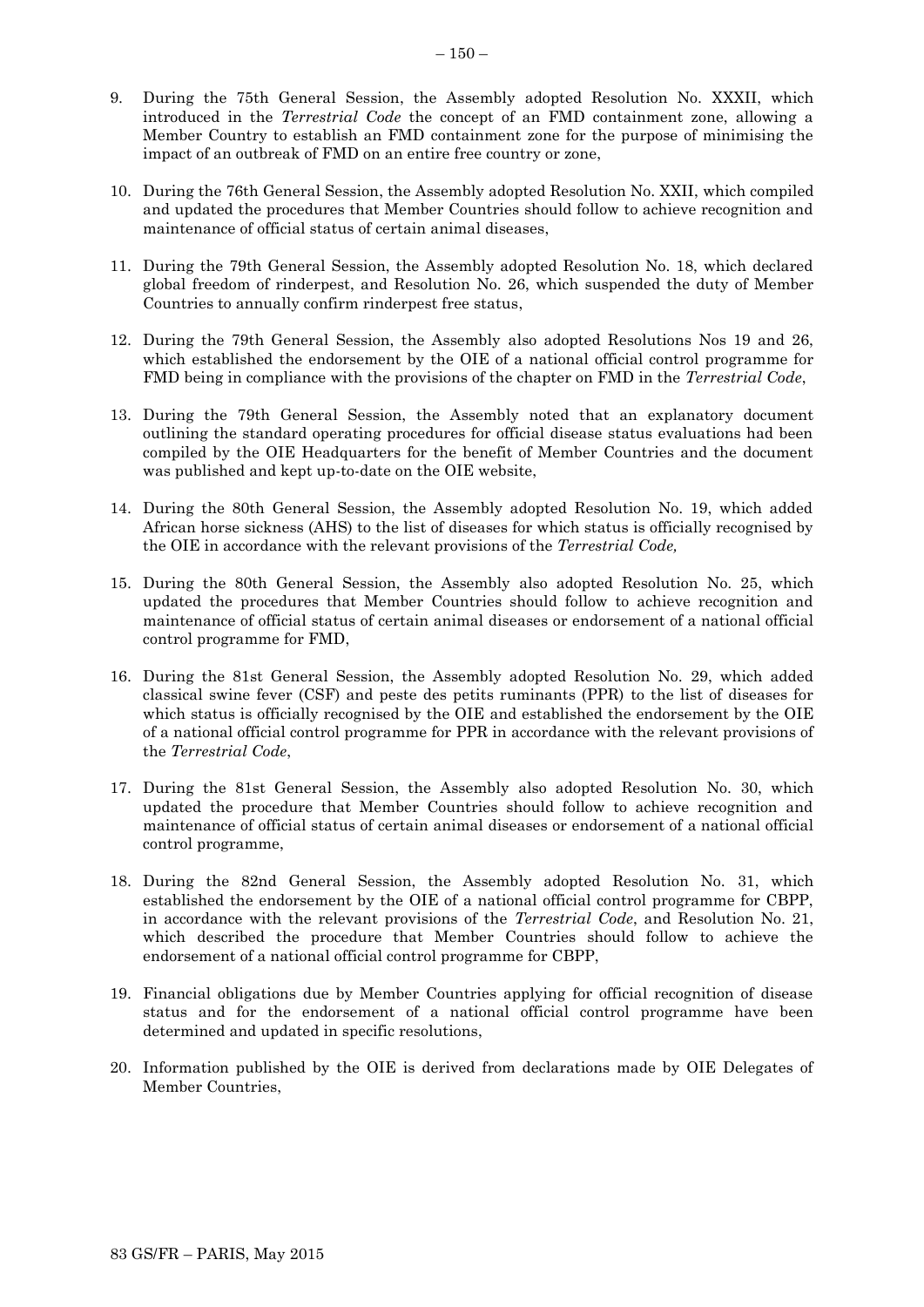- 21. The OIE is not responsible for publication or maintenance of Member Countries' or zonal disease status based on inaccurate information or untimely or non-reporting to the OIE Headquarters of changes in epidemiological status or other significant events subsequent to the initial declaration,
- 22. The OIE is also not responsible for publication or maintenance of the endorsement of Member Countries' national official control programme based on inaccurate information or non-reporting to the OIE Headquarters of significant changes in the implementation of relevant measures in the Member Country subsequent to the endorsement of the national official control programme.

#### THE ASSEMBLY

### DECIDES

- 1. That the OIE Member Countries wishing to be officially recognised and listed for a disease status for AHS, CBPP, CSF, FMD, PPR and risk status for BSE or for the endorsement of their national official control programme for CBPP, FMD and PPR have to provide documented evidence that they comply with the disease specific provisions of the *Terrestrial Code* for the recognition of disease status or endorsement of a national official control programme as well as the specific guidelines contained in disease specific questionnaires and the general provisions for Veterinary Services as outlined in Chapters 1.1., 1.6., 3.1. and 3.2. of the *Terrestrial Code.*
- 2. That the Scientific Commission, following the evaluation of documented evidence provided by a Member Country for the recognition or reinstatement of a specific disease status or endorsement of a national official control programme for CBPP, FMD or PPR, may request, in consultation with the Director General of the OIE, a mission of experts to the applicant Member Country to verify compliance by that Member Country with the provisions of the *Terrestrial Code* for the control of that particular disease.
- 3. That the Scientific Commission, following the allocation of a specific disease status, a BSE risk status or endorsement of a national official control programme for CBPP, FMD or PPR, may request, in consultation with the Director General of the OIE, a mission of experts to the Member Country to monitor the maintenance of the allocated disease or risk status or the progress of the national official control programme and to verify continuous compliance by that Member Country with the provisions of the *Terrestrial Code* for the control of that particular disease.
- 4. That in the event of the application for an official status to be assigned to a new zone adjacent to another zone having already the same official status, the Delegate should indicate, in writing to the Director General, whether the new zone is being merged with the adjoining zone to become one enlarged zone, and, if the two zones remain separate, provide details on the control measures to be applied for the maintenance of the status of the separate zones and particularly on the identification and movement of animals between the two zones of the same status in accordance with Chapter 4.3. of the *Terrestrial Code*.
- 5. That the recognition by the Assembly of the disease status or BSE risk status of a Member Country or the endorsement of its national official control programme for CBPP, FMD or PPR following the recommendation made by the Scientific Commission is contingent upon a 60-day consultative period by all Member Countries' Delegates for all new disease status recognitions, changes in the category of disease free status or BSE risk status as specified in the *Terrestrial Code,* changes in the boundaries of an existing free zone, and endorsement of a national official control programme.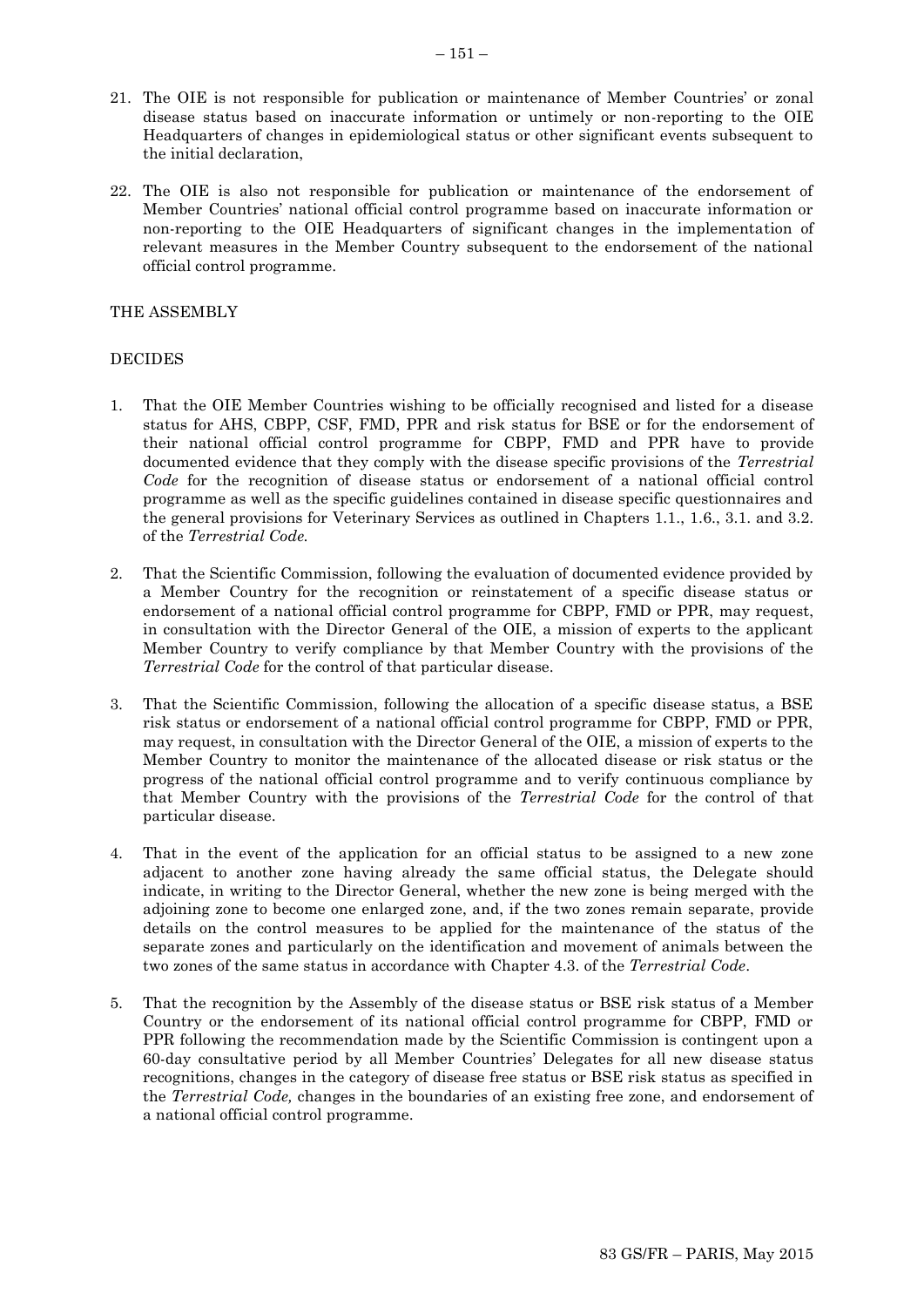- 6. To delegate to the Scientific Commission the authority to recognise, without further Assembly consultation, that a Member Country or a zone within its territory has regained its previously recognised disease status following outbreaks or infections as appropriate, in accordance with the relevant provisions of the *Terrestrial Code.*
- 7. To delegate to the Scientific Commission the authority to recognise, without further Assembly consultation, the reinstatement of the free status of a Member Country or a zone outside of a containment zone on evaluation of documented evidence provided by that Member Country that a containment zone has been established in accordance with the provisions of the *Terrestrial Code*.
- 8. To delegate to the Scientific Commission the authority to confirm or reject, without further Assembly consultation, the maintenance of the allocated BSE risk status of a Member Country or a zone following a report of a change in the epidemiological situation by the Delegate of the Member Country.
- 9. That a Member Country can maintain its recognised disease status, its recognised BSE risk status or the OIE endorsement of its national official control programme for CBPP, FMD or PPR, provided that the Delegate submits, during the month of November of each year, to the Director General of the OIE the relevant information as prescribed in the *Terrestrial Code* and that the Scientific Commission is satisfied that the requirements of the *Terrestrial Code* continue to be met.
- 10. That further to the declaration of global eradication of rinderpest in 2011, Member Countries are exempt from annual reconfirmation for rinderpest free status.
- 11. That when a Member Country having an officially recognised disease status or an endorsed national official control programme for CBPP, FMD or PPR has failed to comply with the conditions for maintenance of this status or endorsement as prescribed in the *Terrestrial Code,* it is deleted from the list of officially recognised Member Countries or zones or from the list of Member Countries having an endorsed national official control programme presented yearly to the Assembly for adoption.
- 12. That a Member Country having been deleted from the list mentioned in the previous paragraph can apply again for recognition of the lost disease status or endorsement of the national official control programme for CBPP, FMD or PPR by re-submitting documented evidence to the Director General for evaluation by the Scientific Commission.
- 13. That the Delegates of Member Countries should document and clarify aspects of Veterinary Services and the specific animal health situation in non-contiguous territories covered by the same Veterinary Authority when submitting new applications for official recognition of disease status or endorsement of national official control programme.
- 14. That financial participation of Member Countries to the cost of official recognition and endorsement procedures is determined by Resolution No. 16 of the 83rd General Session.
- 15. This Resolution No. 15 cancels and replaces Resolution No. 30 of the 81st General Session and Resolution No. 21 of the 82nd General Session.

 $\overline{\phantom{a}}$  , where  $\overline{\phantom{a}}$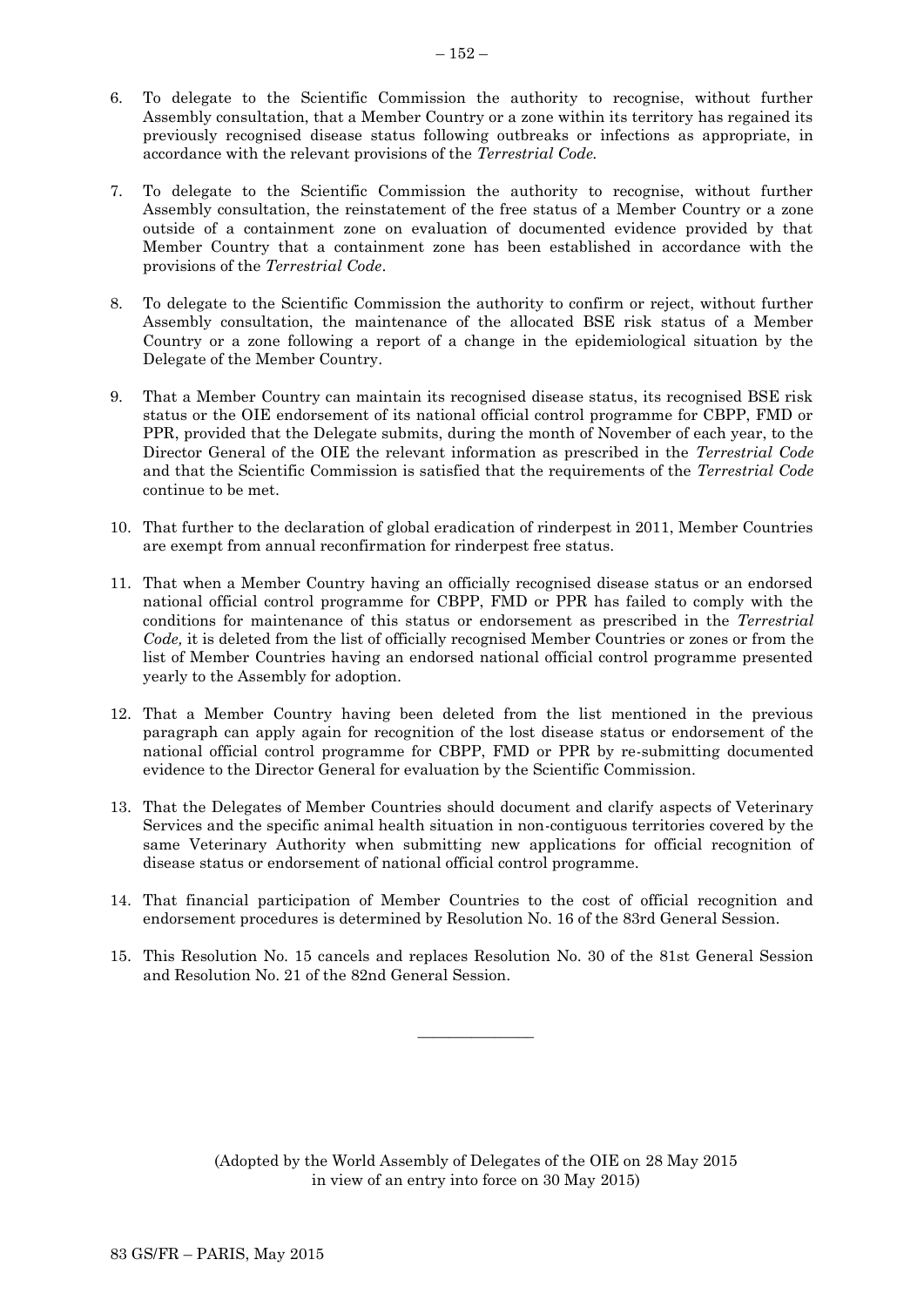#### <span id="page-24-0"></span>RESOLUTION No. 16

### **Costs to be covered by Member Countries applying for the official recognition of disease status of certain animal diseases or risk status of bovine spongiform encephalopathy and the endorsement of national official control programmes**

#### CONSIDERING THAT

- 1. During the 70th General Session, the OIE World Assembly of Delegates (the Assembly) adopted Resolution No. XVIII, which informed all Delegates wishing to have their countries evaluated for bovine spongiform encephalopathy (BSE), foot and mouth disease (FMD), rinderpest and contagious bovine pleuropneumonia (CBPP) official status, of the procedures to be followed for payment to the OIE of a fixed amount to offset a portion of the costs incurred in conducting the assessment; Member Countries applying for evaluation should submit with their application the amount of nine thousand Euros  $(9,000 \epsilon)$  for BSE, of seven thousand Euros (7,000  $\varepsilon$ ) each for FMD and CBPP,
- 2. Resolution No. XVIII of the 70th General Session also stated that Least Developed Countries need to submit only half the amounts mentioned; that this payment would cover the complete cost of one application for evaluation; that the money submitted would not be refunded, even in the case of an application not being approved; that payment would be required only when a Member Country applies for recognition for the first time; and that for subsequent applications only half of the initial sum would be charged,
- 3. During the 76th General Session, the Assembly adopted Resolution No. XXIII, which updated Delegates on the costs to be covered by Member Countries applying for the official recognition of disease status for BSE, FMD and CBPP, and clarified that the costs of possible additional country missions was not included in these amounts,
- 4. During the 79th General Session, the Assembly adopted Resolution No. 20, which described the financial obligation due by Member Countries applying for the endorsement of a national official control programme for FMD, following the inclusion of this new possible step in the procedure for official recognition,
- 5. During the 80th General Session, the Assembly adopted Resolution No. 26, which updated the financial implications for Member Countries applying for evaluation of official recognition of disease status of certain animal diseases and for the endorsement of a national official control programme to meet part of the costs defrayed by the OIE in the evaluation process, and described the financial obligation due by Member Countries applying for the official recognition of disease status for African horse sickness (AHS) following the inclusion of this disease in the procedure for official recognition,
- 6. During the 81st General Session, the Assembly adopted Resolutions Nos 31 and 44, which described the financial obligations due by Member Countries applying for the official recognition of disease status for PPR and CSF and for the endorsement of a national official control programme for PPR following the inclusion of these diseases in the procedure for official recognition,
- 7. During the 82nd General Session, the Assembly adopted Resolution No. 22, which described the financial obligations due by Member Countries applying for the endorsement of a national official control programme for CBPP, following the inclusion of this new possible step in the procedure for official recognition,
- 8. During the 83rd General Session, the Assembly adopted Resolution No. 15, which specified and updated the procedures for Member Countries to follow for the official recognition of disease status and the endorsement of a national official control programme.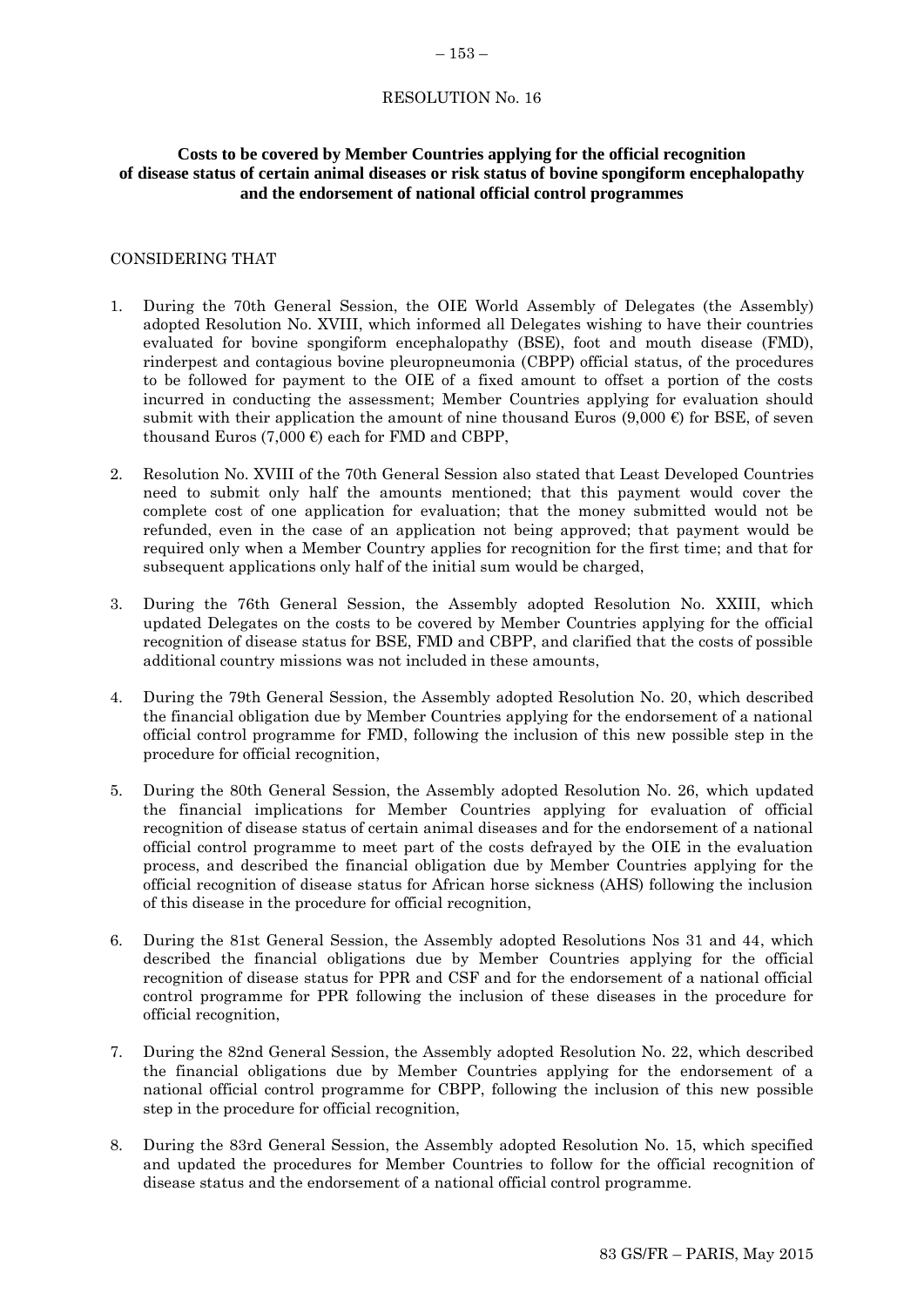#### THE ASSEMBLY

#### DECIDES

- 1. For new applications, the full amount for each evaluation of a disease status for AHS, CBPP, CSF, FMD, PPR and risk status for BSE or for the endorsement of a national official control programme for CBPP, FMD and PPR will be required only when a Member Country not having already an officially recognised country or zonal disease status for the particular disease or diseases under consideration, or not having an endorsed national official control programme, applies for recognition of status for that disease or for endorsement of national official control programme for the first time.
- 2. The full amount is nine thousand Euros  $(9,000 \text{ } \text{E})$  for AHS, BSE and CSF, seven thousand Euros (7,000  $\epsilon$ ) for CBPP and FMD, five thousand Euros (5,000  $\epsilon$ ) for PPR irrespective of whether the application for evaluation is for a Member Country's whole national territory or only for one or several zones within the Member Country's territory. The full amount is two thousand Euros (2,000  $\epsilon$ ) for the endorsement of a national official control programme for CBPP, FMD and PPR. The costs of possible country missions are not included in these amounts.
- 3. For subsequent additional applications possibly submitted for the same disease (e.g. recognition of an additional zone or change in category of a Member Country's disease status, merging of zones or recovery of status along with enlargement of the zone under consideration, re-submission further to a previously rejected application) or for endorsement of a national official control programme (in the event of the OIE having withdrawn its endorsement due to non-compliance with commitments relating to the initial recognition of the programme), only half of the initial amount will be charged for each disease or programme.
- 4. In the event of re-submission of an application for endorsement of a national official control programme by a Member Country whose previous application was rejected, only a quarter of the initial amount will be charged.
- 5. Application for reinstatement of a formerly recognised disease status, including the establishment or lifting of a containment zone, or seeking for confirmation of maintenance of the recognised disease status, will not be charged, provided that the application is for the reinstatement of the same disease status within the same country or the same zone(s) as described by the Delegate for the initial recognition of disease status.
- 6. For all applications of Least Developed Countries, only half the amounts mentioned above are payable. The eligibility of Member Countries for these reduced amounts is based on the current official United Nations list of Least Developed Countries at the time of the OIE's call for capitals.
- 7. The amount transferred with any application will not be refunded, even in the case of applications that are withdrawn, are not compliant on a technical basis or are not approved by either the Scientific Commission for Animal Disease or the Assembly.
- 8. The costs of a possible OIE mission to a Member Country related to official disease status or national official control programme needs to be defrayed by the Member Country concerned.
- 9. This Resolution No. 16 cancels and replaces Resolution No. 26 adopted at the 80th General Session, Resolutions Nos 31 and 44 adopted at the 81st General Session and Resolution No. 22 adopted at the 82nd General Session.

 $\overline{\phantom{a}}$  , where  $\overline{\phantom{a}}$ 

<sup>(</sup>Adopted by the World Assembly of Delegates of the OIE on 28 May 2015 in view of an entry into force on 30 May 2015)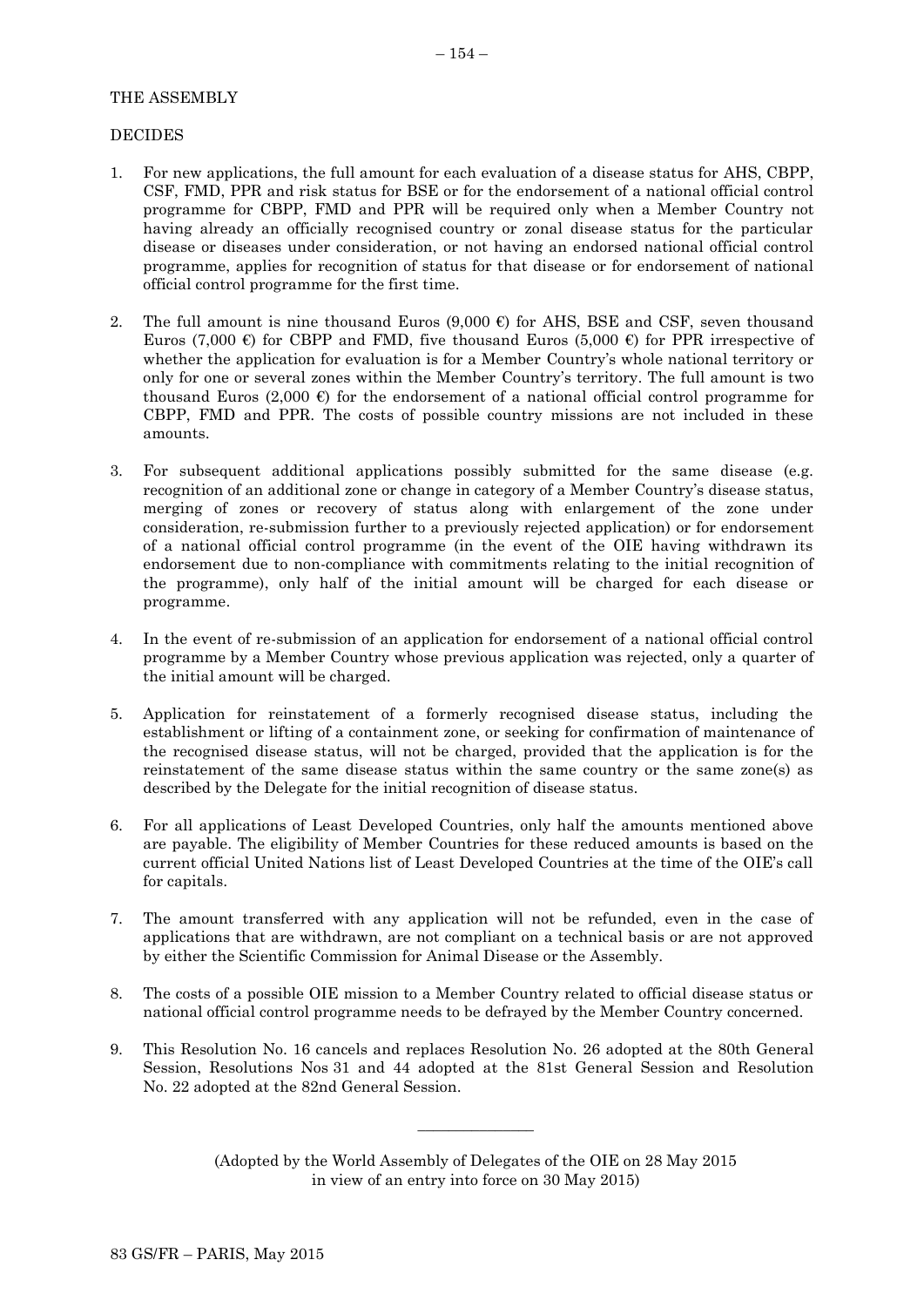#### <span id="page-26-0"></span> $-155-$

### RESOLUTION No. 17

### **Recognition of the Foot and Mouth Disease Status of Member Countries**

#### CONSIDERING THAT

- 1. During the 62nd General Session, the OIE World Assembly of Delegates (the Assembly) established a procedure for annually updating a List of Member Countries and zones recognised as free from foot and mouth disease (FMD) according to the provisions of the *Terrestrial Animal Health Code* (*Terrestrial Code*),
- 2. During the 83rd General Session, the Assembly adopted Resolution No. 15, which specified and updated the procedure for Member Countries to follow to achieve official recognition and maintenance of status for certain animal diseases, including FMD,
- 3. During the 83rd General Session, the Assembly adopted Resolution No. 16, which specified and updated the financial implications for Member Countries applying for evaluation of official recognition of disease status to meet part of the costs defrayed by the OIE in the evaluation process,
- 4. Information published by the OIE is derived from declarations made by the OIE Delegates of Member Countries. The OIE is not responsible for publication and maintenance of Member Countries' or zonal disease free status based on inaccurate information or untimely reporting to the OIE Headquarters of changes in epidemiological status or other significant events subsequent to the time of declaration of freedom from FMD,

#### THE ASSEMBLY

#### RESOLVES THAT

l

1. The Director General publish the following List of Member Countries recognised as FMD free where vaccination is not practised, according to the provisions of Chapter 8.7. of the *Terrestrial Code:*

| Albania        | Dominican Republic  | Japan         | Portugal            |
|----------------|---------------------|---------------|---------------------|
| Australia      | El Salvador         | Latvia        | Romania             |
| Austria        | Estonia             | Lesotho       | San Marino          |
| Belarus        | Finland             | Lithuania     | Serbia <sup>1</sup> |
| Belgium        | Former Yug. Rep. of | Luxembourg    | Singapore           |
| Belize         | Macedonia           | Madagascar    | Slovakia            |
| Bosnia and     | France              | Malta         | Slovenia            |
| Herzegovina    | Germany             | Mauritius     | Spain               |
| Brunei         | Greece              | Mexico        | Swaziland           |
| Bulgaria       | Guatemala           | Montenegro    | Sweden              |
| Canada         | Guyana              | Netherlands   | Switzerland         |
| Chile          | Haiti               | New Caledonia | Ukraine             |
| Costa Rica     | Honduras            | New Zealand   | United Kingdom      |
| Croatia        | Hungary             | Nicaragua     | United States of    |
| Cuba           | Iceland             | Norway        | America             |
| Cyprus         | Indonesia           | Panama        | Vanuatu             |
| Czech Republic | Ireland             | Philippines   |                     |
| Denmark        | Italy               | Poland        |                     |

<sup>1</sup> Excluding Kosovo administered by the United Nations.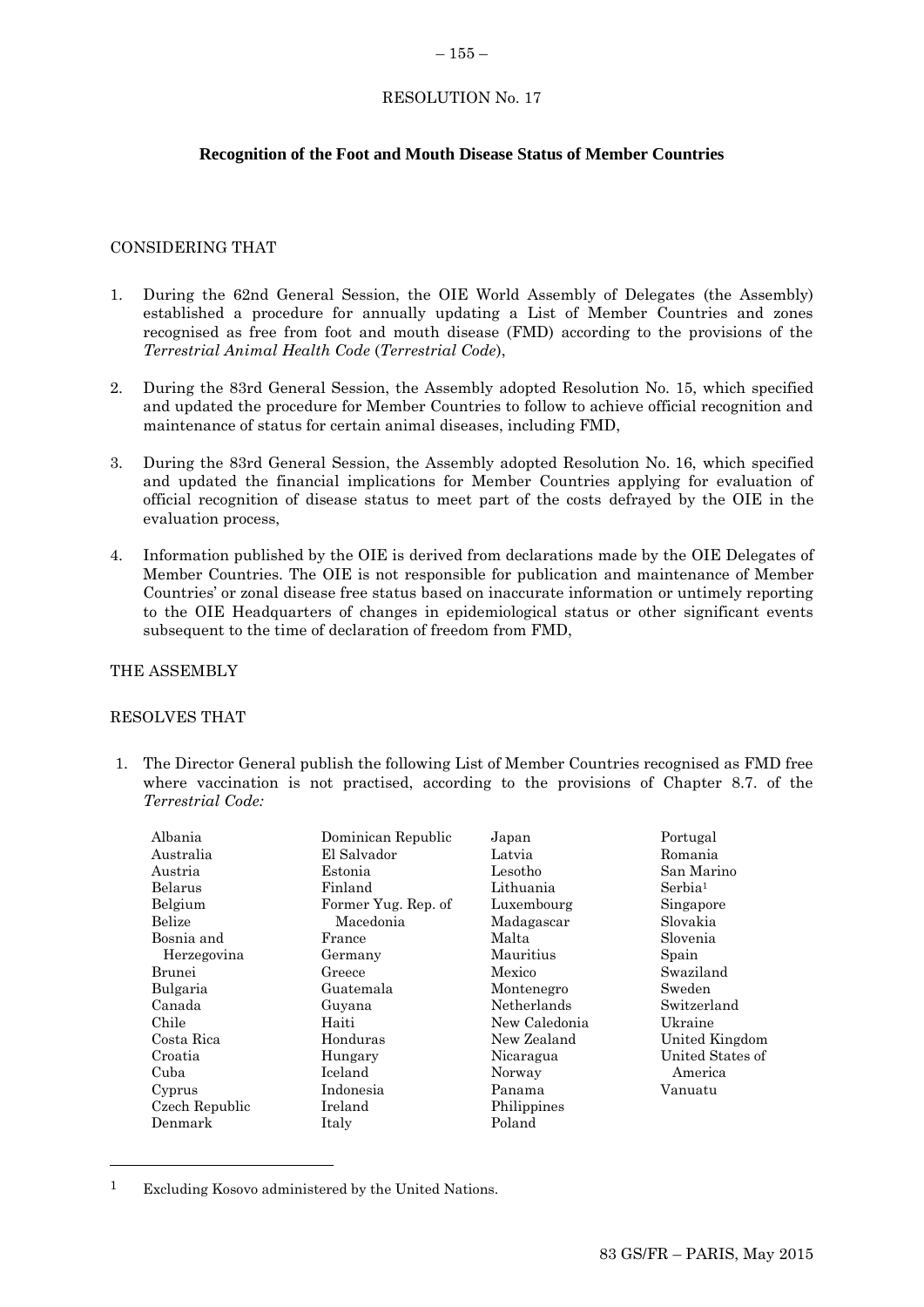2. The Director General publish the following List of Member Countries recognised as FMD free where vaccination is practised, according to the provisions of Chapter 8.7. of the *Terrestrial Code*:

Uruguay.

- 3. The Director General publish the following List of Member Countries having FMD free zones<sup>2</sup> where vaccination is not practised, according to the provisions of Chapter 8.7. of the *Terrestrial Code*:
	- Argentina: one zone designated by the Delegate of Argentina in a document addressed to the Director General in January 2007;

the summer pasture zone in the Province of San Juan as designated by the Delegate of Argentina in a document addressed to the Director General in April 2011;

Patagonia Norte A as designated by the Delegate of Argentina in a document addressed to the Director General in October 2013;

- Bolivia: one zone in the Macro-region of the Altiplano designated by the Delegate of Bolivia in documents addressed to the Director General in November 2011;
- Botswana: four zones designated by the Delegate of Botswana in documents addressed to the Director General in August and November 2014 as follows:
	- one zone consisting of Zones 3c (Dukwi), 4b, 5, 6a, 8, 9, 10, 11, 12 and 13;
	- one zone consisting of Zone 3c (Maitengwe);
	- one zone covering Zone 4a;
	- one zone covering Zone 6b;
- Brazil: State of Santa Catarina designated by the Delegate of Brazil in a document addressed to the Director General in February 2007;
- Colombia: one zone designated by the Delegate of Colombia in documents addressed to the Director General in November 1995 and in April 1996 (Area I - Northwest region of Chocó Department);

one zone designated by the Delegate of Colombia in documents addressed to the Director General in January 2008 (Archipelago de San Andrés and Providencia);

- Ecuador: one zone consisting of the insular territory of the Galapagos, as designated by the Delegate of Ecuador in a document addressed to the Director General in August 2014;
- Kazakhstan: one zone consisting of the regions of Akmola, Aktobe, Atyrau, West Kazakhstan, Karaganda, Kostanay, Mangystau, Pavlodar and North Kazakhstan, as designated by the Delegate of Kazakhstan in a document addressed to the Director General in August 2014;
- Malaysia: one zone covering the provinces of Sabah and Sarawak as designated by the Delegate of Malaysia in a document addressed to the Director General in December 2003;

l

 $2^2$  For detailed information on the delimitation of zones of Member Countries recognised as FMD free, enquiries should be addressed to the Director General of the OIE.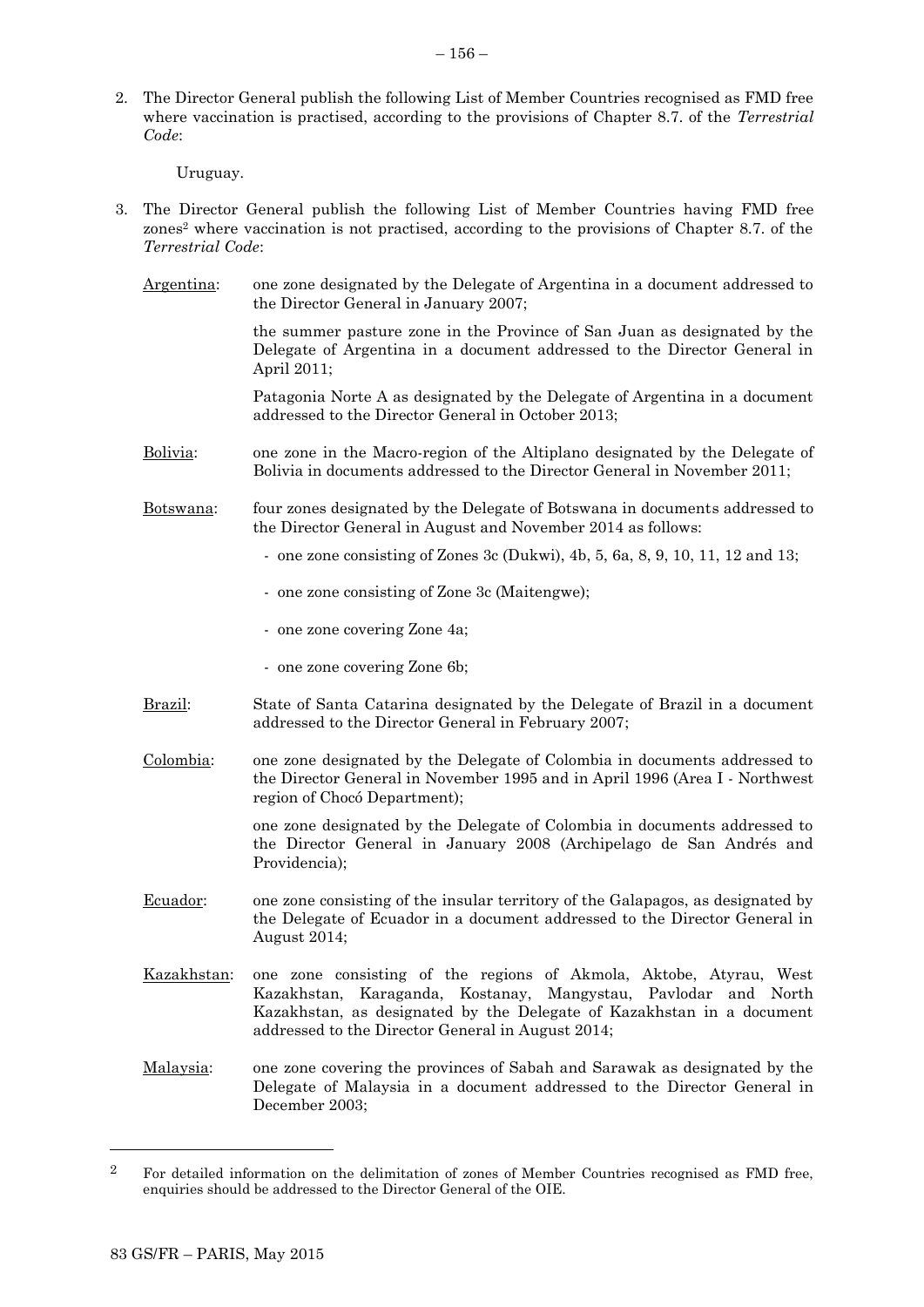- Moldova: one zone designated by the Delegate of Moldova in a document addressed to the Director General in July 2008;
- Namibia: one zone designated by the Delegate of Namibia in a document addressed to the Director General in February 1997;
- Peru: one zone consisting of three merged zones as designated by the Delegate of Peru in documents addressed to the Director General in December 2004, in January 2007 and in August 2012;
- South Africa: one zone designated by the Delegate of South Africa in documents addressed to the Director General in May 2005 and January 2014.
- 4. The Director General publish the following List of Member Countries having FMD free zones<sup>3</sup> where vaccination is practised, according to the provisions of Chapter 8.7. of the *Terrestrial Code*:
	- Argentina: two separate zones designated by the Delegate of Argentina in documents addressed to the Director General in March 2007 and October 2013, and in August 2010 and February 2014;
	- Bolivia: one zone consisting of four merged zones covering the regions of Amazonas, Chaco, Chiquitania, Valles and part of Altiplano as designated by the Delegate of Bolivia in documents addressed to the Director General in January 2003 and March 2007, in August 2010, in August 2012 and in October 2013 and February 2014;
	- Brazil: four separate zones designated by the Delegate of Brazil in documents addressed to the Director General as follows:
		- one zone covering the territory of State of Rio Grande do Sul (documentation of September 1997);
		- one zone consisting of State of Rondônia (documentation of December 2002), State of Acre along with two adjacent municipalities of State of Amazonas (documentation of March 2004) and an extension of this zone into the territory of State of Amazonas (documentation of December 2010);
		- one zone consisting of three merged zones: one zone covering the middle southern part of State of Pará (documentation of February 2007), States of Espírito Santo, Minas Gerais, Rio de Janeiro, Sergipe, Distrito Federal, Goiás, Mato Grosso, Paraná, São Paulo, parts of State of Bahia, parts of State of Tocantins (documentation of May 2008), and the zone in State of Mato Grosso do Sul (documentation of July 2008); one zone located in States of Bahia and Tocantins (documentation of December 2010); and one zone covering States of Alagoas, Ceará, Maranhão, Paraíba, Pernambuco, Piauí, Rio Grande do Norte, and the northern region of State of Pará (documentation of October 2013);
		- one zone in State of Mato Grosso do Sul (documentation of August 2010);
	- Colombia: one zone consisting of five merged zones designated by the Delegate of Colombia in documents addressed to the Director General in January 2003, in December 2004 (two zones), in January 2007 and in January 2009;

l

 $3$  For detailed information on the delimitation of zones of Member Countries recognised as FMD free, enquiries should be addressed to the Director General of the OIE.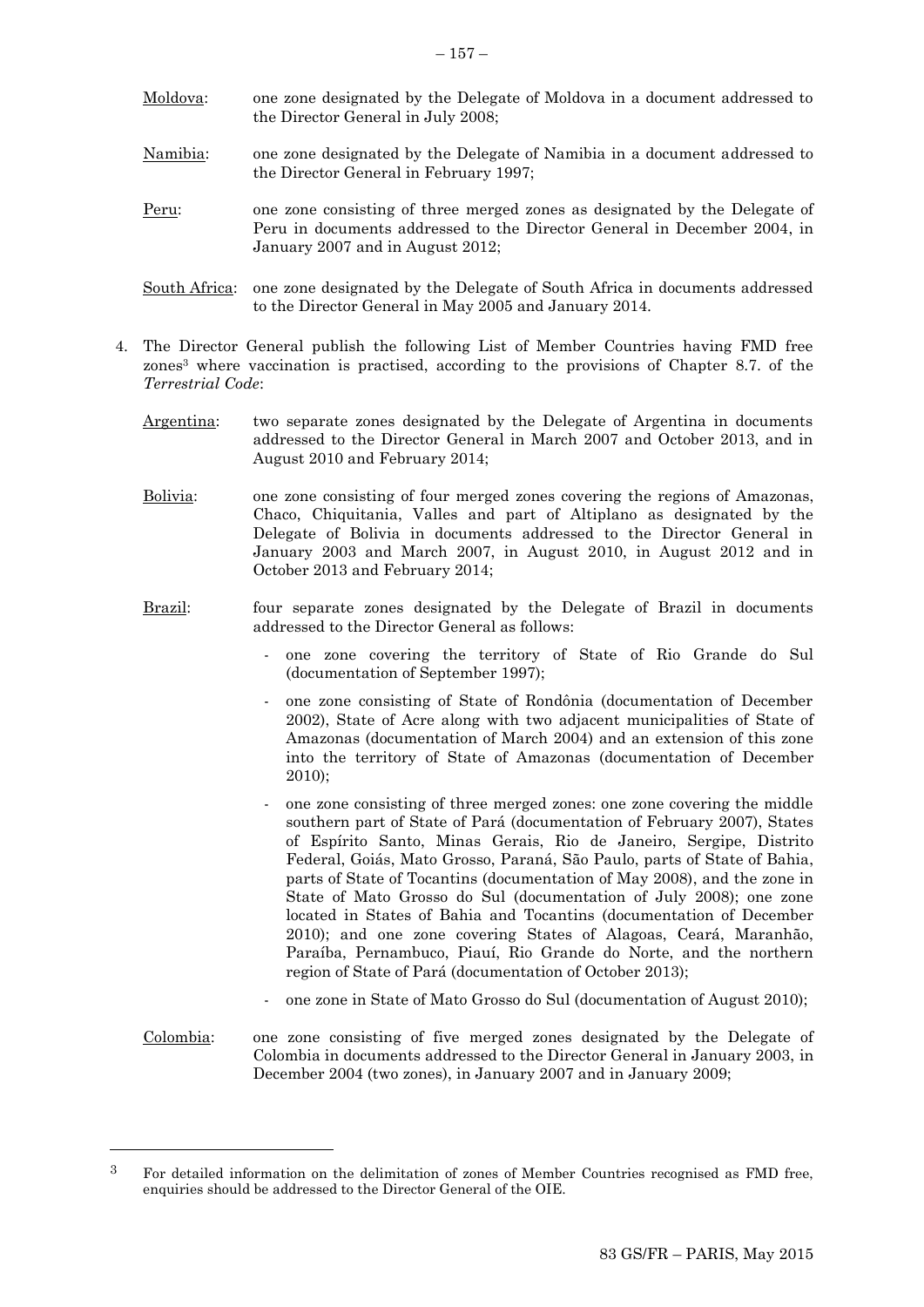| Ecuador:  | one zone consisting of the continental Ecuador, as designated by the Delegate<br>of Ecuador in a document addressed to the Director General in August 2014;                               |
|-----------|-------------------------------------------------------------------------------------------------------------------------------------------------------------------------------------------|
| Paraguay: | two separate zones designated by the Delegate of Paraguay in documents<br>addressed to the Director General in March 2007 and August 2010;                                                |
| Peru:     | one zone consisting of the regions of Tumbes and parts of Piura and<br>Cajamarca as designated by the Delegate of Peru in a document addressed to<br>the Director General in August 2012; |
| Turkey:   | one zone as designated by the Delegate of Turkey in a document addressed to<br>the Director General in November 2009.                                                                     |

AND

5. The Delegates of these Member Countries shall immediately notify the OIE Headquarters if FMD occurs in their countries or zones within their territories.

 $\overline{\phantom{a}}$  , where  $\overline{\phantom{a}}$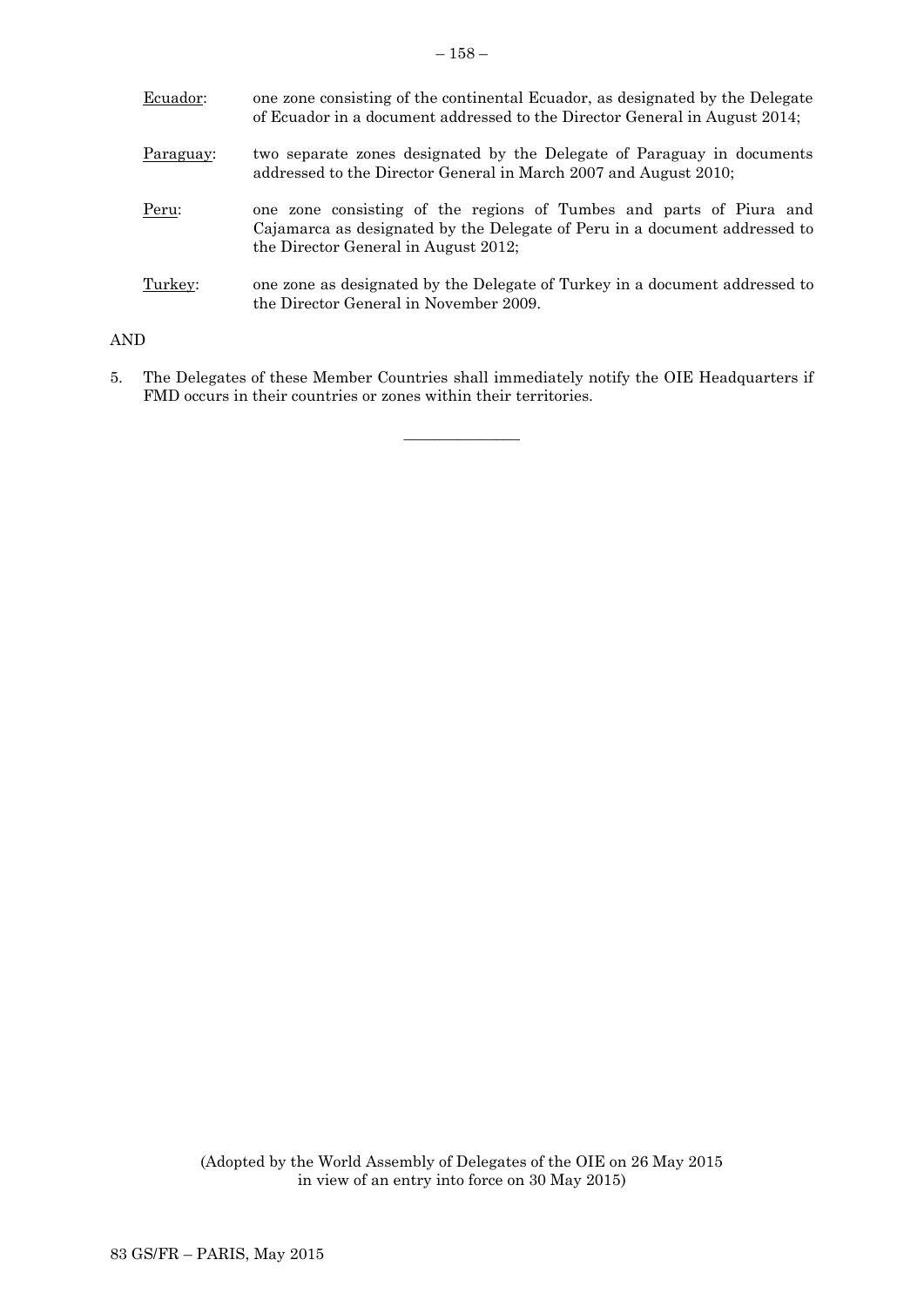#### <span id="page-30-0"></span>RESOLUTION No. 18

### **Endorsement of Official Control Programmes for Foot and Mouth Disease of Member Countries**

### CONSIDERING THAT

- 1. During the 79th General Session, the OIE World Assembly of Delegates (the Assembly) adopted Resolution No. 19 establishing a new step in the procedure for recognising the foot and mouth disease (FMD) status of a Member Country, namely the endorsement by the OIE of a national official control programme for FMD being in compliance with the provisions of the chapter on FMD in the *Terrestrial Animal Health Code* (*Terrestrial Code*),
- 2. During the 83rd General Session, the Assembly adopted Resolution No. 15, which specified and updated the procedure for Member Countries to follow to achieve endorsement of their official control programme for FMD,
- 3. During the 83rd General Session, the Assembly adopted Resolution No. 16, which specified and updated the financial implications for Member Countries applying for endorsement of their official control programme for FMD to meet part of the costs defrayed by the OIE in the evaluation process,
- 4. Information published by the OIE is derived from declarations made by the OIE Delegates of Member Countries. The OIE is not responsible for publication and maintenance of the endorsement of Member Countries' official control programme for FMD based on inaccurate information or non-reporting to the OIE Headquarters of significant changes in the implementation of relevant measures in the Member Country subsequent to the time of endorsement of the official control programme for FMD,

#### THE ASSEMBLY

### RESOLVES THAT

The Director General publish the following List of Member Countries with endorsed official control programme for FMD, according to the provisions of Chapter 8.7. of the *Terrestrial Code*:

\_\_\_\_\_\_\_\_\_\_\_\_\_\_\_

Algeria, Bolivia, China (People's Rep. of), Ecuador, India, Morocco, Namibia and Venezuela.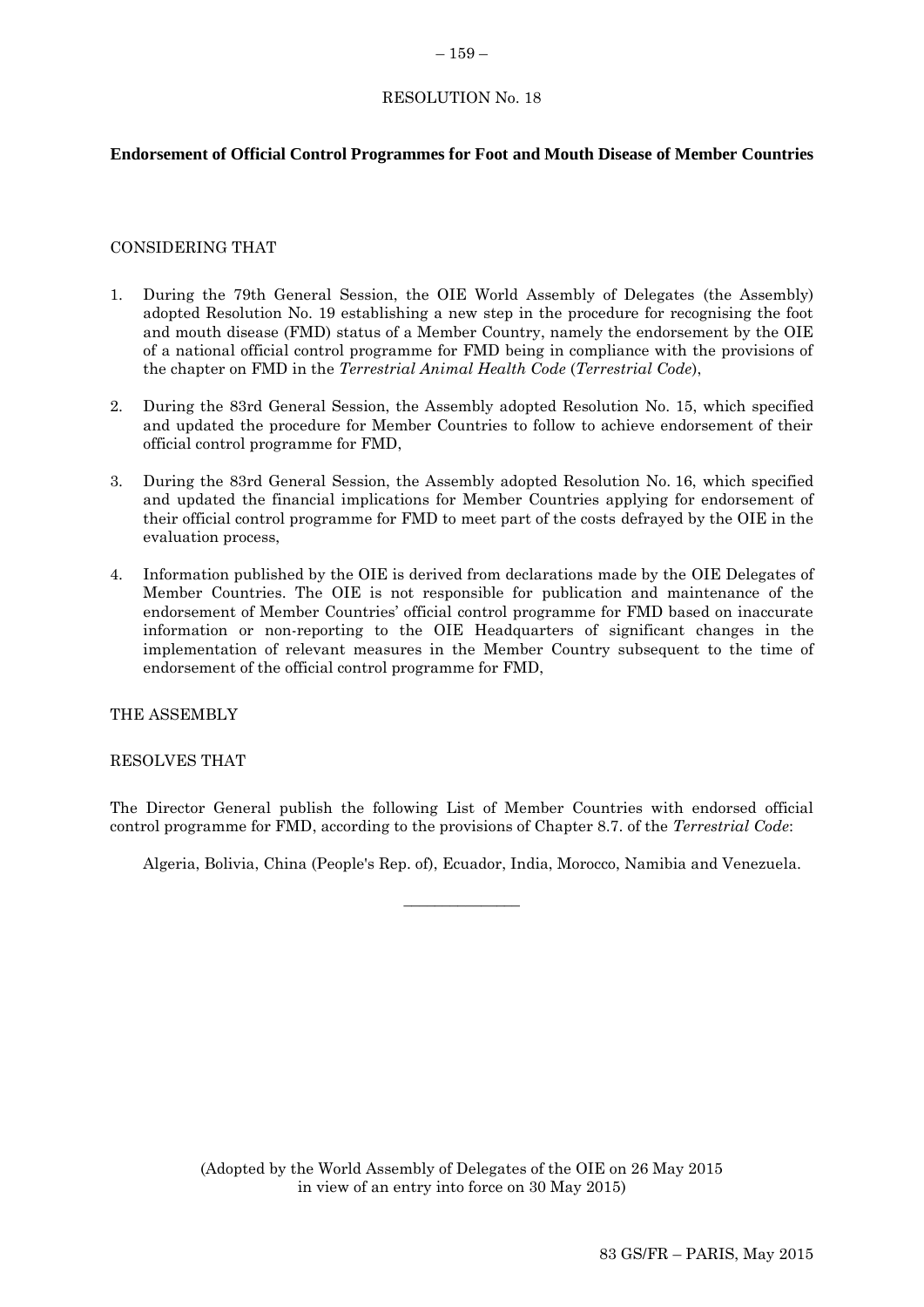### <span id="page-31-0"></span>RESOLUTION No. 19

### **Recognition of the Contagious Bovine Pleuropneumonia Status of Member Countries**

#### CONSIDERING THAT

- 1. During the 71st General Session, the OIE World Assembly of Delegates (the Assembly) established a procedure for annually updating a List of Member Countries and zones, recognised as free from contagious bovine pleuropneumonia (CBPP) according to the provisions of the *Terrestrial Animal Health Code* (*Terrestrial Code*),
- 2. During the 83rd General Session, the Assembly adopted Resolution No. 15, which specified and updated the procedure for Member Countries to follow to achieve official recognition and maintenance of status for certain diseases, including CBPP,
- 3. During the 83rd General Session, the Assembly adopted Resolution No. 16, which specified and updated the financial implications for Member Countries applying for evaluation of official recognition of disease status to meet part of the costs defrayed by the OIE in the evaluation process,
- 4. Information published by the OIE is derived from declarations made by the OIE Delegates of Member Countries. The OIE is not responsible for publication and maintenance of Member Countries' or zonal disease free status based on inaccurate information or untimely reporting to the OIE Headquarters of changes in epidemiological status or other significant events subsequent to the time of declaration of freedom from CBPP,

### THE ASSEMBLY

#### RESOLVES THAT

- 1. The Director General publish the following List of Member Countries recognised as free from CBPP according to the provisions of the Chapter 11.7. of the *Terrestrial Code*:
	- Argentina Australia Botswana Canada

China (People's Republic of) France India Portugal

Singapore Switzerland United States of America

AND

2. The Delegates of these Member Countries shall immediately notify the OIE Headquarters if CBPP occurs in their countries or their territories.

\_\_\_\_\_\_\_\_\_\_\_\_\_\_\_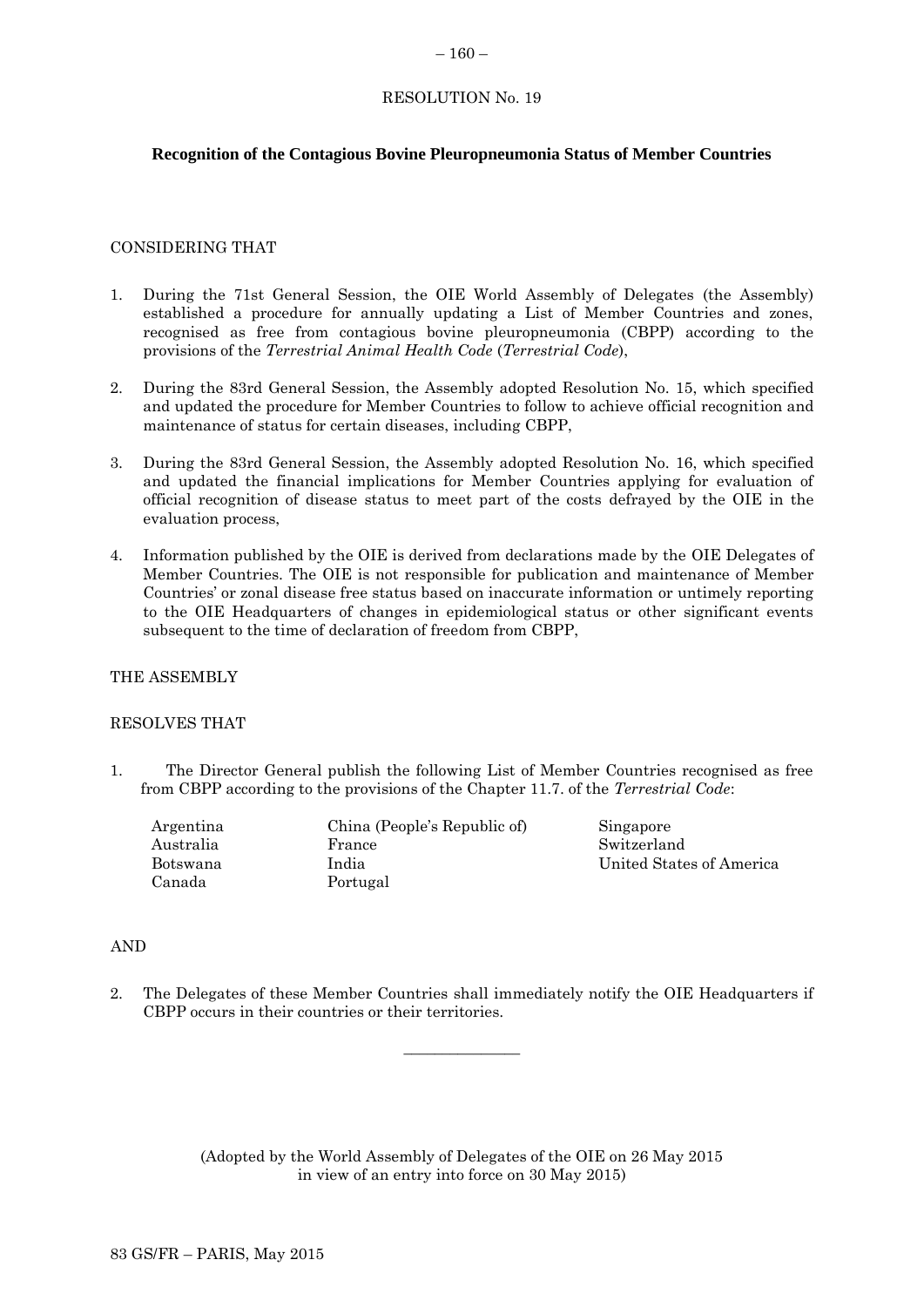#### <span id="page-32-0"></span> $-161-$

#### RESOLUTION No. 20

### **Endorsement of Official Control Programmes for Contagious Bovine Pleuropneumonia of Member Countries**

#### CONSIDERING THAT

- 1. During the 82nd General Session, the OIE World Assembly of Delegates (the Assembly) adopted Resolution No. 31 establishing the endorsement by the OIE of a national official control programme for contagious bovine pleuropneumonia (CBPP), in accordance to the relevant provisions of the chapter on CBPP in the *Terrestrial Animal Health Code* (*Terrestrial Code*),
- 2. During the 83rd General Session, the Assembly adopted Resolution No. 15, which specified and updated the procedure for Member Countries to follow to achieve endorsement of their official control programme for CBPP,
- 3. During the 83rd General Session, the Assembly also adopted Resolution No. 16, which specified the financial implications for Member Countries applying for endorsement of their official control programme for CBPP to meet part of the costs defrayed by the OIE in the evaluation process,
- 4. Information published by the OIE is derived from declarations made by the OIE Delegates of Member Countries. The OIE is not responsible for publication and maintenance of the endorsement of Member Countries' official control programme for CBPP based on inaccurate information or non-reporting to the OIE Headquarters of significant changes in the implementation of relevant measures in the Member Country subsequent to the time of endorsement of the official control programme for CBPP,

THE ASSEMBLY

#### RESOLVES THAT

The Director General publish the following List of Member Countries with endorsed official control programme for CBPP, according to the provisions of Chapter 11.7. of the *Terrestrial Code*:

\_\_\_\_\_\_\_\_\_\_\_\_\_\_\_

Namibia.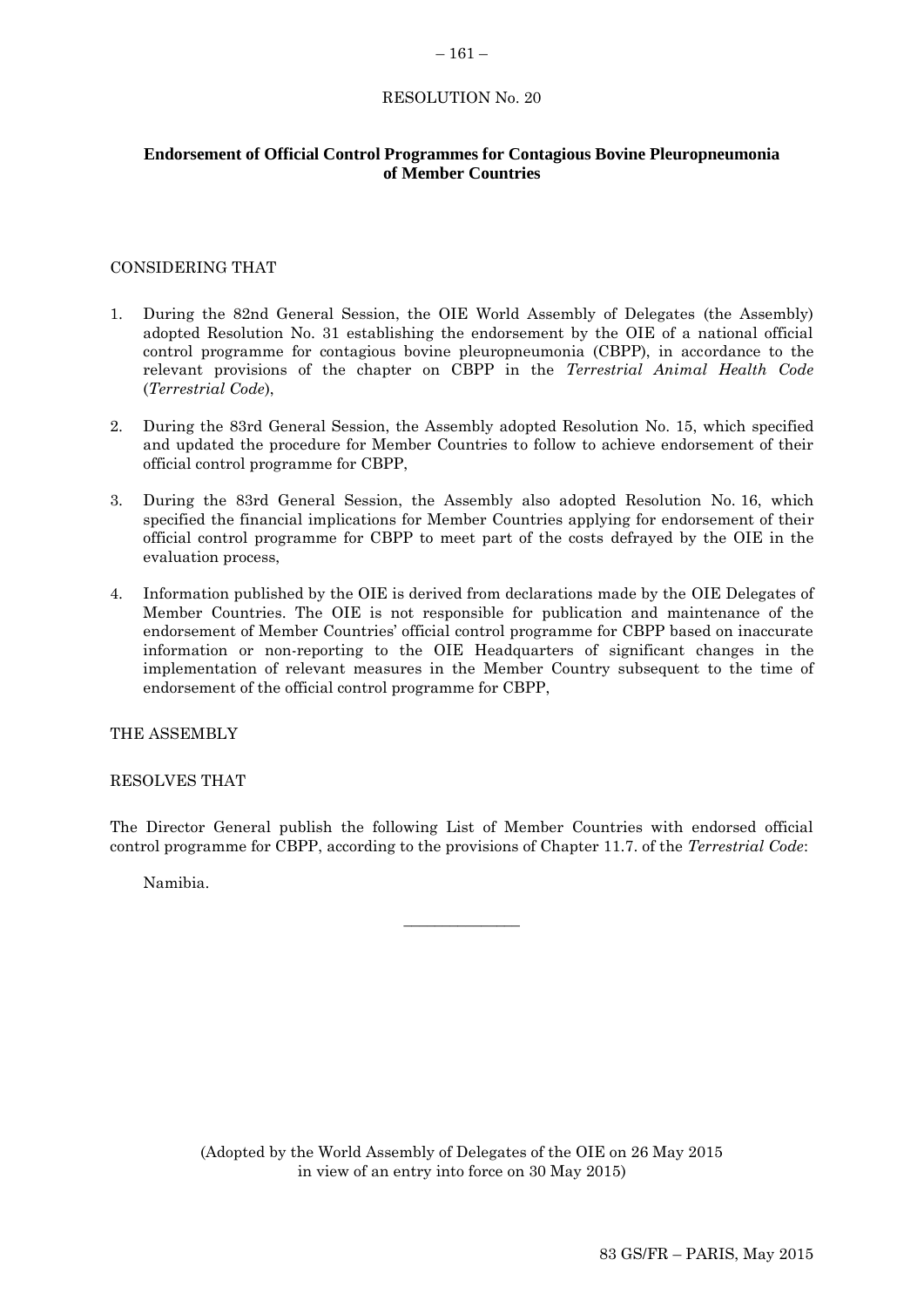### <span id="page-33-0"></span>RESOLUTION No. 21

### **Recognition of the Bovine Spongiform Encephalopathy Risk Status of Member Countries**

### CONSIDERING THAT

- 1. During the 67th General Session, the OIE World Assembly of Delegates (the Assembly) established a procedure for annually updating a List of Member Countries and zones, categorised by their bovine spongiform encephalopathy (BSE) risk according to the provisions of the *Terrestrial Animal Health Code* (*Terrestrial Code*),
- 2. During the 83rd General Session, the Assembly adopted Resolution No. 15, which specified and updated the procedure for Member Countries to follow to achieve official recognition and maintenance of status of certain diseases, including BSE risk status,
- 3. During the 83rd General Session, the Assembly adopted Resolution No. 16, which specified and updated the financial implications for Member Countries applying for evaluation of official recognition of BSE risk status to meet part of the costs defrayed by the OIE in the evaluation process,
- 4. Information published by the OIE is derived from declarations made by the OIE Delegates of Member Countries. The OIE is not responsible for publication and maintenance of Member Countries' or zonal risk status based on inaccurate information or untimely reporting to the OIE Headquarters of changes in epidemiological status or other significant events subsequent to the time of declaration of the BSE risk status,

### THE ASSEMBLY

#### RESOLVES THAT

1. The Director General publish the following List of Member Countries recognised as having a negligible BSE risk in accordance with Chapter 11.4. of the *Terrestrial Code*:

| Argentina      | France          | New Zealand              |
|----------------|-----------------|--------------------------|
| Australia      | Hungary         | Norway                   |
| Austria        | Iceland         | Panama                   |
| Belgium        | India           | Paraguay                 |
| Brazil         | Ireland         | Peru                     |
| Bulgaria       | Israel          | Portugal                 |
| Chile          | Italy           | Singapore                |
| Colombia       | Japan           | Slovakia                 |
| Croatia        | Korea (Rep. of) | Slovenia                 |
| Cyprus         | Latvia          | Sweden                   |
| Czech Republic | Liechtenstein   | Switzerland              |
| Denmark        | Luxembourg      | United States of America |
| Estonia        | Malta           | Uruguay                  |
| Finland        | Netherlands     |                          |
|                |                 |                          |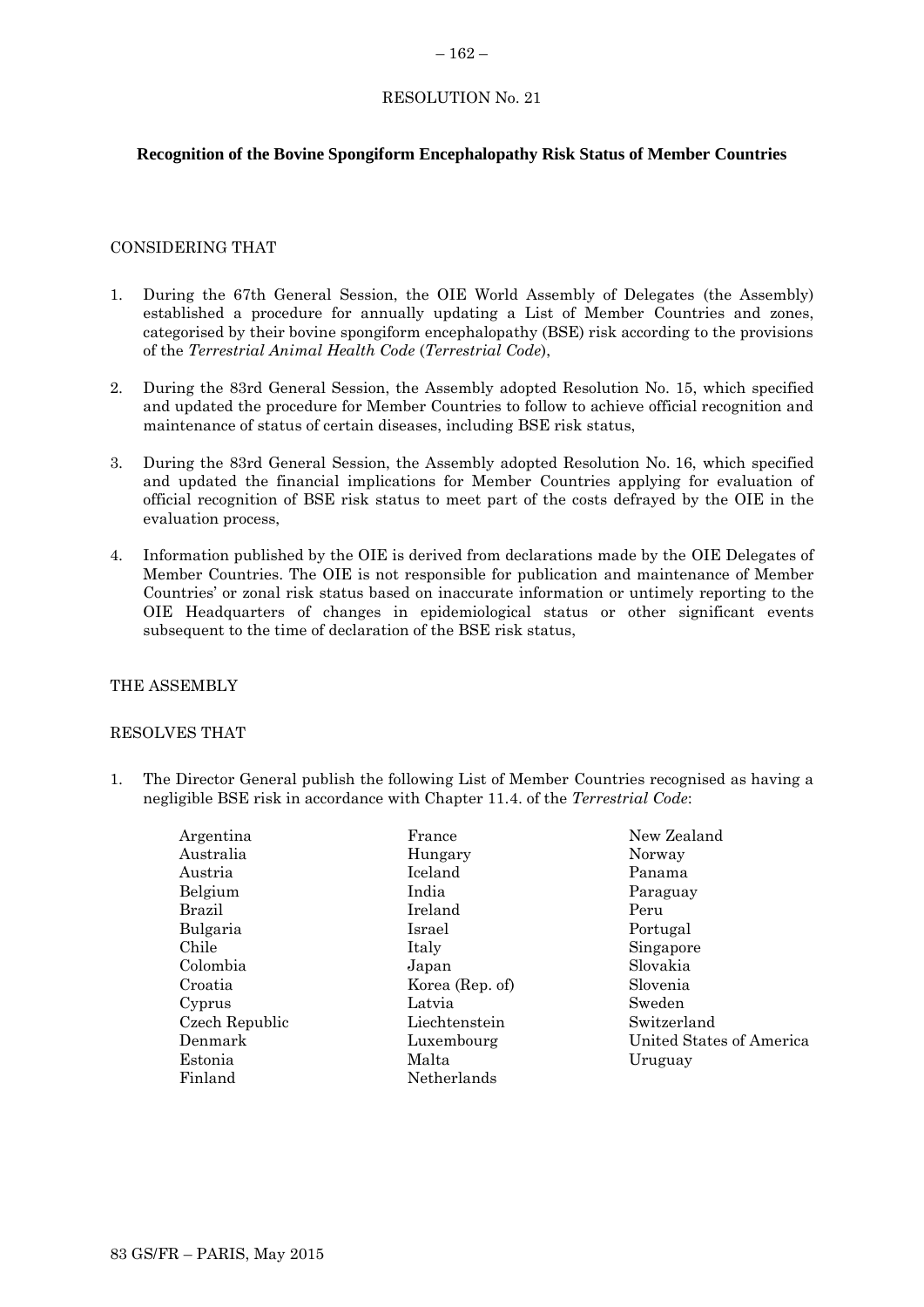2. The Director General publish the following List of Member Countries recognised as having a controlled BSE risk in accordance with Chapter 11.4. of the *Terrestrial Code*:

| Canada         | Greece                   | Poland |
|----------------|--------------------------|--------|
| Chinese Taipei | Lithuania                | Spain  |
| Costa Rica     | United Kingdom<br>Mexico |        |
| Germany        | Nicaragua                |        |

- 3. The Director General publish the following List of Member Countries having a zone<sup>4</sup> recognised as having a negligible BSE risk in accordance with Chapter 11.4. of the *Terrestrial Code*:
	- China (People's Rep. of): a zone designated by the Delegate of China in a document addressed to the Director General in November 2013, consisting of the People's Republic of China with the exclusion of Hong Kong and Macau.

AND

l

4. The Delegates of these Member Countries shall immediately notify the OIE Headquarters if BSE occurs in their countries or their territories.

\_\_\_\_\_\_\_\_\_\_\_\_\_\_\_

<sup>4</sup> For detailed information on the delimitation of the zone of the Member Country recognised as having a negligible BSE risk, enquiries should be addressed to the Director General of the OIE.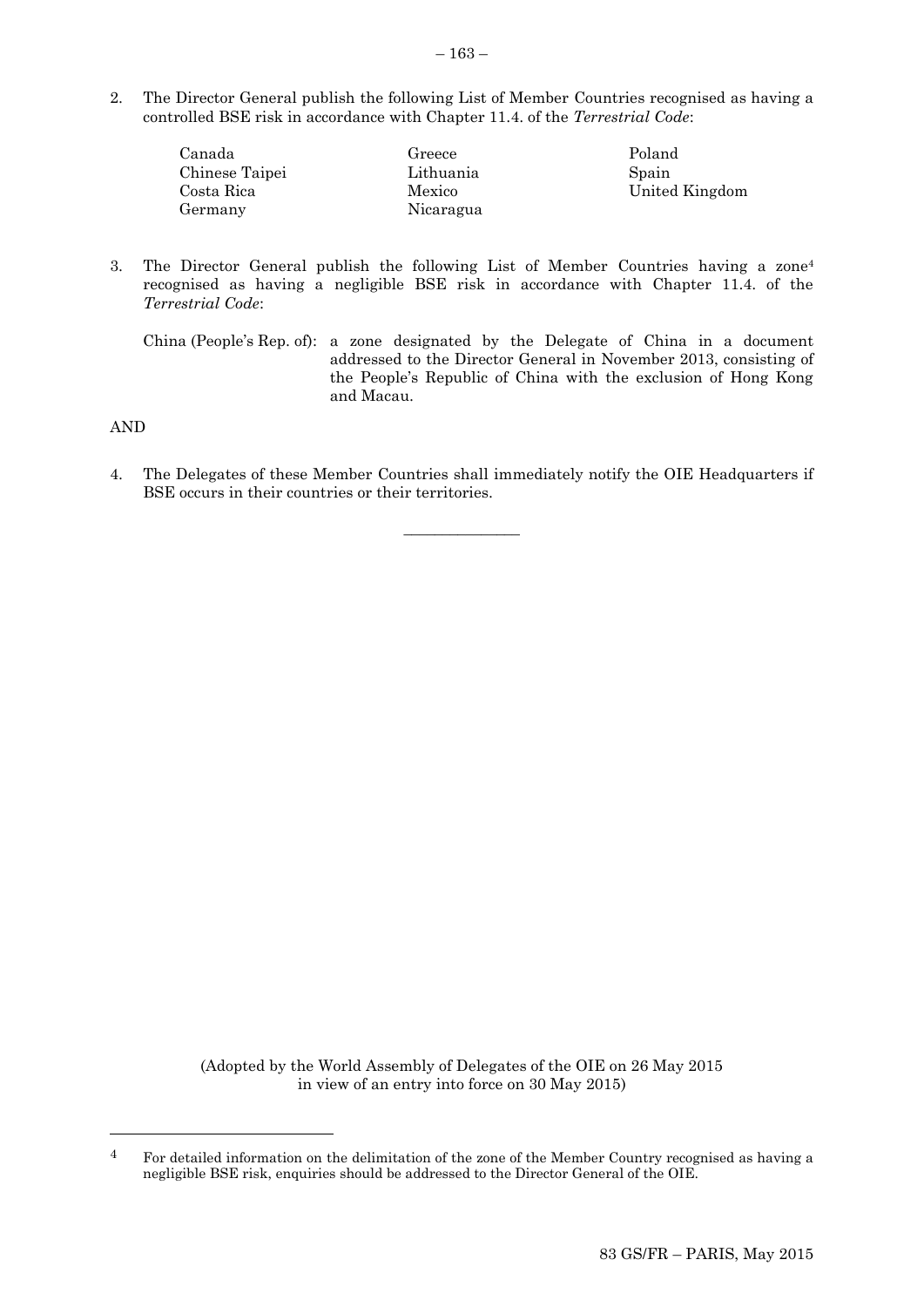#### <span id="page-35-0"></span> $-164-$

### RESOLUTION No. 22

#### **Recognition of the African Horse Sickness Status of Member Countries**

### CONSIDERING THAT

- 1. During the 80th General Session, the OIE World Assembly of Delegates (the Assembly) adopted Resolution No. 19, which amended the chapter of the *Terrestrial Animal Health Code* (*Terrestrial Code*) on African horse sickness (AHS). These standards provide a pathway for Member Countries or zones to be recognised by the OIE as free from AHS,
- 2. During the 83rd General Session, the Assembly adopted Resolution No. 15, which specified and updated the procedure for Member Countries to follow to achieve official recognition and maintenance of status for certain animal diseases, including AHS,
- 3. During the 83rd General Session, the Assembly adopted Resolution No. 16, which specified and updated the financial implications for Member Countries applying for evaluation of official recognition of disease status to meet part of the costs defrayed by the OIE in the evaluation process,
- 4. Information published by the OIE is derived from declarations made by the OIE Delegates of Member Countries. The OIE is not responsible for publication and maintenance of Member Countries' or zonal disease free status based on inaccurate information or untimely reporting to the OIE Headquarters of changes in epidemiological status or other significant events subsequent to the time of declaration of freedom from AHS,

#### THE ASSEMBLY

#### RESOLVES THAT

1. The Director General publish the following List of Member Countries recognised as AHS free according to the provisions of Chapter 12.1. of the *Terrestrial Code*:

| Algeria                  | Czech Republic      | Kyrgyzstan    | Portugal                 |
|--------------------------|---------------------|---------------|--------------------------|
| Andorra                  | Denmark             | Latvia        | Qatar                    |
| Argentina                | Ecuador             | Liechtenstein | Romania                  |
| Australia                | Estonia             | Lithuania     | Singapore                |
| Austria                  | Finland             | Luxembourg    | Slovakia                 |
| Azerbaijan               | Former Yug. Rep. of | Malaysia      | Slovenia                 |
| Belgium                  | Macedonia           | Malta         | Spain                    |
| <b>Bolivia</b>           | France              | Mexico        | Sweden                   |
| Bosnia and Herzegovina   | Germany             | Morocco       | Switzerland              |
| Brazil                   | Greece              | Myanmar       | Thailand                 |
| Bulgaria                 | Hungary             | Netherlands   | Tunisia                  |
| Canada                   | Iceland             | New Caledonia | Turkey                   |
| Chile                    | India               | New Zealand   | United Arab Emirates     |
| China (People's Rep. of) | Ireland             | Norway        | United Kingdom           |
| Chinese Taipei           | Italy               | Oman          | United States of America |
| Colombia                 | Japan               | Paraguay      | Uruguay                  |
| Croatia                  | Korea (Rep. of)     | Peru          |                          |
| Cyprus                   | Kuwait              | Poland        |                          |

### AND

2. The Delegates of these Member Countries shall immediately notify the OIE Headquarters if AHS occurs in their countries or their territories.

\_\_\_\_\_\_\_\_\_\_\_\_\_\_\_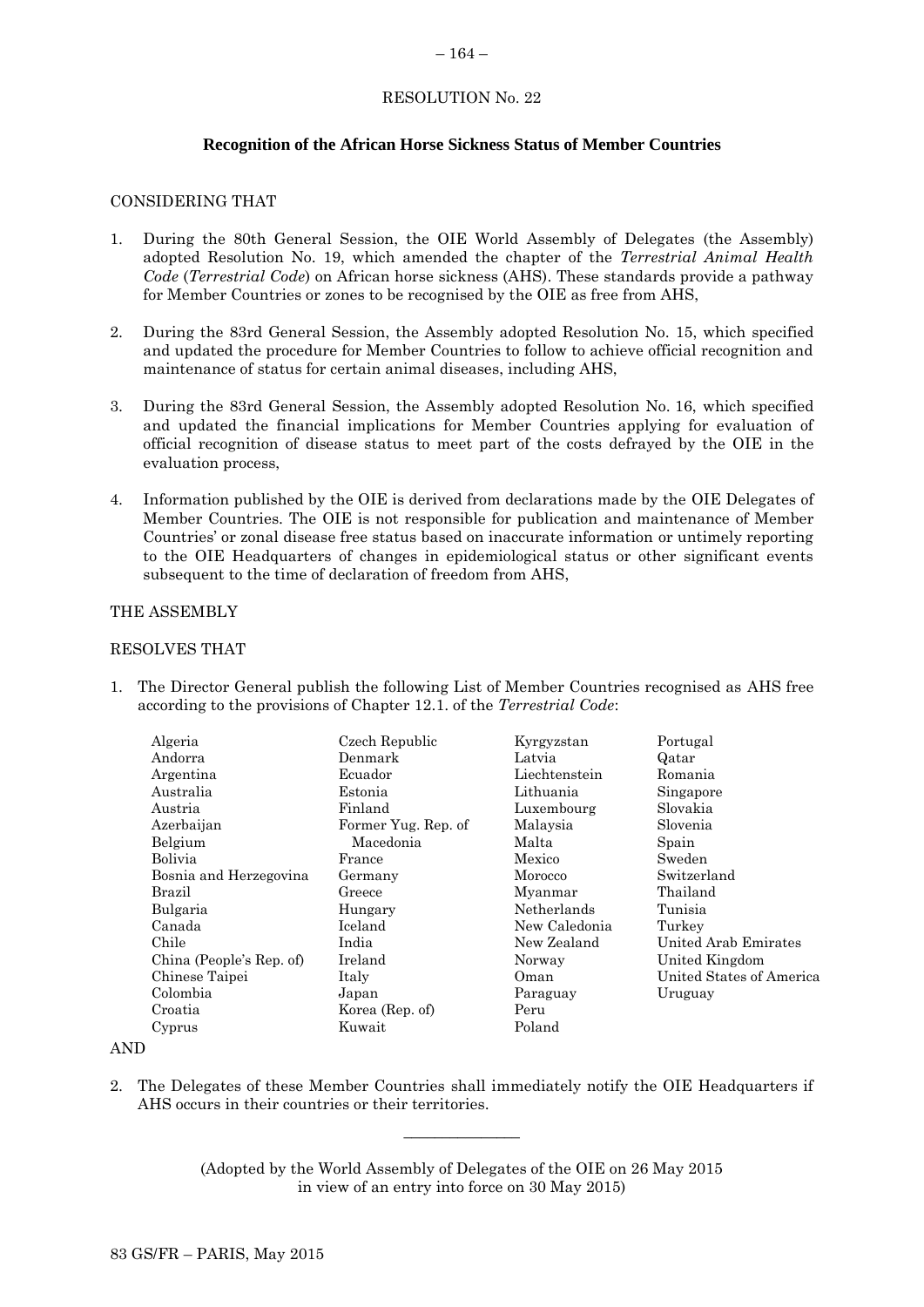#### <span id="page-36-0"></span> $-165-$

### RESOLUTION No. 23

### **Recognition of the Peste des Petits Ruminants Status of Member Countries**

### CONSIDERING THAT

- 1. During the 81st General Session, the OIE World Assembly of Delegates (the Assembly) adopted Resolution No. 29, which amended the chapter of the *Terrestrial Animal Health Code* (*Terrestrial Code*) on peste des petits ruminants (PPR). These standards provide a pathway for Member Countries or zones to be recognised by the OIE as free from PPR,
- 2. During the 83rd General Session, the Assembly adopted Resolution No. 15, which specified and updated the procedure for Member Countries to follow to achieve official recognition and maintenance of status for certain animal diseases, including PPR,
- 3. During the 83rd General Session, the Assembly adopted Resolution No. 16 which specified and updated the financial implications for Member Countries applying for evaluation of official recognition of disease status to meet part of the costs defrayed by the OIE in the evaluation process,
- Information published by the OIE is derived from declarations made by the OIE Delegates of Member Countries. The OIE is not responsible for publication and maintenance of Member Countries' or zonal disease free status based on inaccurate information or untimely reporting to the OIE Headquarters of changes in epidemiological status or other significant events subsequent to the time of declaration of freedom from PPR,

### THE ASSEMBLY

### RESOLVES THAT

l

1. The Director General publish the following List of Member Countries recognised as PPR free according to the provisions of Chapter 14.7. of the *Terrestrial Code*:

| Argentina              |
|------------------------|
| Australia              |
| Austria                |
| Belgium                |
| Bolivia                |
| Bosnia and Herzegovina |
| Brazil                 |
| Canada                 |
| Chile                  |
| Chinese Taipei         |
| Colombia               |
| Cyprus                 |
| Czech Republic         |
| Denmark                |
| Ecuador                |
| Estonia                |
| Finland                |
| France                 |
|                        |

Germany Greece Hungary Iceland Ireland Italy Korea (Rep. of) Liechtenstein Lithuania Luxembourg Malta Mauritius Mexico Myanmar Netherlands New Caledonia New Zealand Norway

Paraguay Philippines Poland Portugal Romania Singapore Slovakia Slovenia South Africa Spain Swaziland Sweden Switzerland Thailand United Kingdom United States of America

2. The Director General publish the following List of Member Countries having a PPR free zone<sup>5</sup> according to the provisions of Chapter 14.7. of the *Terrestrial Code*:

<sup>&</sup>lt;sup>5</sup> For detailed information on the delimitation of the zone of the Member Country recognised as PPR free, enquiries should be addressed to the Director General of the OIE.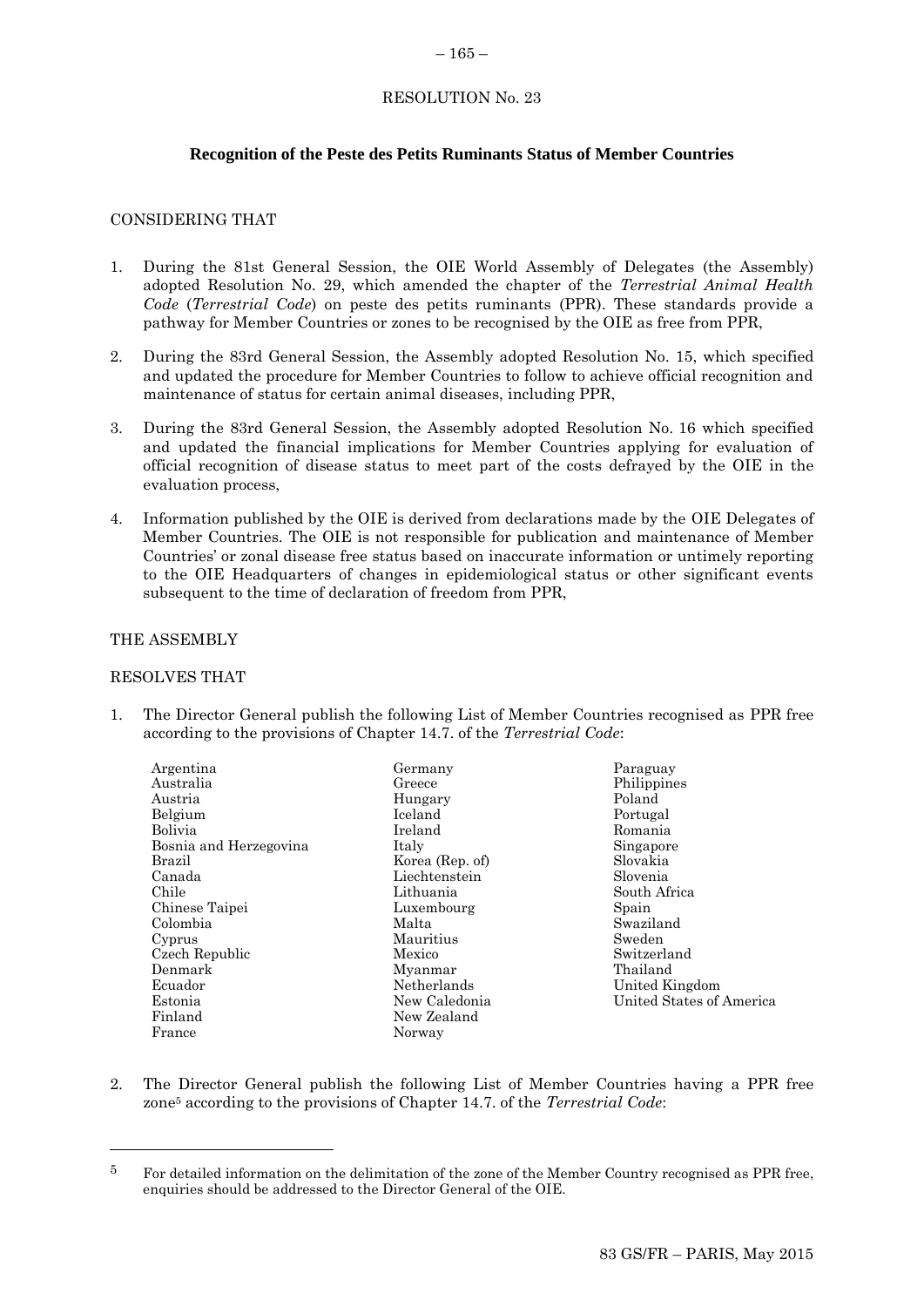Namibia: one zone located south to the Veterinary Cordon Fence, designated by the Delegate of Namibia in a document addressed to the Director General in November 2014.

AND

3. The Delegates of these Member Countries shall immediately notify the OIE Headquarters if PPR occurs in their countries or their territories.

\_\_\_\_\_\_\_\_\_\_\_\_\_\_\_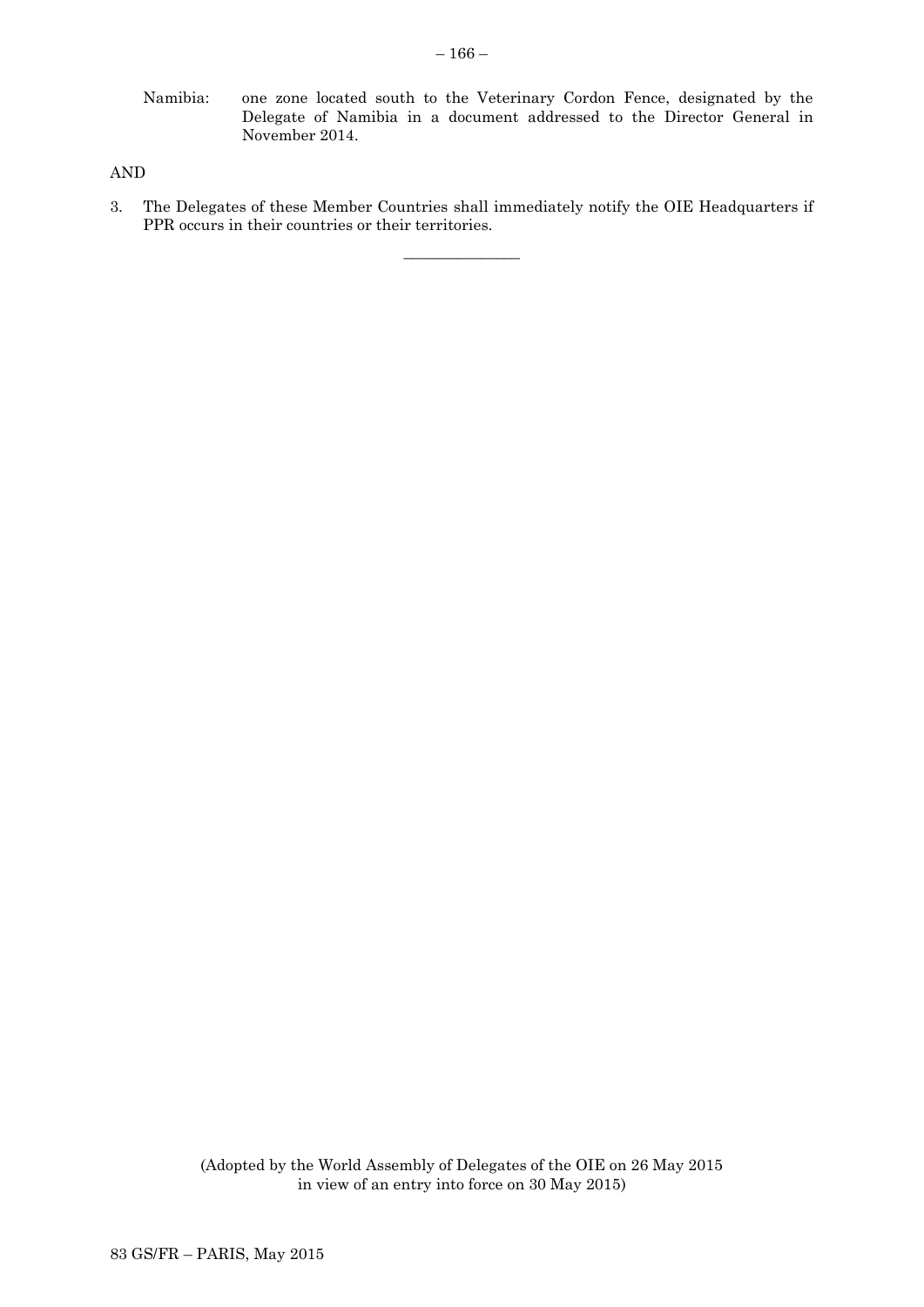#### <span id="page-38-0"></span> $-167-$

#### RESOLUTION No. 24

#### **Recognition of the Classical Swine Fever Status of Member Countries**

#### CONSIDERING THAT

- 1. During the 81st General Session, the OIE World Assembly of Delegates (the Assembly) adopted Resolution No. 29, which amended the chapter of the *Terrestrial Animal Health Code* (*Terrestrial Code*) on classical swine fever (CSF). These standards provide a pathway for Member Countries or zones to be recognised by the OIE as free from CSF,
- 2. During the 83rd General Session, the Assembly adopted Resolution No. 15, which specified and updated the procedure for Member Countries to follow to achieve official recognition and maintenance of status for certain animal diseases, including CSF,
- 3. During the 83rd General Session, the Assembly adopted Resolution No. 16 which specified and updated the financial implications for Member Countries applying for evaluation of official recognition of disease status to meet part of the costs defrayed by the OIE in the evaluation process,
- 4. Information published by the OIE is derived from declarations made by the OIE Delegates of Member Countries. The OIE is not responsible for publication and maintenance of Member Countries' or zonal disease free status based on inaccurate information or untimely reporting to the OIE Headquarters of changes in epidemiological status or other significant events subsequent to the time of declaration of freedom from CSF,

#### THE ASSEMBLY

#### RESOLVES THAT

1. The Director General publish the following List of Member Countries recognised as CSF free according to the provisions of Chapter 15.2. of the *Terrestrial Code:*

| Australia | Ireland       | Slovakia                 |
|-----------|---------------|--------------------------|
| Austria   | Japan         | Slovenia                 |
| Belgium   | Liechtenstein | Spain                    |
| Canada    | Luxembourg    | Sweden                   |
| Chile     | Mexico        | Switzerland              |
| Finland   | Netherlands   | United Kingdom           |
| France    | Norway        | United States of America |
| Hungary   | Portugal      |                          |

- 2. The Director General publish the following List of Member Countries having a CSF free zone6, according to the provisions of Chapter 15.2. of the *Terrestrial Code*:
	- Brazil: one zone composed of the States of Rio Grande do Sul and Santa Catarina as designated by the Delegate of Brazil in a document addressed to the Director General in September 2014.

#### AND

l

3. The Delegates of these Member Countries shall immediately notify the OIE Headquarters if CSF occurs in their countries or their territories.

> (Adopted by the World Assembly of Delegates of the OIE on 26 May 2015 in view of an entry into force on 30 May 2015)

\_\_\_\_\_\_\_\_\_\_\_\_\_\_\_

 $6$  For detailed information on the delimitation of the zone of the Member Country recognised as CSF free, enquiries should be addressed to the Director General of the OIE.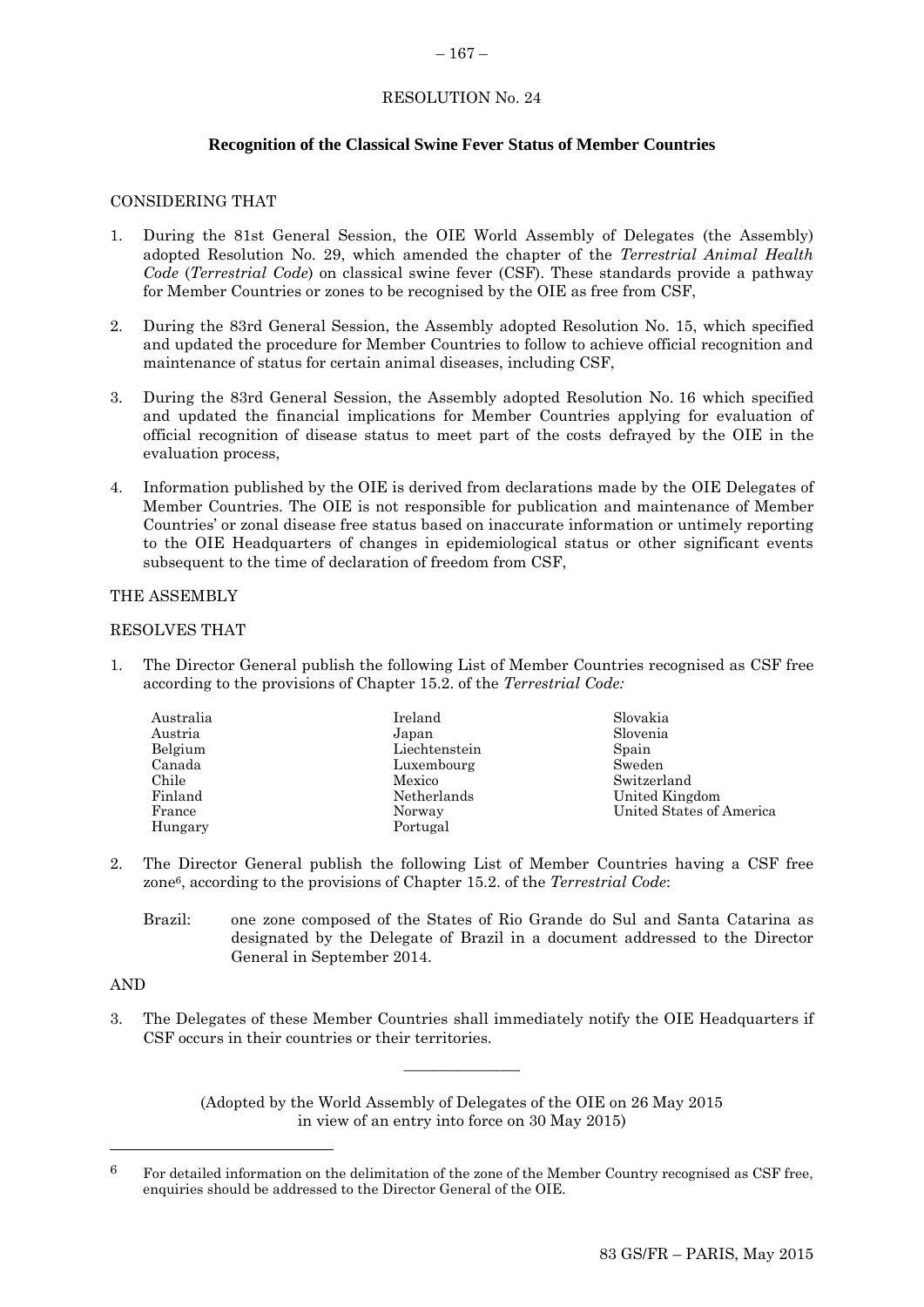### <span id="page-39-0"></span>RESOLUTION No. 25

### **Designation of Facilities as Approved for Holding Rinderpest Virus Containing Material**

### CONSIDERING THAT

- 1. Resolution No. 23 (2014) adopted by the OIE Member Countries at the 82nd General Session requested the Director General to put in place, jointly with FAO, a system to designate, inspect, monitor and evaluate approved Facilities Holding Rinderpest Virus Containing Material and, when not compliant with the mandate, to temporarily or permanently remove their approved status according to the seriousness of the non-compliance,
- 2. The mandate provided under Resolution No. 23 of the 82nd General Session (hereinafter 'the Mandate') for Facilities Holding Rinderpest Virus Containing Material (hereinafter 'Rinderpest Holding Facilities') (Appendix 1) provides designation criteria, and describes the purpose of the two categories of Rinderpest Holding Facility as:
	- A) Rinderpest Holding Facility for storing rinderpest virus containing material, excluding vaccine stocks,
	- B) Rinderpest Vaccine Holding Facility for storing only manufactured vaccines, vaccine stocks and material solely for their production.
- 3. All FAO-OIE Rinderpest Holding Facility applications are assessed by the FAO-OIE Rinderpest Joint Advisory Committee (hereinafter 'the Committee') using criteria approved by both organisations,
- 4. Details of the applicant facilities that have been assessed by the Committee are published in their meeting reports,
- 5. Applicant facilities assessed by the Committee and recommended for inspection are subject to a formal detailed on-site evaluation by a team, comprised of international experts, to determine their capacity and compliance with expected norms for bio-safety and bio-security with respect to the storing of rinderpest stocks and the Mandate,
- 6. The report and findings of the expert on-site evaluation team are reviewed and evaluated against the Mandate by the Committee and their recommendations are endorsed by the respective internal procedures of the FAO and OIE,

#### THE ASSEMBLY

#### RESOLVES

To designate on behalf of the OIE, and subject to equivalent action by the FAO in accordance with its processes for designation, the following facilities as approved for holding rinderpest virus containing material, subject to re-evaluation every 3 years, with the category specified for each institute (Rinderpest Holding Facility or Rinderpest Vaccine Holding Facility), and proposes to add them to the list of FAO-OIE approved Rinderpest Holding Facilities (available on the OIE web site):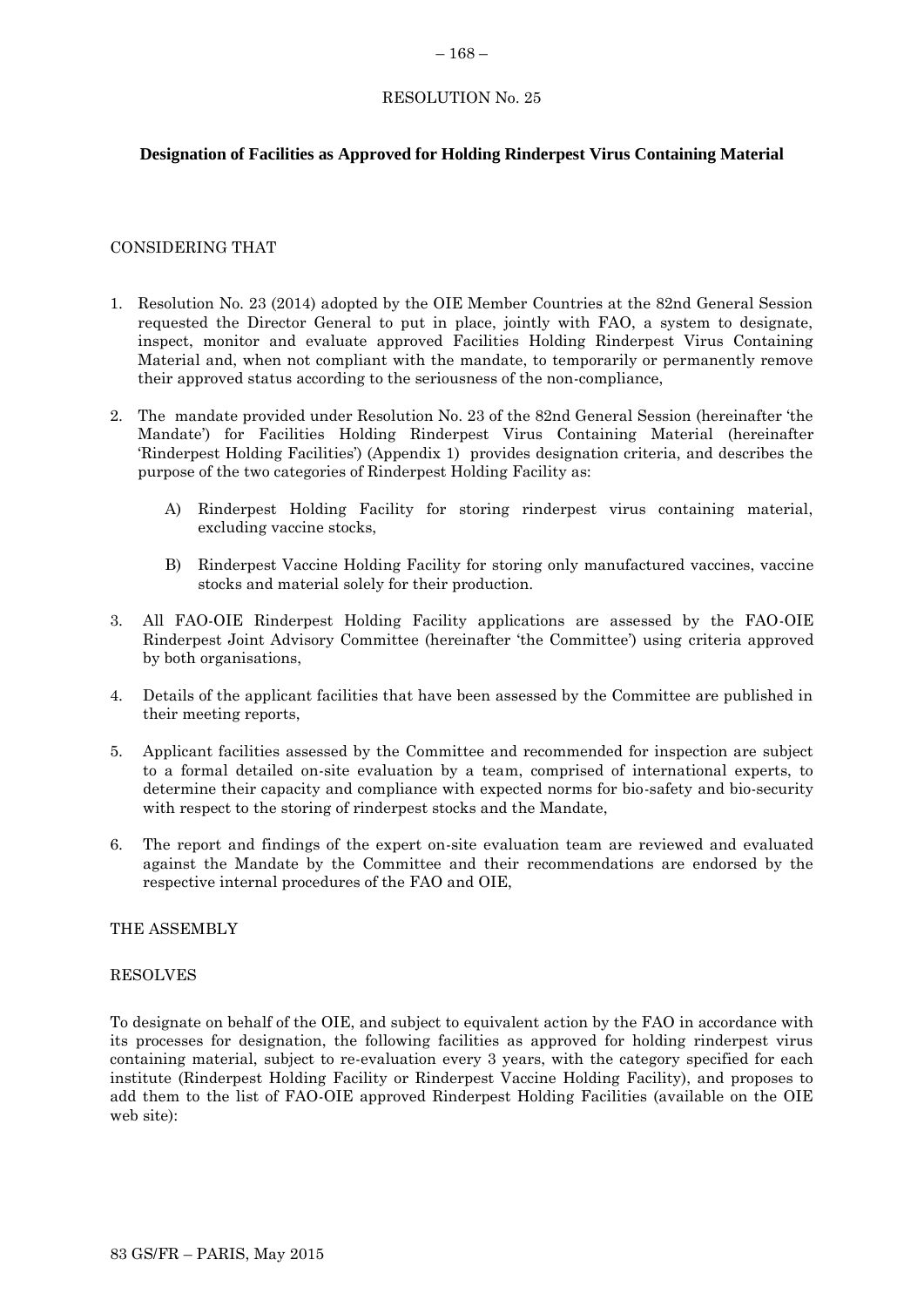### **A) Rinderpest Holding Facility for storing rinderpest virus containing material, excluding vaccine stocks**

- 1. African Union Pan African Veterinary Vaccine Centre (AU-PANVAC), Debre-Zeit, Ethiopia.
- 2. High Containment Facilities of Exotic Diseases Research Station, National Institute of Animal Health, Kodaira, Tokyo, Japan.
- 3. USDA-APHIS, Foreign Animal Disease Diagnostic Laboratory (FADDL), Plum Island, New York, United States of America.
- 4. The Pirbright Institute, United Kingdom.

### **B) Rinderpest Vaccine Holding Facility for storing only manufactured vaccines, vaccine stocks and material solely for their production:**

- 1. Pan African Veterinary Vaccine Centre African Union (AU-PANVAC), Debre-Zeit, Ethiopia
- 2. Building for Safety Evaluation Research, Production Center for Biologicals; Building for Biologics Research and Development (storage), National Institute of Animal Health, Tsukuba, Ibaraki, Japan.

\_\_\_\_\_\_\_\_\_\_\_\_\_\_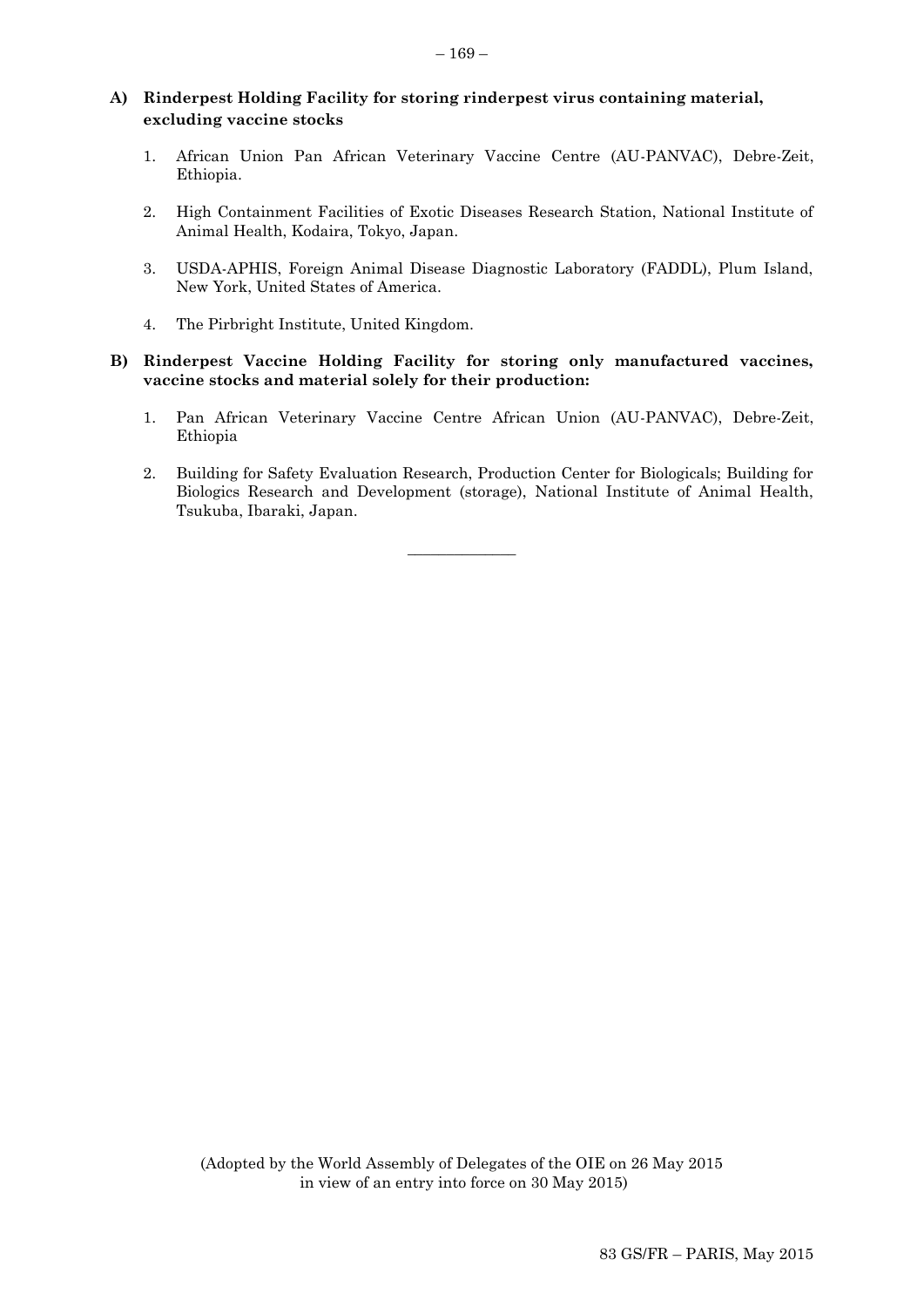#### <span id="page-41-0"></span> $-170-$

### RESOLUTION No. 26

### **Combating Antimicrobial Resistance and Promoting the Prudent Use of Antimicrobial Agents in Animals**

#### **CONSIDERING**

- 1. That antimicrobial agents are essential tools for protecting animal health and welfare and also contribute to meeting the increasing global demand for safe meat, milk, fish and eggs, and other products of animal origin,
- 2. That antimicrobial resistance (AMR) is a significant global animal and human health threat that is influenced by the use of antimicrobial agents in some conditions,
- 3. That during the 77th General Session 2009, the World Assembly of Delegates (the Assembly) adopted Resolution No. 25 on Veterinary Products, which considered previous Resolutions on harmonisation of registration requirements for veterinary drugs, their responsible and prudent use and monitoring of resistance,
- 4. The recommendations of the OIE Global Conference on the responsible and prudent use of antimicrobial agents in animals, held in March 2013 in Paris, France, including recommendation No.7 to collect harmonised quantitative data on the use of antimicrobial agents in animals with the view to establishing a global database,
- 5. The recent update and development of OIE standards and guidelines related to antimicrobial resistance, which include references to the relevant standards developed by Codex Alimentarius,
- 6. The tripartite agreement between FAO, OIE and WHO to address as a priority antimicrobial resistance and the important contribution of the OIE to the development and achievement of the WHO global action plan on antimicrobial resistance,
- 7. The network of OIE National Focal Points for Veterinary Products and its role in supporting the global implementation of the OIE standards regarding veterinary products,
- 8. The importance of the PVS pathway in supporting compliance of national veterinary services with OIE standards including legislation, as a prerequisite to ensuring good governance covering production, registration, distribution and use of antimicrobial agents at the national level,
- 9. The importance of appropriate Veterinary Education and Veterinary Statutory Bodies in the promotion of veterinary oversight to ensure responsible use of antimicrobial agents in animals,

#### THE ASSEMBLY

#### RECOMMENDS THAT

1. The OIE continue to develop and update standards and guidelines related to antimicrobial resistance and the prudent use of antimicrobial agents including updating regularly the OIE List of Antimicrobial Agents of Veterinary Importance.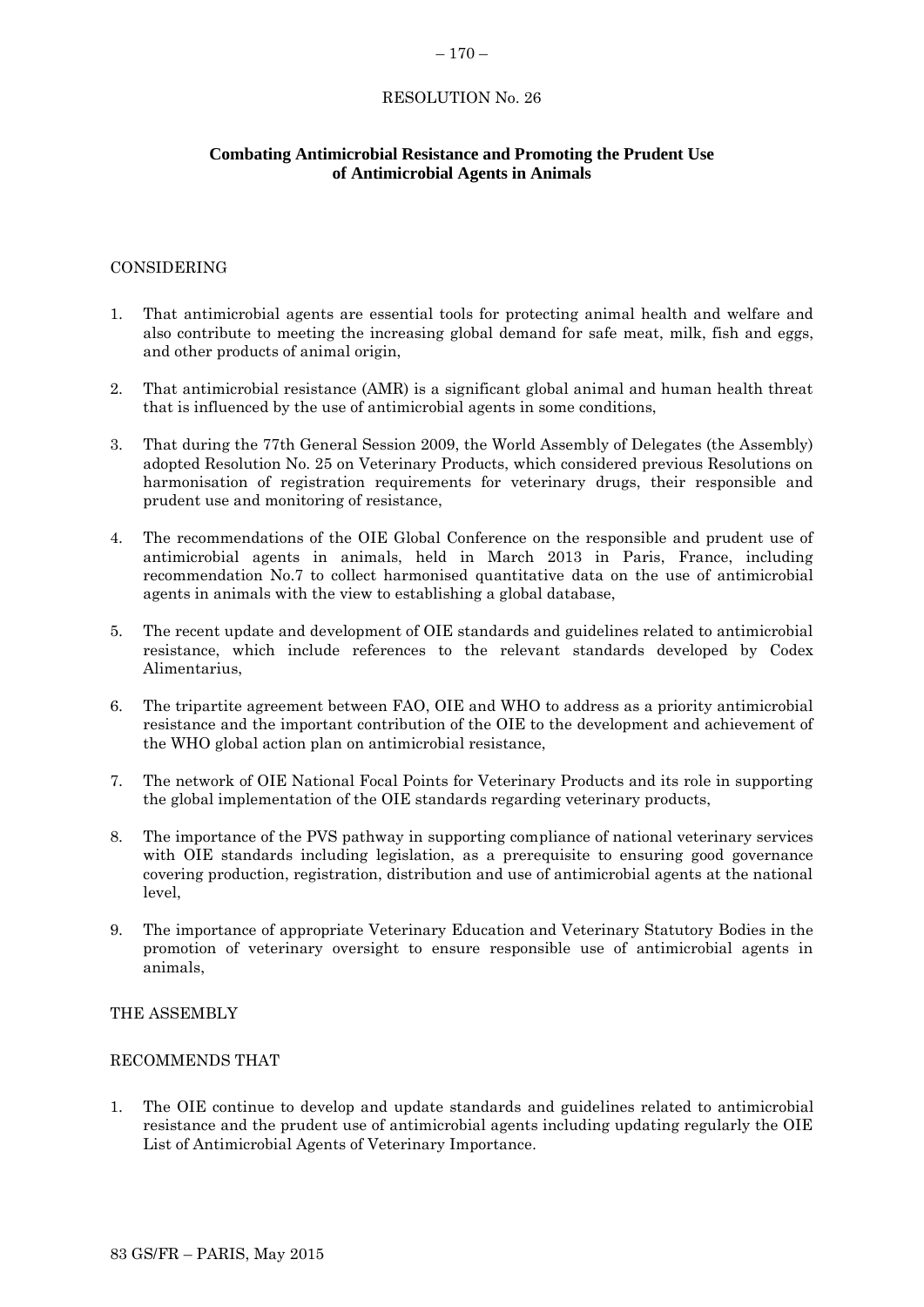- 2. The OIE, with support from relevant organisations and donors, work with Member Countries to support them to implement OIE standards and guidelines using the PVS pathway and other relevant OIE capacity building mechanisms, including twinning and regional seminars.
- 3. The OIE develop a procedure and standards for data quality for collecting data annually from OIE Member Countries on the use of antimicrobial agents in food-producing animals with the aim of creating an OIE global database to be managed in parallel with the World Animal Health Information System (WAHIS).
- 4. OIE Member Countries set up an official harmonised national system, based on OIE standards, for the surveillance of antimicrobial resistance and the collection of data on the use of antimicrobial agents in food-producing animals, and actively participate in the development of the OIE global database.
- 5. The participation of OIE Member Countries in the VICH Outreach Forum be facilitated with the aim of adopting and utilising harmonised international guidelines related to the technical requirements for registration of veterinary medicinal products.
- 6. OIE Member Countries improve veterinary legislation and education, where necessary, in order to facilitate implementation of OIE and Codex Alimentarius standards and guidelines related to antimicrobial resistance and veterinary oversight of the use of antimicrobial agents.
- 7. The OIE and OIE Member Countries encourage Veterinary Statutory Bodies and the veterinary profession as a whole to develop, implement and ensure compliance with ethics and codes of good veterinary practices, with particular reference to the prescription and delivery of antimicrobial agents by well-trained veterinarians or veterinary para-professionals under their direct oversight.
- 8. OIE Member Countries follow the guidance of the WHO Global Action Plan on Antimicrobial Resistance, developed with the support of the OIE in the spirit of the "One Health" approach, in particular by developing national action plans, with the support of FAO and WHO where feasible and warranted, in respect of the use of antimicrobial agents in animals and ensuring their close collaboration with public health officials.
- 9. The OIE continue to seek donor support for the organisation of dedicated regional training seminars for OIE National Focal Points for Veterinary Products with the participation of FAO and WHO within the tripartite collaboration and invite other relevant partners to build capacity at the national and regional levels to enable the implementation of OIE and Codex Alimentarius intergovernmental standards to combat antimicrobial resistance and support the recommendations of the WHO Global Action Plan on Antimicrobial Resistance.
- 10. The OIE strengthen its collaboration with international organisations, such as the World Customs Organisation and Interpol, and stakeholders to combat counterfeit products with the aim of ensuring access to antimicrobial agents of proven quality.
- 11. Research be promoted to improve tools for rapid diagnostics for use in animals and to explore alternatives to antimicrobial use in animals, including the development of vaccines and other tools for priority diseases.

 $\overline{\phantom{a}}$  , where  $\overline{\phantom{a}}$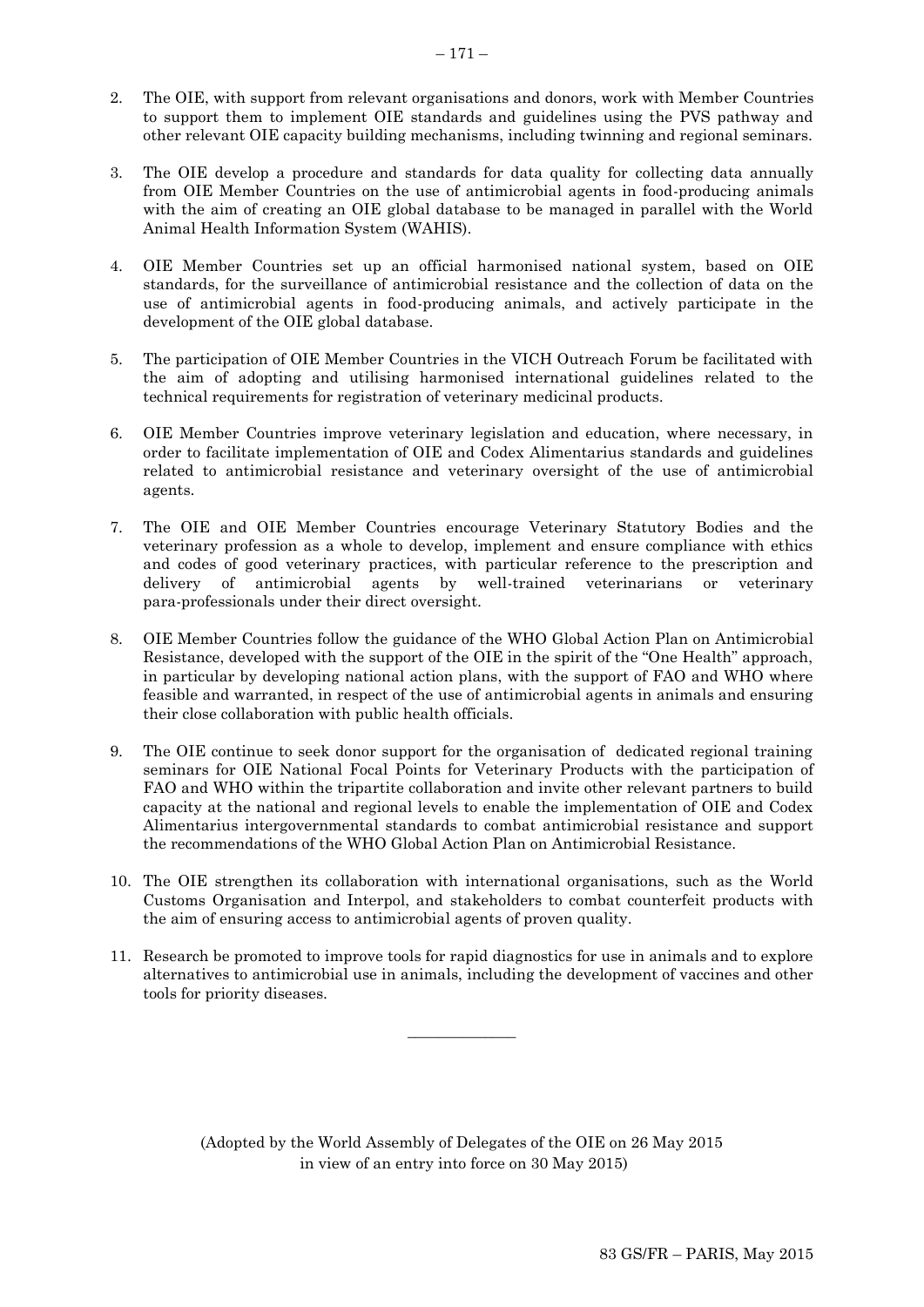#### <span id="page-43-0"></span>– 172 –

### RESOLUTION No. 27

### **Animal Production Food Safety**

### CONSIDERING THAT

- 1. The permanent Working Group on Animal Production Food Safety, established by the Director General in 2002, held its fourteenth meeting in October 2014 and drafted a work programme for 2015,
- 2. The Working Group's membership includes high level experts from the Food and Agriculture Organization of the United Nations (FAO), the World Health Organization (WHO) and the Codex Alimentarius Commission, and internationally recognised experts in animal production food safety from around the globe.
- 3. The OIE and the Codex Alimentarius Commission continued to work together to ensure that standards relevant to animal production food safety developed by both organisations are consistent and take a 'whole food chain' approach to food safety,
- 4. The work on animal production food safety benefits from cooperation between the OIE and the FAO and WHO, which provide additional expert advice and expertise in regard to food safety, food borne zoonotic diseases and related issues,
- 5 During the FAO/OIE/WHO Tripartite meeting held in February 2012, FAO and WHO asked the OIE to encourage its Member Countries to designate INFOSAN Focal Points from their official Veterinary Services,
- 6. National Delegates have nominated 172 national focal points for animal production food safety according to proposed terms of reference,
- 7. The OIE continues to organise seminars for national focal points in all five OIE regions, with the objective of providing information and contributing to capacity building of veterinary services,
- 8. The WHO celebrated its 2015 World Health Day with the theme of food safety on 8 April 2015 and invited the OIE to contribute to the campaign.

#### THE ASSEMBLY

#### RECOMMENDS THAT

- 1. The OIE retain the Working Group on Animal Production Food Safety to advise Director General and the relevant Specialist Commissions on issues relevant to animal production food safety.
- 2. The participation of high level FAO and WHO experts as members of this Working Group be maintained, and appropriate activities undertaken with the objective of further strengthening the collaboration between OIE and Codex.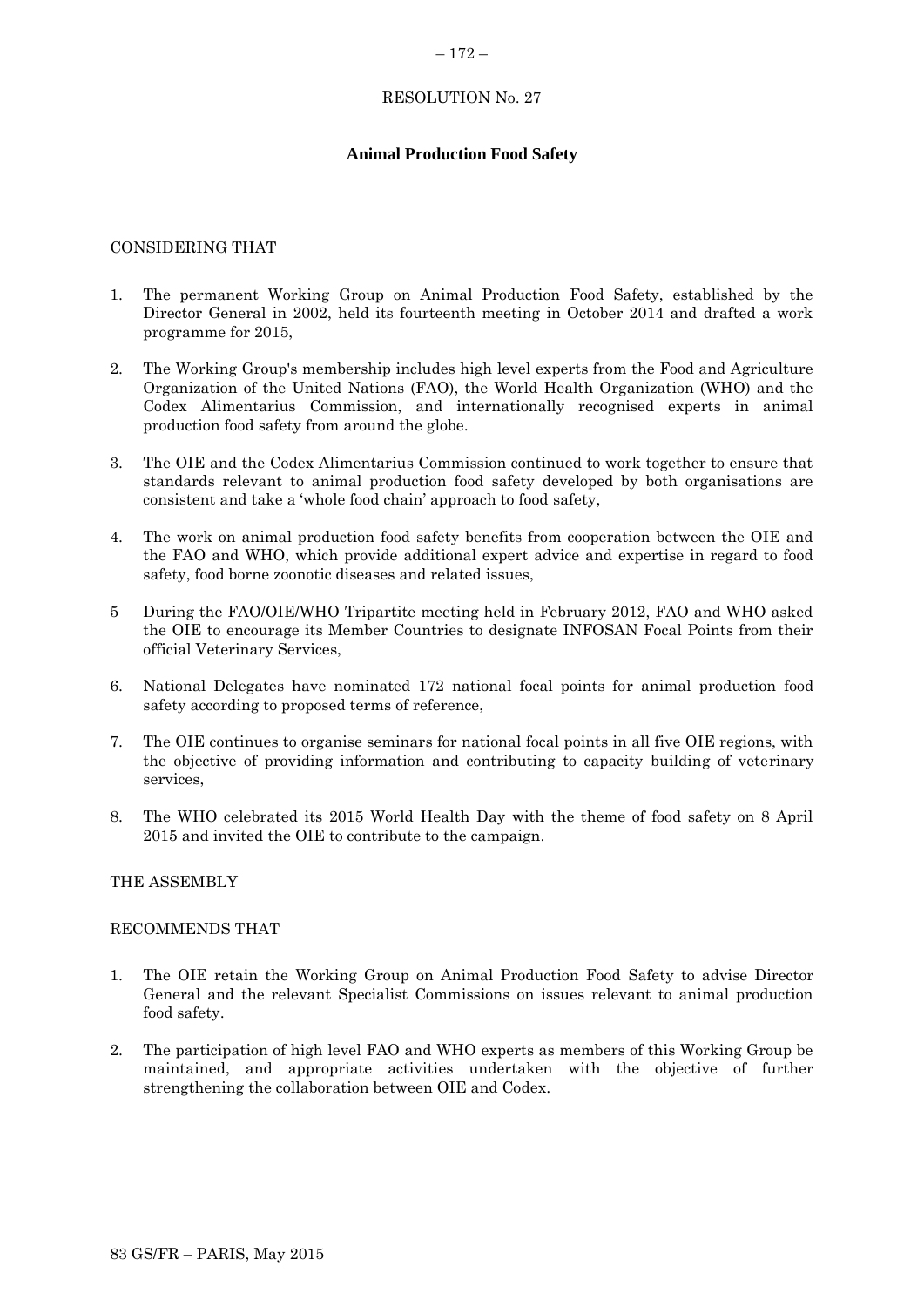- 3. The 2015 work programme prepared by the Working Group guide the OIE's activities in the field of animal production food safety in the next 12 months, with provision of the resources needed to address the identified priorities.
- 4. The Director General continue to work with Codex to implement measures to promote collaboration, in particular the adoption of systematic procedures for cross referencing between the relevant OIE and Codex standards, the enhancement of processes to identity joint priorities of mutual interest, and the strengthening of linkages at the national and regional levels.
- 5. The Director General continue dialogue with the Global Food Safety Initiative (GFSI), GLOBALG.A.P., the International Standardization Organization (ISO) and the Safe Supply of Affordable Food Everywhere initiative (SSAFE) and other relevant organisations from the private sector to ensure their awareness of and compliance with OIE animal production food safety standards.
- 6. National OIE Delegates collaborate with their public health counterparts and that OIE Delegates designate the national OIE Focal Point for animal production food safety to be the same person as the INFOSAN Focal Point or, if this is not possible, to nominate an officer from Veterinary Services as both the INFOSAN Emergency Contact Point and the OIE Focal Point.
- 7. The Director General continue to organise regional seminars for the national animal production food safety focal points designated by Delegates.

\_\_\_\_\_\_\_\_\_\_\_\_\_\_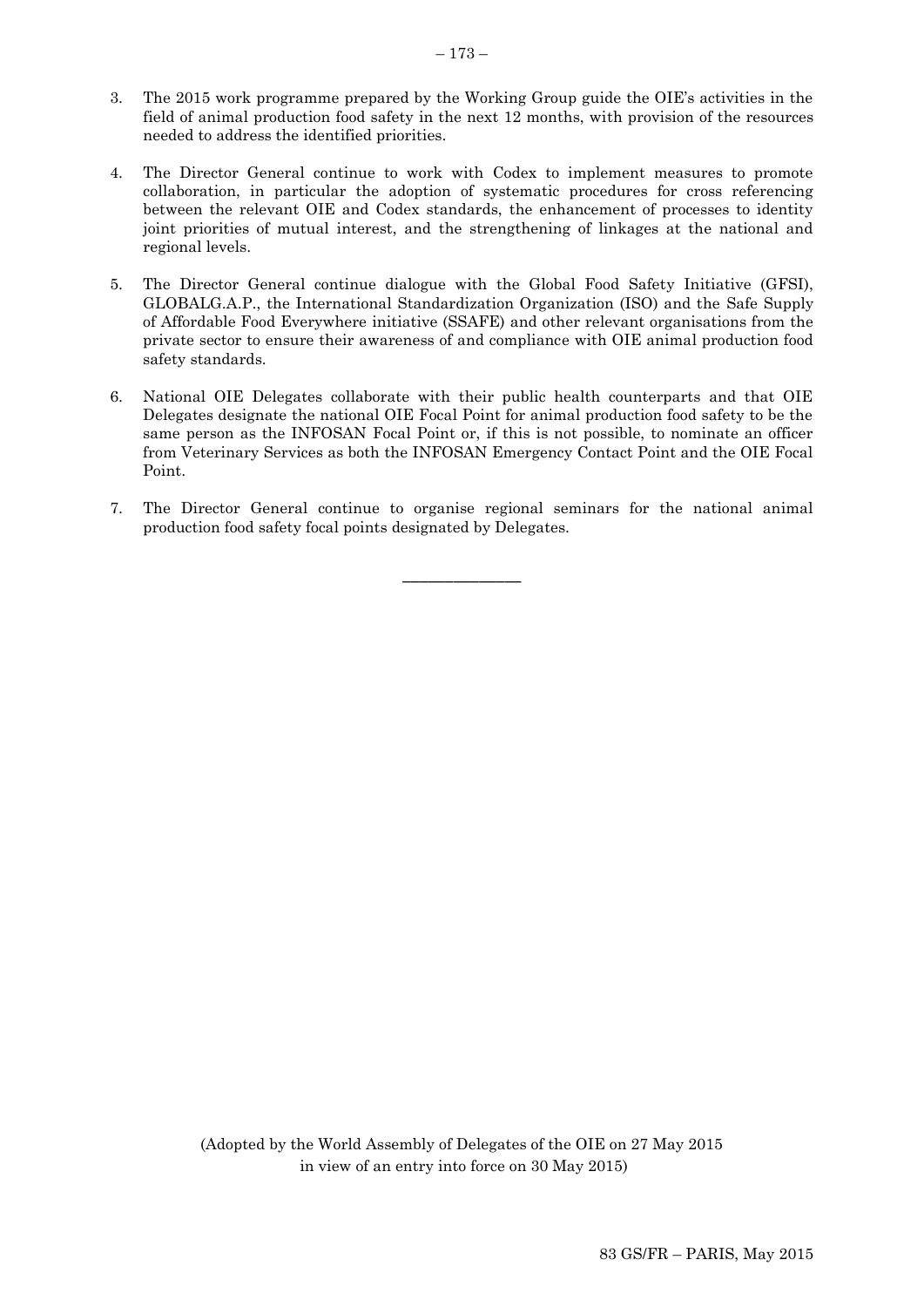### RESOLUTION No. 28

### <span id="page-45-0"></span>**Animal Welfare**

### CONSIDERING THAT

- 1. The mandate of the OIE includes the improvement of terrestrial and aquatic animal health and welfare worldwide, health being a key component of animal welfare,
- 2. Animal welfare is a complex, multi-faceted, international and domestic public policy issue, with important scientific, ethical, economic, cultural, and political and trade policy dimensions,
- 3. The Director General has established a permanent Animal Welfare Working Group, which draws up and implements a detailed annual work programme,
- 4. Successful Global Conferences on Animal Welfare were held in 2004, 2008 and 2012 confirming the OIE's international leadership role in animal welfare,
- 5. Animal welfare standards were adopted at the 2005, and subsequent World Assemblies and are regularly updated,
- 6. More work is underway on the development of animal welfare standards concerning animal welfare in livestock production systems, with animal welfare and dairy cattle production systems proposed for adoption,
- 7. The active involvement of all OIE Member Countries is essential to the successful global implementation of the OIE animal welfare mandate,
- 8. Animal welfare is included in the OIE Tool for the Evaluation of Performance of Veterinary Services, the OIE Veterinary Legislation and Veterinary Education initiatives,
- 9. The Director General has asked Delegates to nominate national focal points for animal welfare according to established terms of reference and the OIE regularly organises seminars for national focal points to provide information and contribute to capacity building of veterinary services,
- 10. Regional animal welfare strategies, and associated implementation plans, can make an important contribution to the OIE mandate of improving animal health and welfare worldwide.

#### THE ASSEMBLY

#### RECOMMENDS THAT

- 1. The Working Group and OIE Headquarters 2015/2016 work programmes be the basis for the OIE's activities on animal welfare for the next 12 months and that the necessary resources be provided to address the agreed priorities.
- 2. Delegates take steps to ensure that their national animal welfare focal points be nominated, if this has not already been done, and participate in regional training programmes.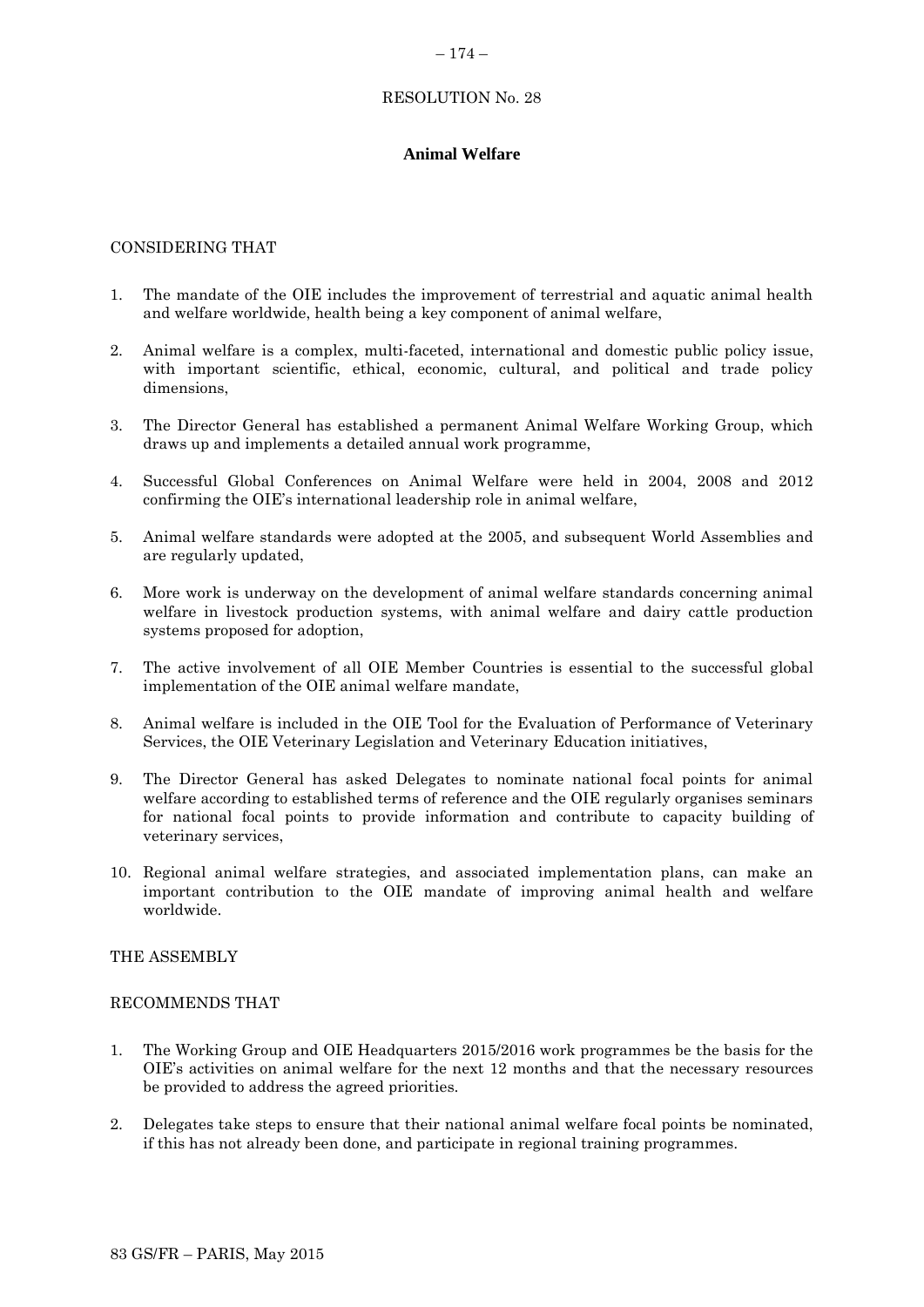- 3. Within the framework of an agreed strategy and implementation plan, OIE Members play an active role in their regions with institutions, non-governmental organisations, the private sector and other international organisations in promoting the OIE international animal welfare mandate.
- 4. Veterinary Services of each Member Countries continue to take steps to implement the OIE animal welfare standards, including, as appropriate, the strengthening of the regulatory framework for animal welfare.
- 5. OIE Regional Commissions and Regional Representations continue to support the OIE animal welfare mandate through the development and implementation of Regional Animal Welfare Strategies, with the assistance of OIE Animal Welfare Working Group members from their respective regions.
- 6. The Director General continue to take the necessary steps to ensure that the final text of the proposed Universal Declaration on Animal Welfare explicitly recognises, and confirms, the OIE's international leadership role in setting animal welfare standards.
- 7. OIE Animal Welfare Collaborating Centres be encouraged to identify "twinning" opportunities in accordance with OIE policy, and that further applications to be recognised as OIE Animal Welfare Collaborating Centres be assessed according to criteria agreed by the OIE Council.
- 8. The Director General continue to take steps to promote the inclusion of animal welfare in veterinary teaching curricula and in continuing education programmes.
- 9. The Director General continue dialogue with the Global Food Safety Initiative, GLOBAL G.A.P. and the International Standardisation Organisation(ISO) to ensure awareness of OIE science-based animal welfare standards.
- 10. The Director General continue to organise regional seminars for the national animal welfare focal points designated by Delegates.

\_\_\_\_\_\_\_\_\_\_\_\_\_\_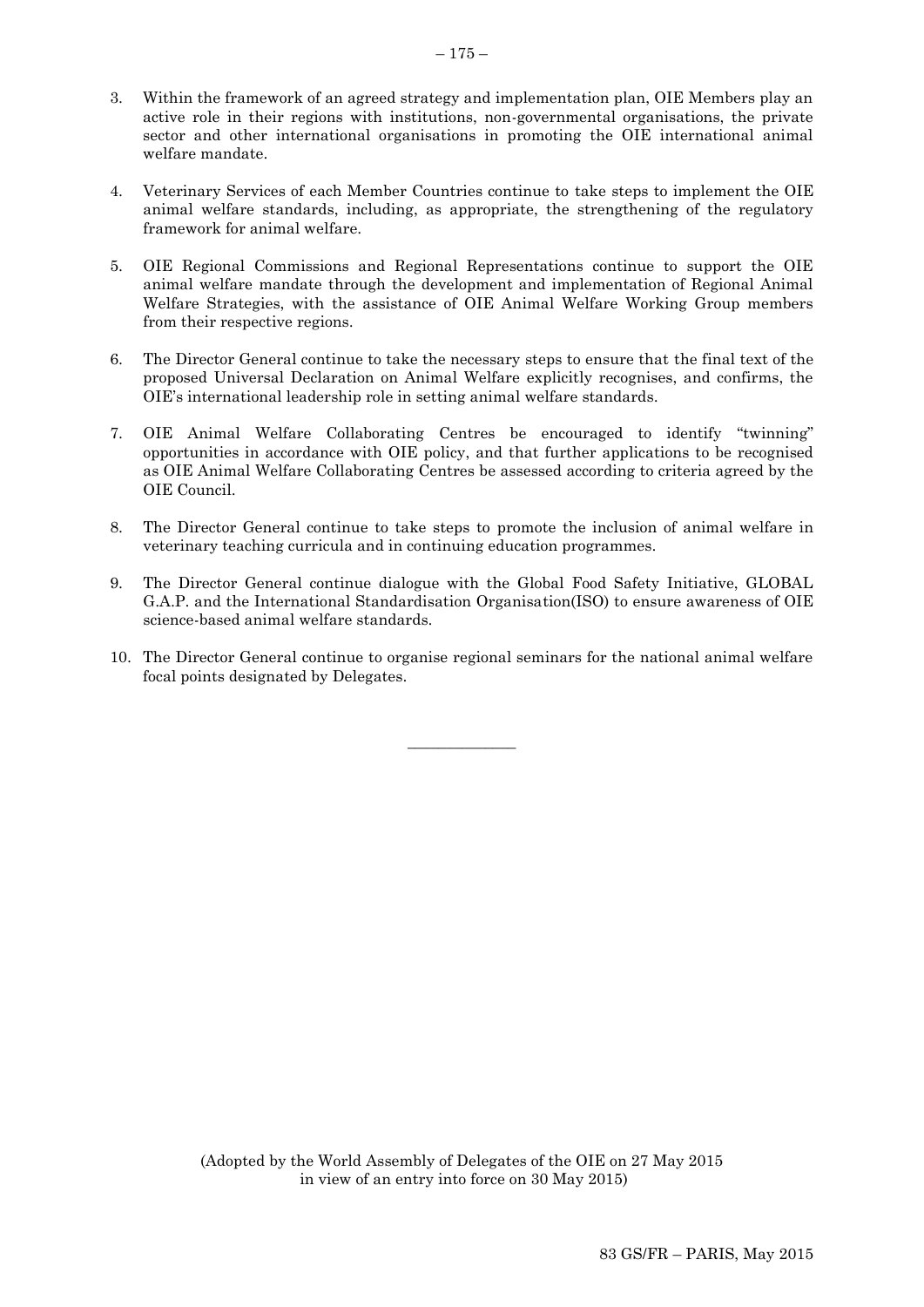#### <span id="page-47-0"></span>– 176 –

### RESOLUTION No. 29

### **Amendments to the OIE** *Aquatic Animal Health Code*

#### CONSIDERING THAT

- 1. The current content of the OIE *Aquatic Animal Health Code* (the *Aquatic Code*) is the result of modifications made by the World Assembly of Delegates during previous OIE General Sessions,
- 2. It is necessary to update the *Aquatic Code* in accordance with the recommendations of the March 2015 report of the OIE Aquatic Animal Health Standards Commission (Annexes 3 to 21 of Document 83 SG/12/CS4 B), after consultation with the World Assembly of Delegates,

#### THE ASSEMBLY

#### RESOLVES

- 1. To adopt the updates to the *Aquatic Code* proposed in Annexes 4, 5, 6, 7, 8, 10, 12, 13, 14, 15, 16, 17, 18, 19, 20 and 21 of Document 83 SG/12/CS4 B in English, French and Spanish, each text being authentic.
- 2. To adopt the updates to the *Aquatic Code* proposed in Annex 3, 9 and 11 of Document 83 SG/12/CS4 B in English, French and Spanish, each text being authentic, with the following modifications:
	- 2.1. In Annex 3 (User's Guide)
		- a) In Section A, point 4 be replaced with the following text:

'The absence of chapters, articles or recommendations on particular pathogenic agents or commodities does not preclude the application of appropriate sanitary measures by the Competent Authorities, provided they are based on risk analyses conducted in accordance with the *Aquatic Code*.'

b) In Section B, point 4 replace the last sentence with the following text:

'The importing country may also use these standards to justify import measures which are more stringent than existing OIE standards.'

c) In Section C, point 4, third sentence be replaced with the following text:

'To scientifically justify more stringent measures, the importing country should conduct a risk analysis in accordance with OIE standards, as described in Chapter 2.1.'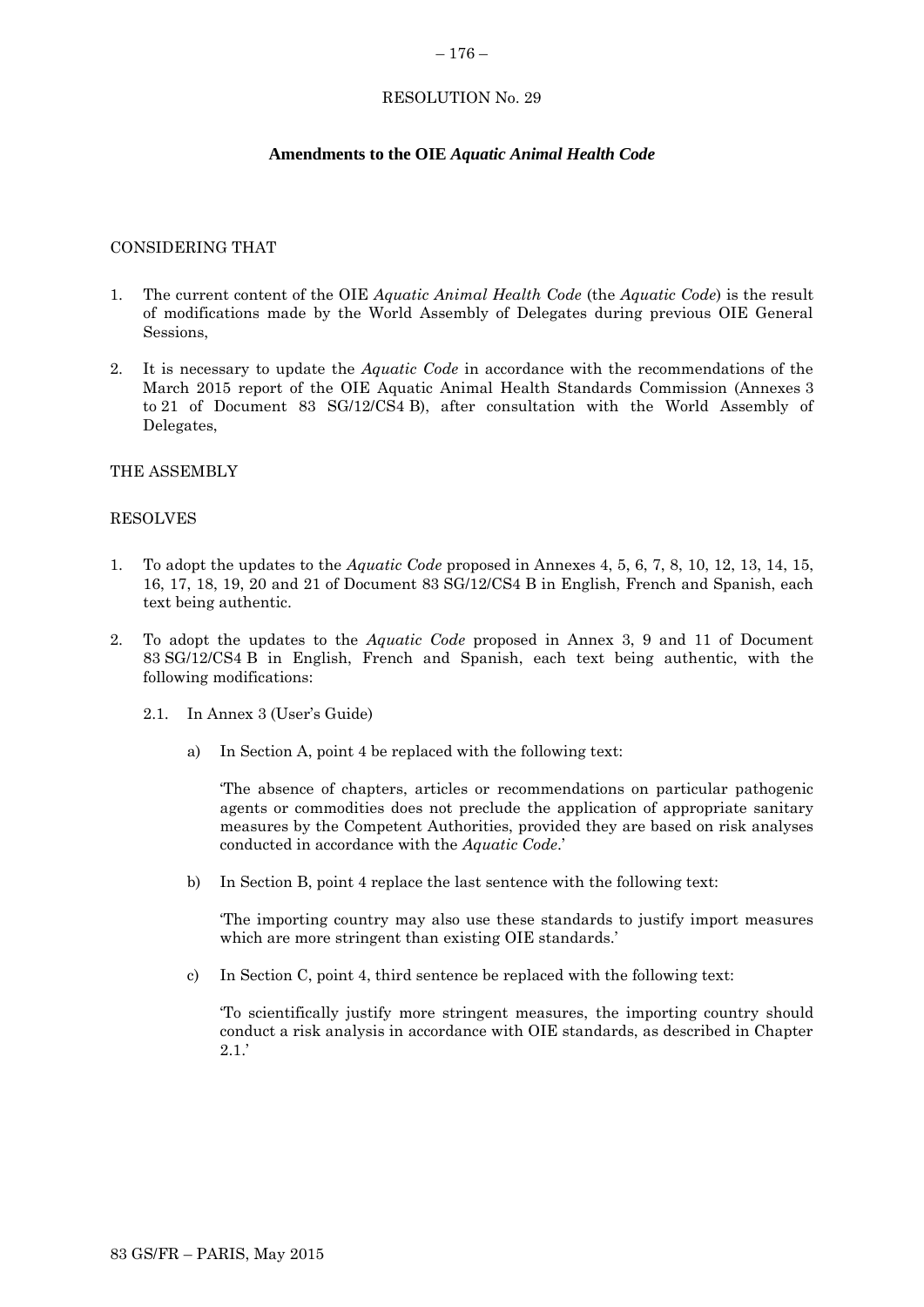- 2.2. In Annex 9 (Chapter 5.1.)
	- a) In Article 5.1.2., point 1, the last sentence of the paragraph read as follows:

'If there are no such recommendations or if the country chooses a level of protection requiring measures more stringent than the standards of the OIE, these should be based on an import *risk analysis* conducted in accordance with Chapter 2.1.'

b) In Article 5.1.2., point 2, the last sentence of the paragraph read as follows:

'The measures imposed on imports to manage the *risks* posed by a *pathogenic agent* or *aquatic animal disease* should not be more stringent than those applied as part of the official control programme operating within the *importing country*.'

- 2.3. In Annex 11 (new Chapter 6.5.)
	- a) In the title and point 3 of Article 6.5.1.; in point 5 of Article 6.5.3.; and in point 5 of Article 6.5.4. replace the words ' public health' with 'human health'.
	- b) In the heading of Article 6.5.3. point 2; and Article 6.5.4. point 2 delete the word 'identification' after 'Hazard'.
	- c) In Article 6.5.3. point 2; and Article 6.5.4. point 2 replace the words 'point 4 of Article 6.5.1.' with 'point 3 of Article 6.5.1.'
- 3. To ask the Director General to publish the adopted texts in a revised edition of the *Aquatic Code* with appropriate numbering and formatting.

\_\_\_\_\_\_\_\_\_\_\_\_\_\_\_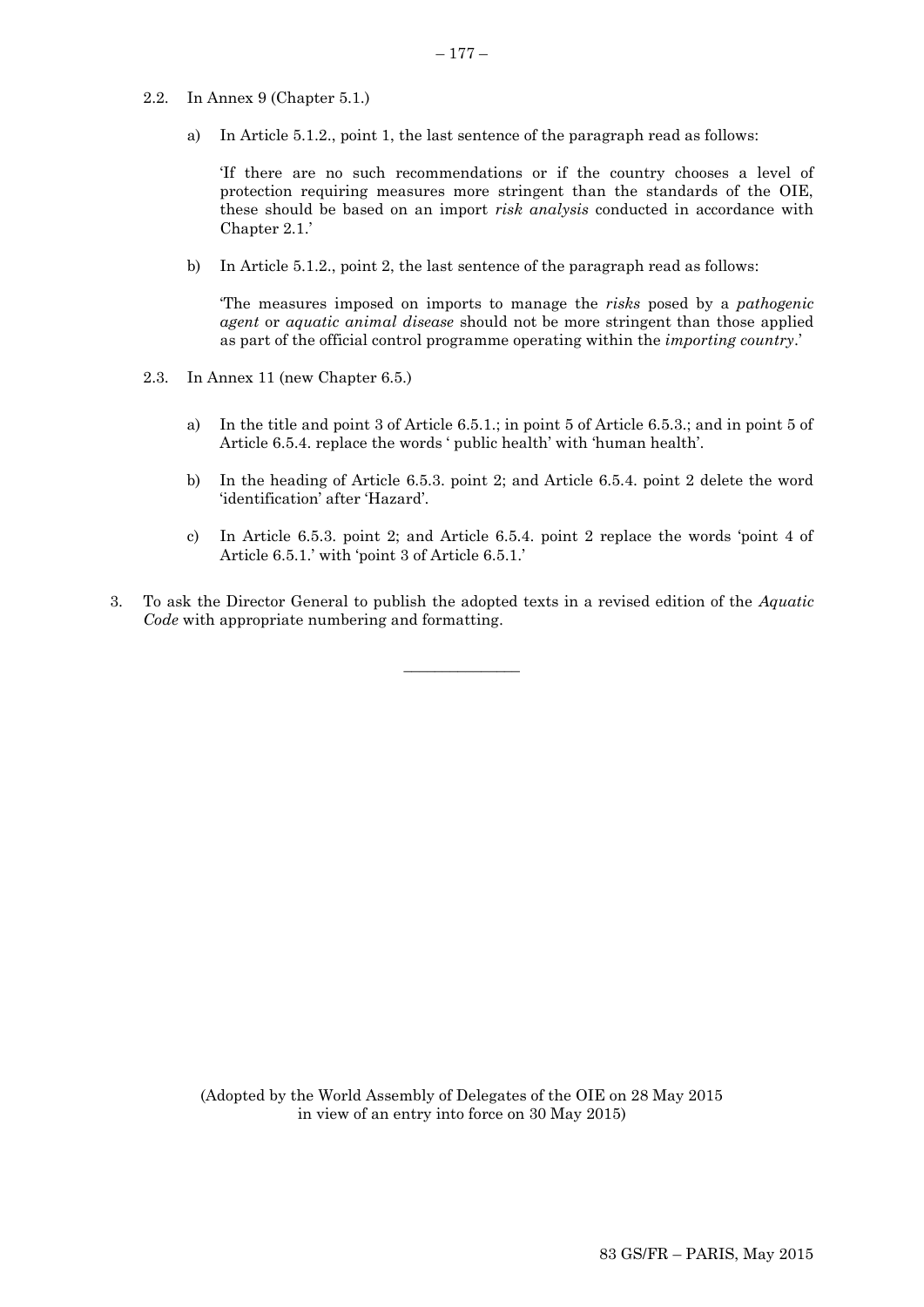#### <span id="page-49-0"></span>– 178 –

### RESOLUTION No. 30

### **Amendments to the OIE** *Terrestrial Animal Health Code*

#### CONSIDERING THAT

- 1. The present content of the OIE *Terrestrial Animal Health Code* (the *Terrestrial Code*), is the result of modifications made by the OIE World Assembly during previous General Sessions;
- 2. It is necessary to update the *Terrestrial Code* in accordance with recommendations in the February 2015 report of the OIE Terrestrial Animal Health Standards Commission (the Terrestrial Code Commission) (Document 83SG/12/CS1B), after consultation with the Delegates of the Members;

THE ASSEMBLY

#### RESOLVES

- 1. To adopt the updates to the *Terrestrial Code* proposed in Annexes IV, VI, VII, VIII, IX, XI, XIII, XVII, XVIII, XIX and XX of Document 83 SG/12/CS1 B in English, French and Spanish, each text being authentic.
- 2. To adopt the updates to the *Terrestrial Code* proposed in Annexes V, X, XIV, XV, XVI, XXI, XXII and XXIII of Document 83 SG/12/CS1 B in English, French and Spanish, each text being authentic, with the following modifications:
	- 2.1. In Annex V (Glossary)

In the definition of "Stamping-out policy", delete the words "in whole or in part"in the first sentence.

- 2.2. In Annex X (Chapter 7.X.)
	- a) In Article 7.X.4., replace "animal management system" in the first paragraph with "animal management practices".
	- b) In point 2 of Article 7.X.5., delete "and" between "management" and "practices" in the subtitle.
	- c) In point 2 of Article 7.X.5., add "animal" after "Good" and delete "and" between "management" and "practices" in the first sentence.
	- d) In point 2 m) iii) of Article 7.X.5., amend the 1<sup>st</sup> sentence in the second paragraph as follows:

"Freeze branding and branding with a hot iron should be avoided where alternative identification methods exist (e.g. electronic identification or ear-tags)".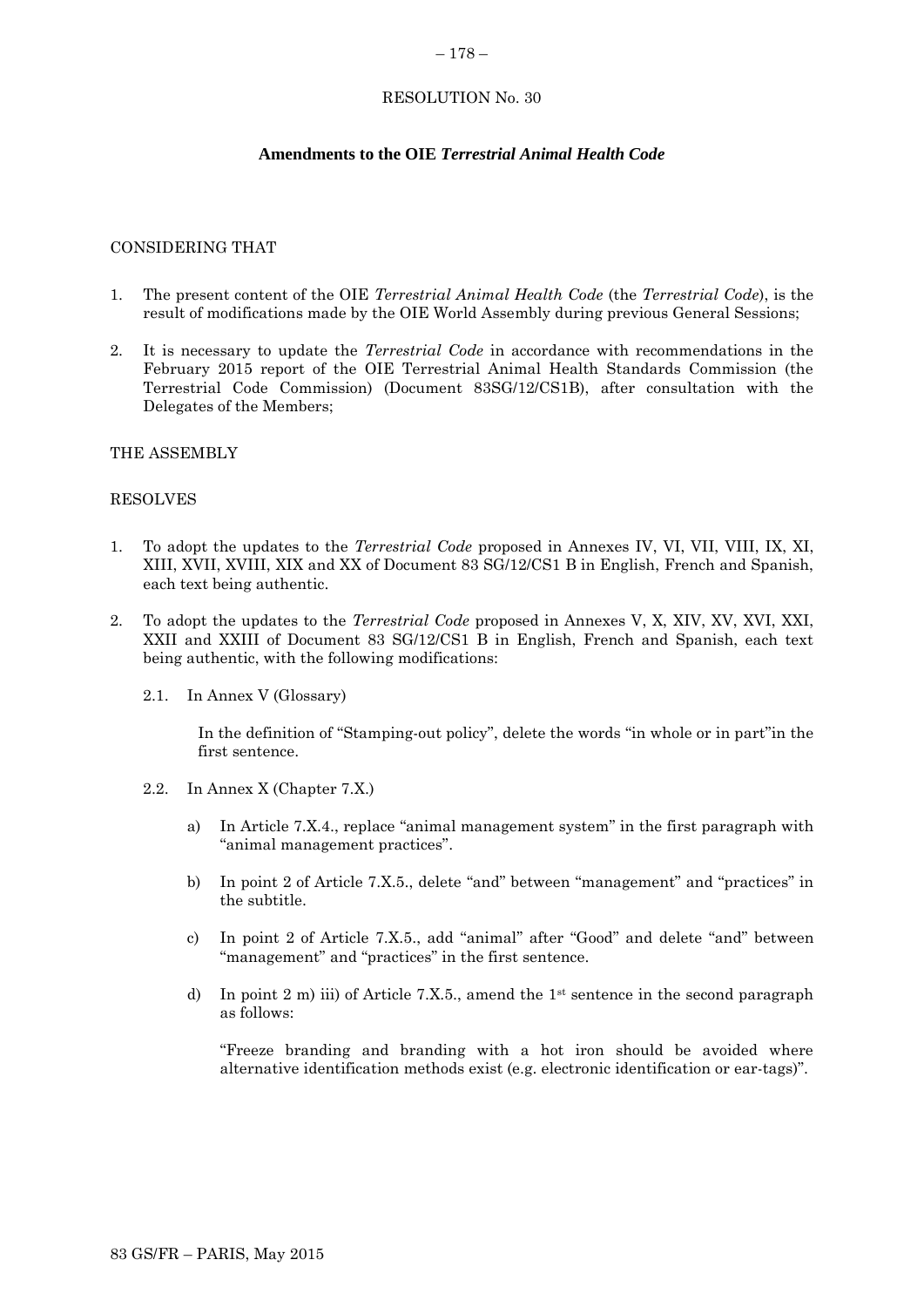2.3. In Annex XIV (Chapter 8.3.)

In point 1) of Article 8.3.1., delete ", including naturally transmitted vaccine strains," in the first sentence.

2.4. In Annex XV (Chapter 15.X.)

In Article 15.X.3., delete "sufficient" before "evidence" in point 2 b) iv).

2.5. In Annex XVI (Chapter 8.7.)

In Figure 1, delete "3 or " before "6 months" in the box referring to Article 8.7.7.1c.

2.6. In Annex XXI (Chapter 11.4.)

Reject all proposed amendments and insert a new sentence at the end of the introduction of Article 11.4.1. as follows:

"For the purpose of official BSE risk status recognition, BSE excludes 'atypical BSE' as a condition believed to occur spontaneously in all cattle populations at a very low rate."

2.7. In Annex XXII (Chapter 6.7.)

In point 9 c) i) of Article 6.7.3., reject the changes proposed and instead add "(micrograms per millilitre)" after "milligrams per litre".

2.8. In Annex XXIII (Chapter 6.10.)

In point 1 of Article 6.10.1., replace "including human and non-human uses" at the end of the paragraph with "including human, animal and other uses".

3. To ask the Director General to publish the adopted texts in a revised edition of the *Terrestrial Code* with appropriate numbering and formatting.

\_\_\_\_\_\_\_\_\_\_\_\_\_\_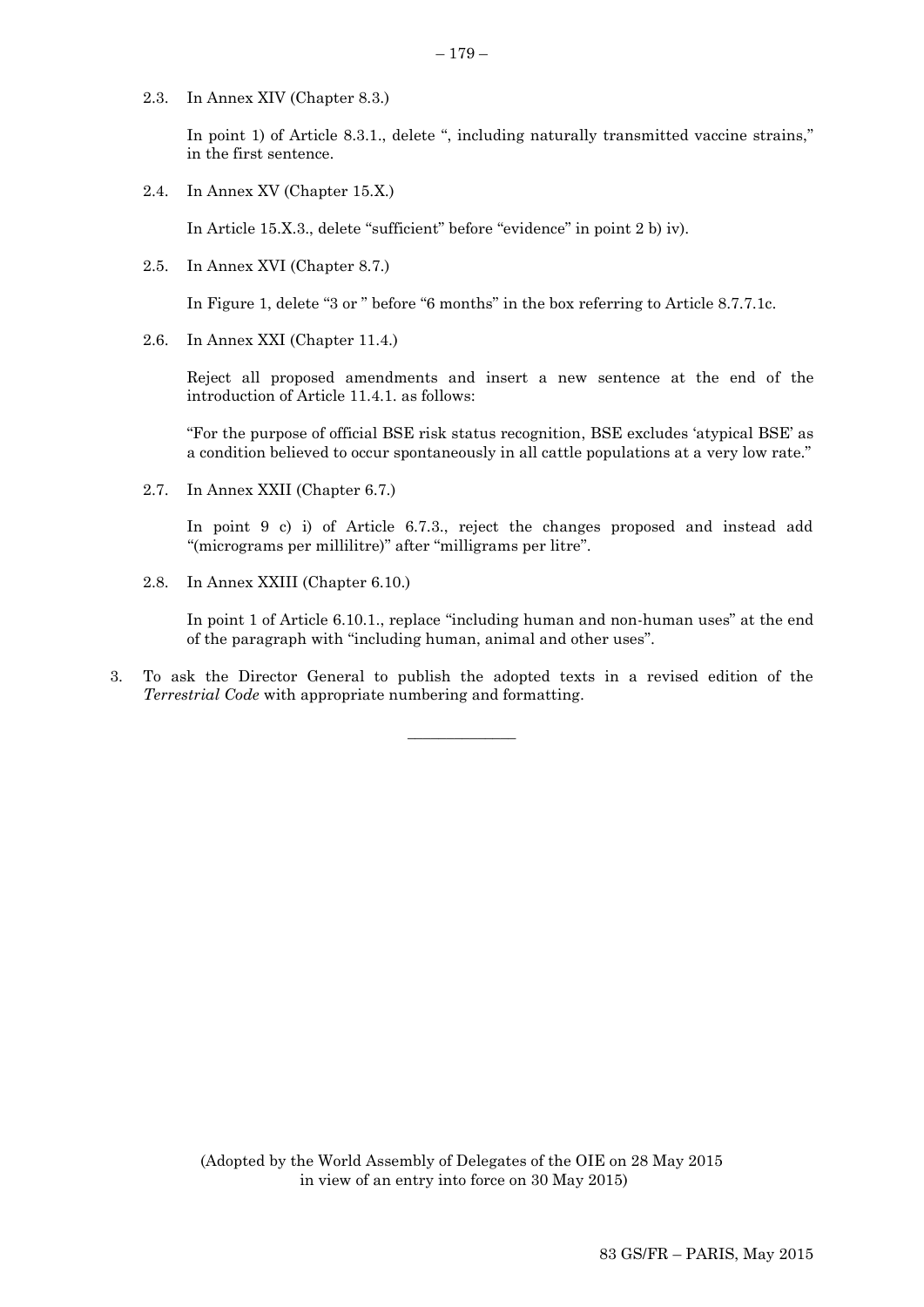#### <span id="page-51-0"></span> $-180-$

#### RESOLUTION No. 31

### **Amendments to the** *Manual of Diagnostic Tests and Vaccines for Terrestrial Animals*

### CONSIDERING THAT

- 1. The *Manual of Diagnostic Tests and Vaccines for Terrestrial Animals* (*Terrestrial Manual*), like the *Terrestrial Animal Health Code*, is an important contribution to the international harmonisation of sanitary standards related to terrestrial animals and animal products,
- 2. Member Countries were asked for the comments of their specialists for each new or revised chapter of the *Terrestrial Manual* before it was finalised by the Biological Standards Commission,

### THE ASSEMBLY

### RESOLVES

1. To adopt the following final chapters for the *Terrestrial Manual*:

#### Glossary of terms

| 1.1.1.  | Management of veterinary laboratories                                                                                  |  |
|---------|------------------------------------------------------------------------------------------------------------------------|--|
| 1.1.3.  | Biosafety and biosecurity: standard for managing biological risk in the veterinary<br>laboratory and animal facilities |  |
| 1.1.6.  | Principles of veterinary vaccine production                                                                            |  |
| 2.1.12  | Q fever (diagnostic section only)                                                                                      |  |
| 2.1.15  | Rinderpest (vaccine challenge test only)                                                                               |  |
| 2.1.19. | Vesicular stomatitis                                                                                                   |  |
| 2.3.9.  | Fowl cholera                                                                                                           |  |
| 2.3.4.  | Avian influenza (agar gel immunodiffusion test protocol only)                                                          |  |
| 2.4.1.  | Bovine anaplasmosis                                                                                                    |  |
| 2.4.8.  | Bovine viral diarrhoea                                                                                                 |  |
| 2.5.7.  | Equine influenza (requirements for authorisation of strain updates to vaccines only)                                   |  |
| 2.5.9.  | Equine rhinopneumonitis (diagnostic section only)                                                                      |  |
| 2.5.11. | Glanders                                                                                                               |  |
| 2.7.9.  | Ovine epididymitis (Brucella ovis)                                                                                     |  |
| 2.8.7.  | Porcine reproductive and respiratory syndrome                                                                          |  |
| 2.8.8.  | Influenza A virus of swine                                                                                             |  |
| 2.9.6.  | Nipah and Hendra virus diseases                                                                                        |  |
| 2.9.12. | Zoonoses transmissible from non-human primates                                                                         |  |

2. To request the Director General to publish the adopted texts in the on-line version of the *Terrestrial Manual*.

 $\overline{\phantom{a}}$  , where  $\overline{\phantom{a}}$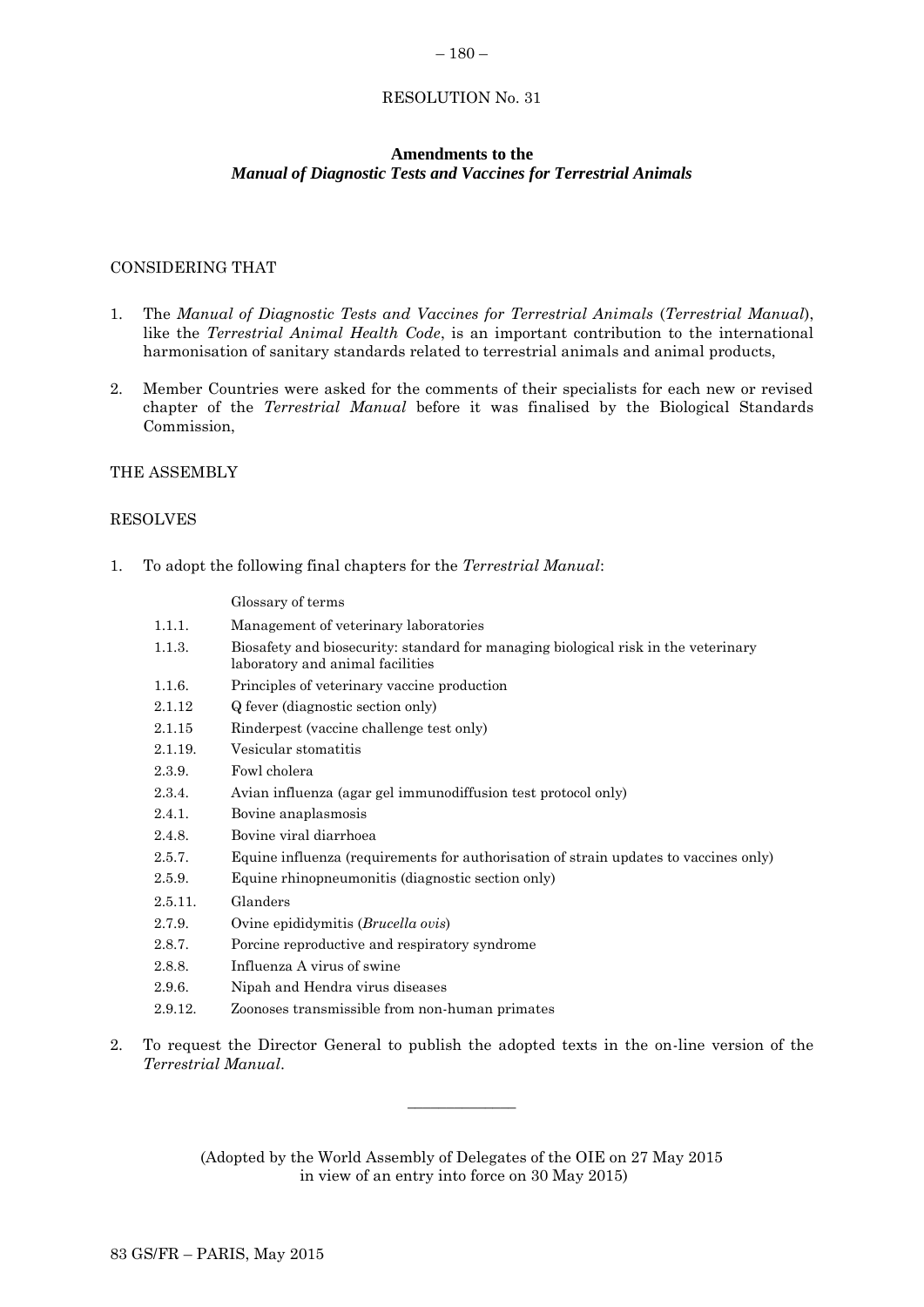#### <span id="page-52-0"></span>– 181 –

### RESOLUTION No. 32

### **Designation of OIE Reference Laboratories for terrestrial animal diseases**

#### CONSIDERING THAT

- 1. The OIE's *Basic Texts* provide the Terms of Reference, designation criteria, and internal rules for OIE Reference Laboratories,
- 2. The Terms of Reference of the OIE Biological Standards Commissions include the responsibility to examine applications from Member Countries relating to the creation of new OIE Reference Laboratories with activities corresponding to the Commission's scientific mandate and report its findings to the Director General,
- 3. All OIE Reference Laboratory applications are assessed using standardised criteria that include: the institution's ability, capacity and readiness to provide services; the scientific and technical standing of the institution concerned at the national and international levels; the quality of its scientific and technical leadership including internationally recognised expertise; the institution's prospective stability in terms of personnel, activity and funding; and the technical and geographical relevance of the institution and its activities to OIE's programme priorities,
- 4. Details of the applicant laboratories that have been assessed by the OIE Biological Standards Commission are published in the report of the meeting of the Commission,
- 5. All Reference Laboratory applications are endorsed by the OIE Council,
- 6. Proposals for a major change in an OIE Reference Laboratory follow the same procedure,
- 7. Article 4 of the Internal Rules for OIE Reference Centres states that "Applications endorsed by the Council shall be presented to the Assembly for approval",

#### THE ASSEMBLY

#### RESOLVES

To designate the following new OIE Reference Laboratories for terrestrial animal diseases and add them to the list of OIE Reference Laboratories (available on the OIE web site):

#### OIE *Reference Laboratory for Foot and mouth disease*

Laboratoire de référence national français pour la fièvre aphteuse, laboratoire de santé animale, ANSES, Maisons-Alfort, FRANCE

#### OIE *Reference Laboratory for Tularemia*

Laboratory of Zoonotic Bacteriology and Mycoplasmology, Institute for Veterinary Medical Research, Centre for Agricultural Research, Hungarian Academy of Sciences, Budapest, **HUNGARY**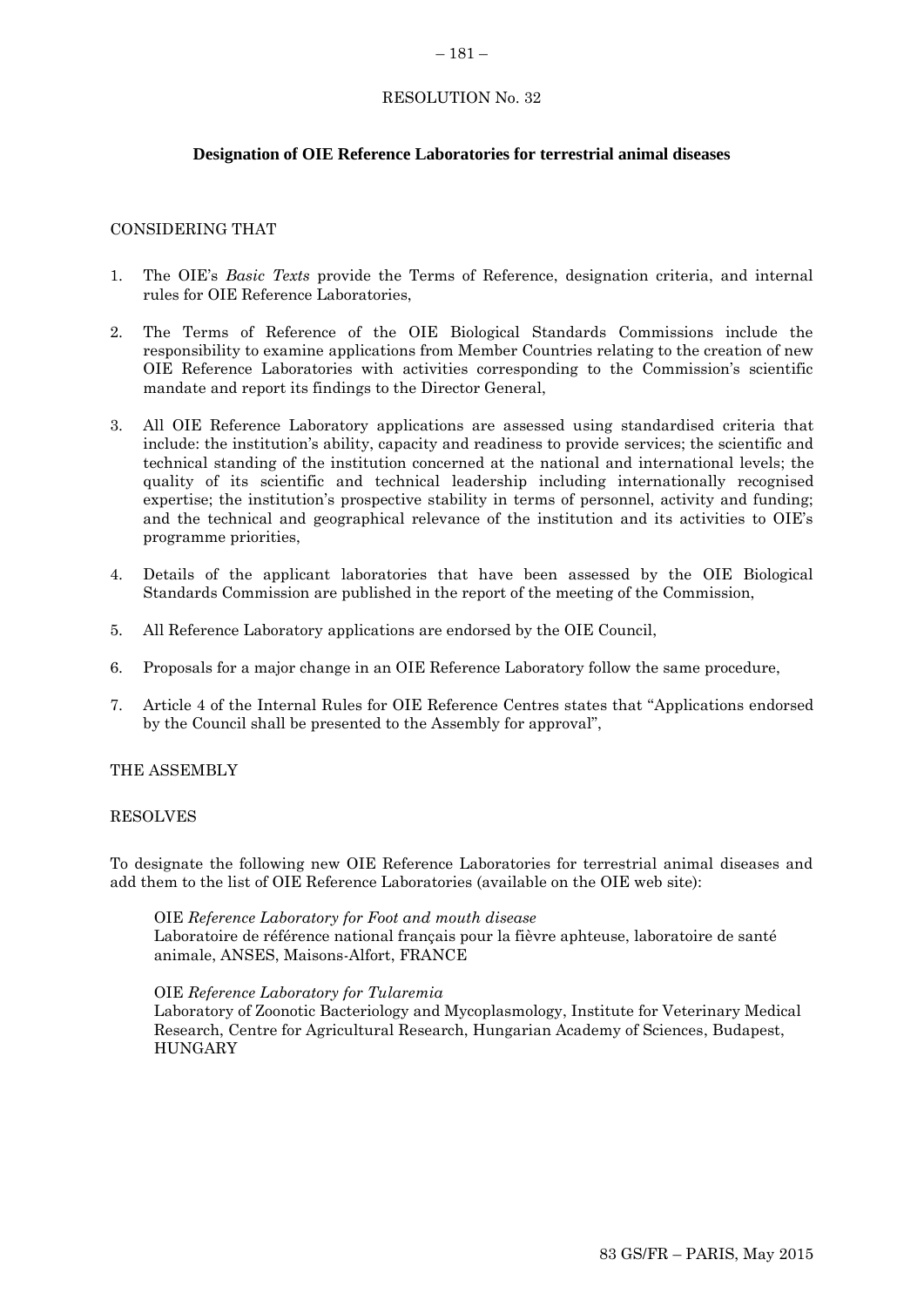OIE *Reference Laboratory for Equine rhinopneumonitis* Irish Equine Centre, Johnstown, Naas, Co. Kildare, IRELAND

OIE *Reference Laboratory for Bovine spongiform encephalopathy and scrapie* Centro de investigación en Encefalopatías y enfermedades transmisibles emergentes, Universidad de Zaragoza, SPAIN

 $\overline{\phantom{a}}$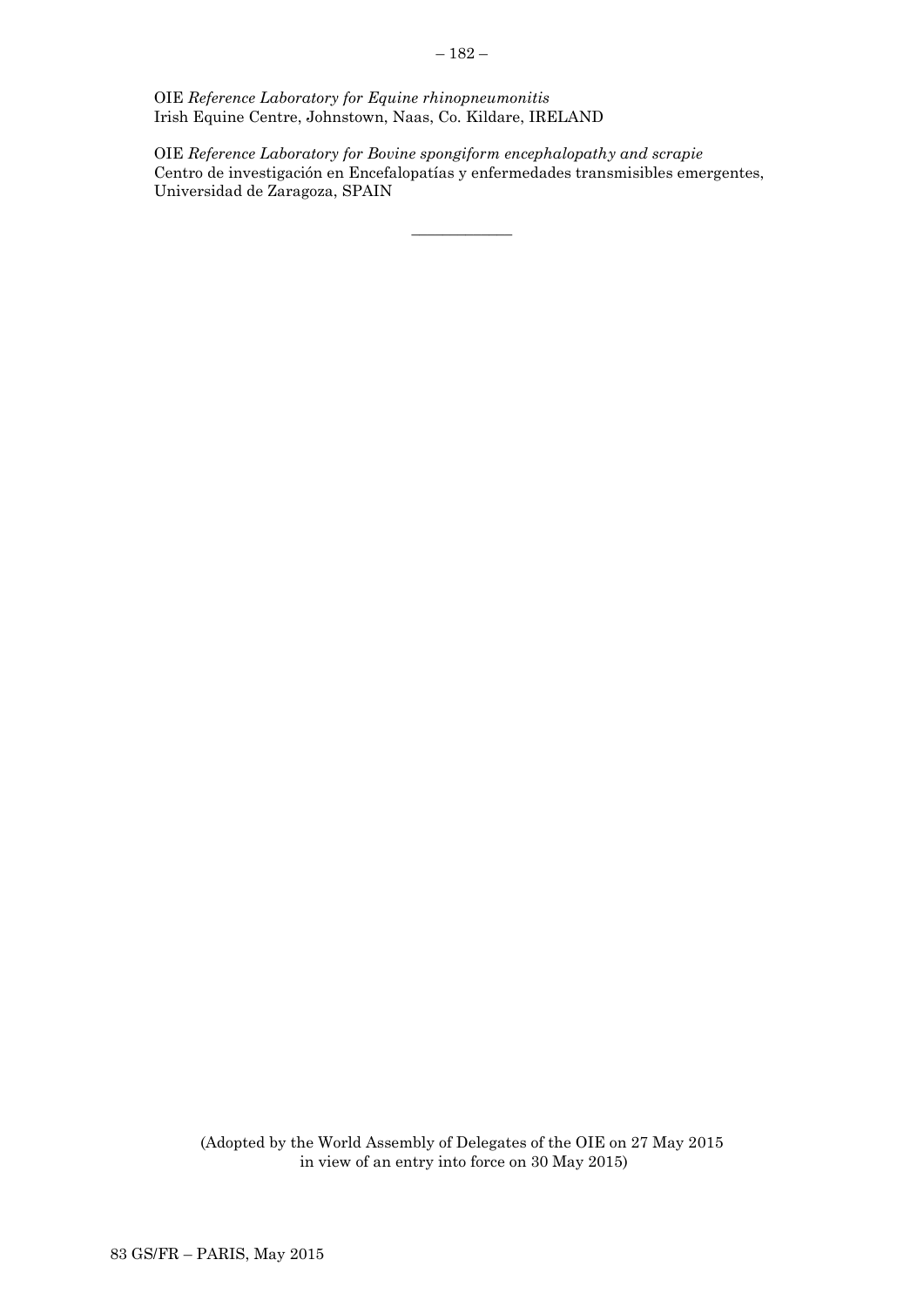### <span id="page-54-0"></span>RESOLUTION No. 33

### **High Throughput Sequencing, Bioinformatics and Computational Genomics (HTS-BCG)**

#### CONSIDERING THAT

- 1. Developments in science and technology will continue to provide opportunities to improve animal and public health and welfare while reducing economic losses to animal production and enhancing food security and nutrition,
- 2. The technologies now available to the global animal health community and their rapid evolution are changing the way animal diseases are detected, predicted, controlled and eradicated,
- 3. Resolution No. 35 *Modern approaches and the use of new technologies for the control and eradication of aquatic and terrestrial animal diseases that fully consider animal welfare and minimise the impact on food security*, adopted at the 81st General Session in May 2013, called on the OIE to evaluate opportunities for a more rapid validation and incorporation of new technologies into OIE animal health standards and guidelines,
- 4. Genetic sequence information is playing an increasing role in the diagnosis of bacterial and viral infections, including in the characterisation of infectious agents, their possible pathogenicity, the identification of the genetic basis of antimicrobial resistance and their likely spread from place to place and through time,
- 5. High throughput genetic sequencing (also called next generation sequencing), bioinformatics and computational genomics have advanced significantly in the past few years, resulting in a rapid reduction in DNA sequencing costs, and making the technology accessible to more diagnostic laboratories,
- 6. In response to the rapid development of new technologies for diagnosis and characterisation of pathogens, there is a need to harmonise global initiatives in the field of genetic sequence information with the involvement of all OIE Member Countries,
- 7. The network of OIE Reference Centres is unique worldwide and offers the opportunity for the Global Community to have access to a massive collection of pathogens from around the world,
- 8. Recommendation No. 14 from the Third Global Conferences of OIE Reference Centres in Incheon, Korea, October 2014, calls on the OIE to develop, with the collective support of OIE Reference Centres, the design of an OIE platform for the collection and management of partial and complete genomic sequences (including genotype assignment) in animal disease diagnosis and notification,
- 9. The OIE develops and updates standards and guidelines addressing new technologies through its standard process for adoption of new chapters in the OIE *Codes* and *Manuals*, and is currently working on a chapter on general aspects of HTS-BCG for future inclusion in the *Terrestrial Manual*, and on the design of an OIE platform for the collection and management of partial and complete genomic sequences (including genotype assignment),
- 10. Knowledge of natural genomes is a global public good,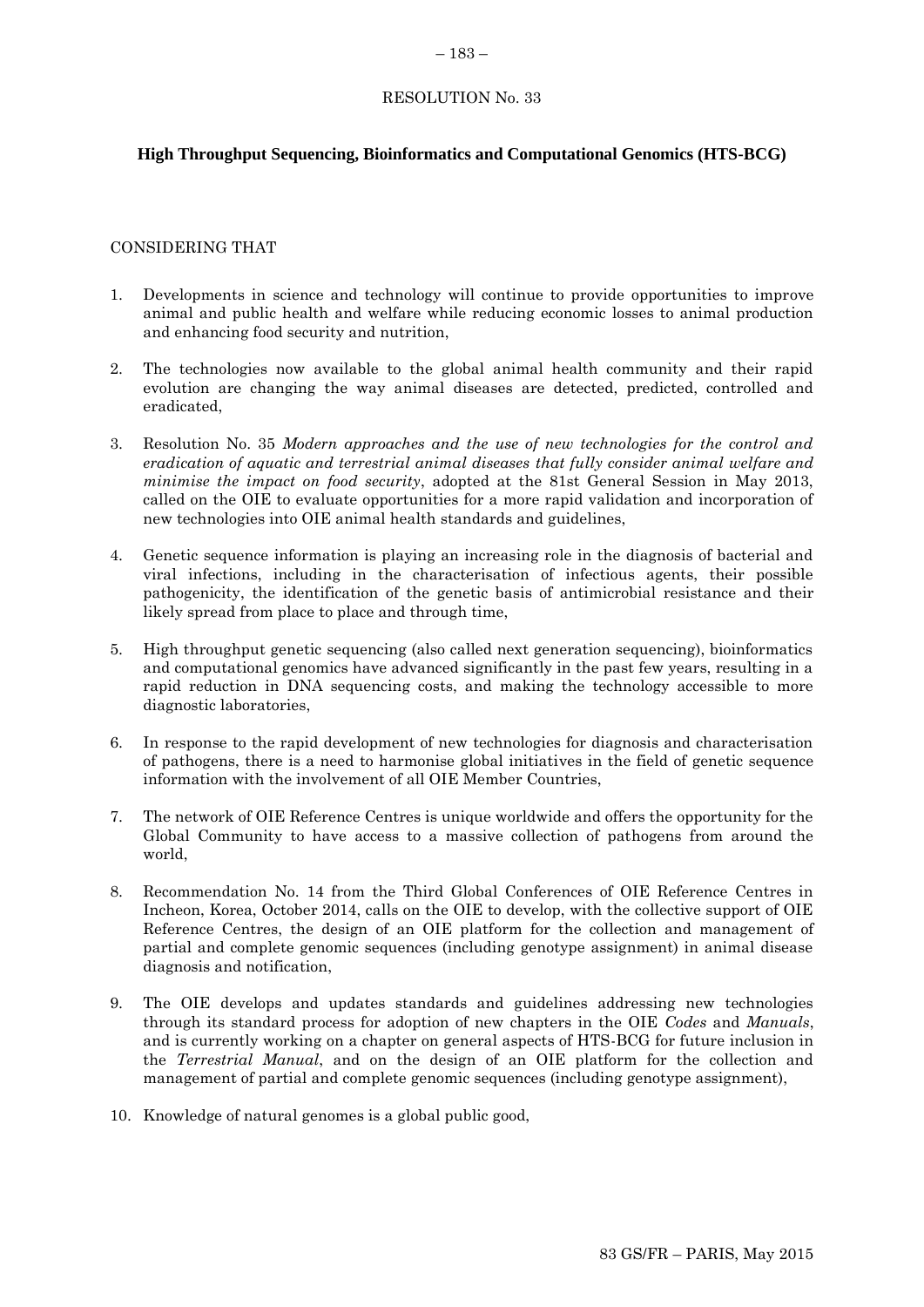### THE ASSEMBLY

#### RECOMMENDS THAT

- 1. The OIE develop and update OIE standards and guidelines related to high throughput genetic sequencing, bioinformatics and computational genomics, taking into consideration horizontal issues of the technology such as appropriate validation, specific requirements for quality assurance, disease-specific implications and other relevant aspects of the technology.
- 2. The OIE establish a platform for the collection and management of partial and complete genomic sequences (including genotype assignment) with the aim to integrate the reporting of genomic sequence data into the OIE World Animal Health Information System (WAHIS), with the collective support of OIE Reference Centres, and involving all OIE Member Countries.
- 3. The OIE address the challenges and opportunities to the OIE Member Countries' Veterinary Services posed by these new technologies and report back to the Member Countries regularly.
- 4. The Network of Reference Laboratories and Collaborating Centres and other partnering initiatives expand the provision of support to the OIE Member Countries, including the twinning programme, training and capacity building in the development, validation and implementation of high throughput genetic sequencing, bioinformatics and computational genomics.

\_\_\_\_\_\_\_\_\_\_\_\_\_\_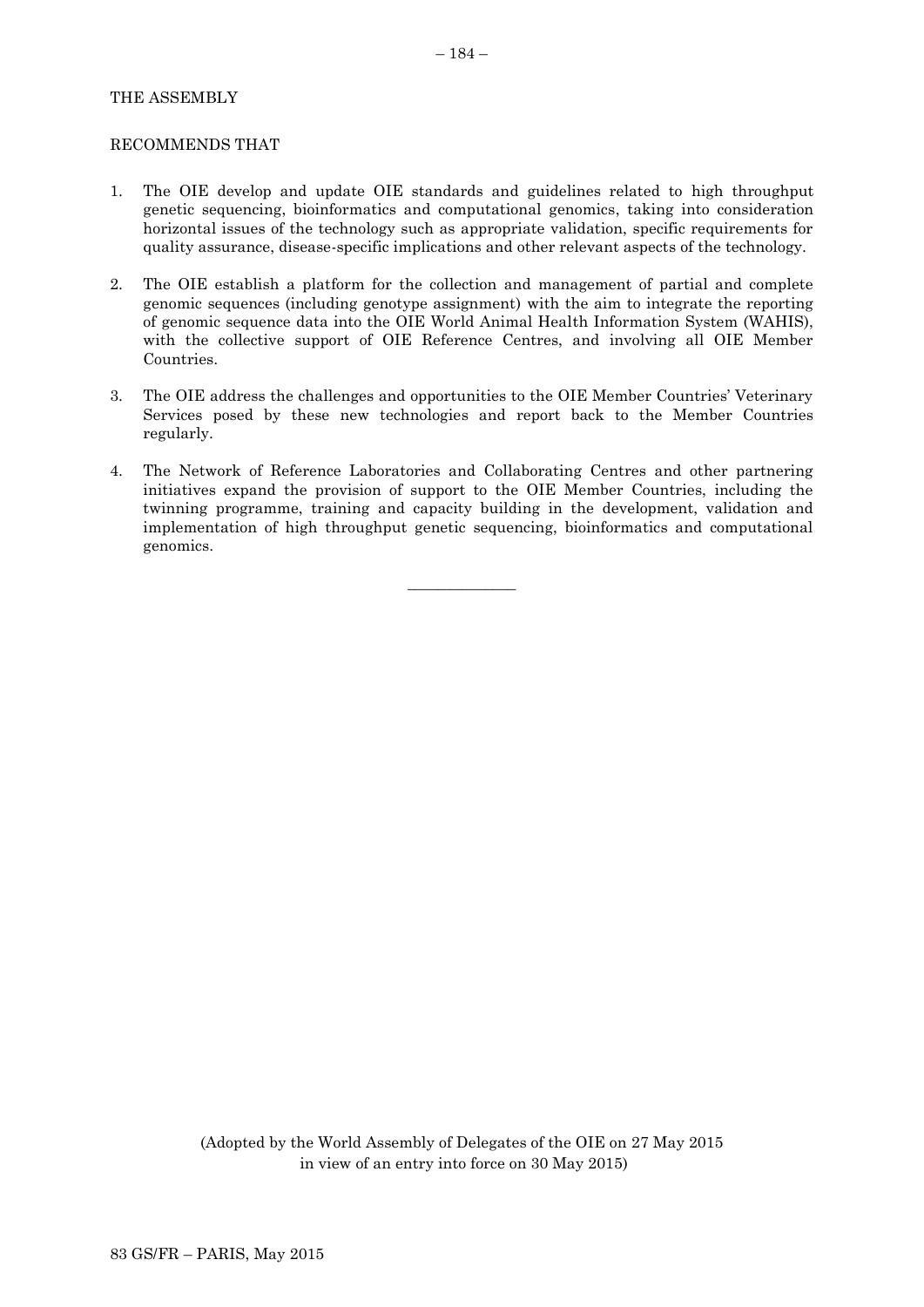#### <span id="page-56-0"></span> $-185-$

### RESOLUTION No. 34

### **Register of diagnostic kits validated and certified by the OIE**

### CONSIDERING THAT

- 1. During the 71st General Session of the OIE in May 2003, the International Committee adopted Resolution No. XXIX endorsing the principle of validation and certification of diagnostic assays (test methods) for infectious animal diseases by the OIE and giving a mandate to the Director General of the OIE to set up the specific standard procedures to be used before the final decision on the validation and certification of a diagnostic assay is taken by the OIE International Committee,
- 2. The Resolution has established that 'fitness for purpose' should be used as a criterion for validation,
- 3. The aim of the procedure for diagnostic kits is to produce a register of recognised assays for OIE Member Countries and for diagnostic kit manufacturers,
- 4. OIE Member Countries need assays that are known to be validated according to OIE criteria in order to improve the quality of assays, to ensure that the test can be used to correctly establish animal disease status and to enhance confidence in assays,
- 5. The OIE register of recognised assays provides greater transparency and clarity of the validation process, and a means for recognising those manufacturers that produce validated and certified tests in kit format,
- 6. During the 74th General Session of the OIE, the International Committee adopted Resolution No. XXXII on the importance of recognising and implementing OIE standards for the validation and registration of diagnostic assays by Member Countries,

### THE ASSEMBLY

### DECIDES THAT

1. In accordance with the recommendation of the OIE Biological Standards Commission, the Director General add the following to the register of diagnostic kits certified by the OIE as validated as fit for purpose:

| Name of the<br>diagnostic kit                                                     | Name of the<br>Manufacturer | <b>Fitness for purpose</b>                                                                                                                                                                                                                                                                                                  |  |
|-----------------------------------------------------------------------------------|-----------------------------|-----------------------------------------------------------------------------------------------------------------------------------------------------------------------------------------------------------------------------------------------------------------------------------------------------------------------------|--|
| <b>BOVIGAM®</b><br>Mycobacterium bovis<br>Gamma interferon<br>test kit for cattle | Prionics AG                 | Fit for the detection of cell mediated immune<br>response to infection with <i>Mycobacterium</i> bovis<br>other mycobacteria belonging to the<br>and<br>tuberculosis complex on analysis of whole blood<br>specimens in cattle, buffalo (Syncerus caffer),<br>goat and sheep (provisionally) for the following<br>purposes: |  |
|                                                                                   |                             | Historical freedom;<br>2.<br>Re-establishment of freedom after outbreaks;<br>Certify freedom from infection or agent in<br>3.                                                                                                                                                                                               |  |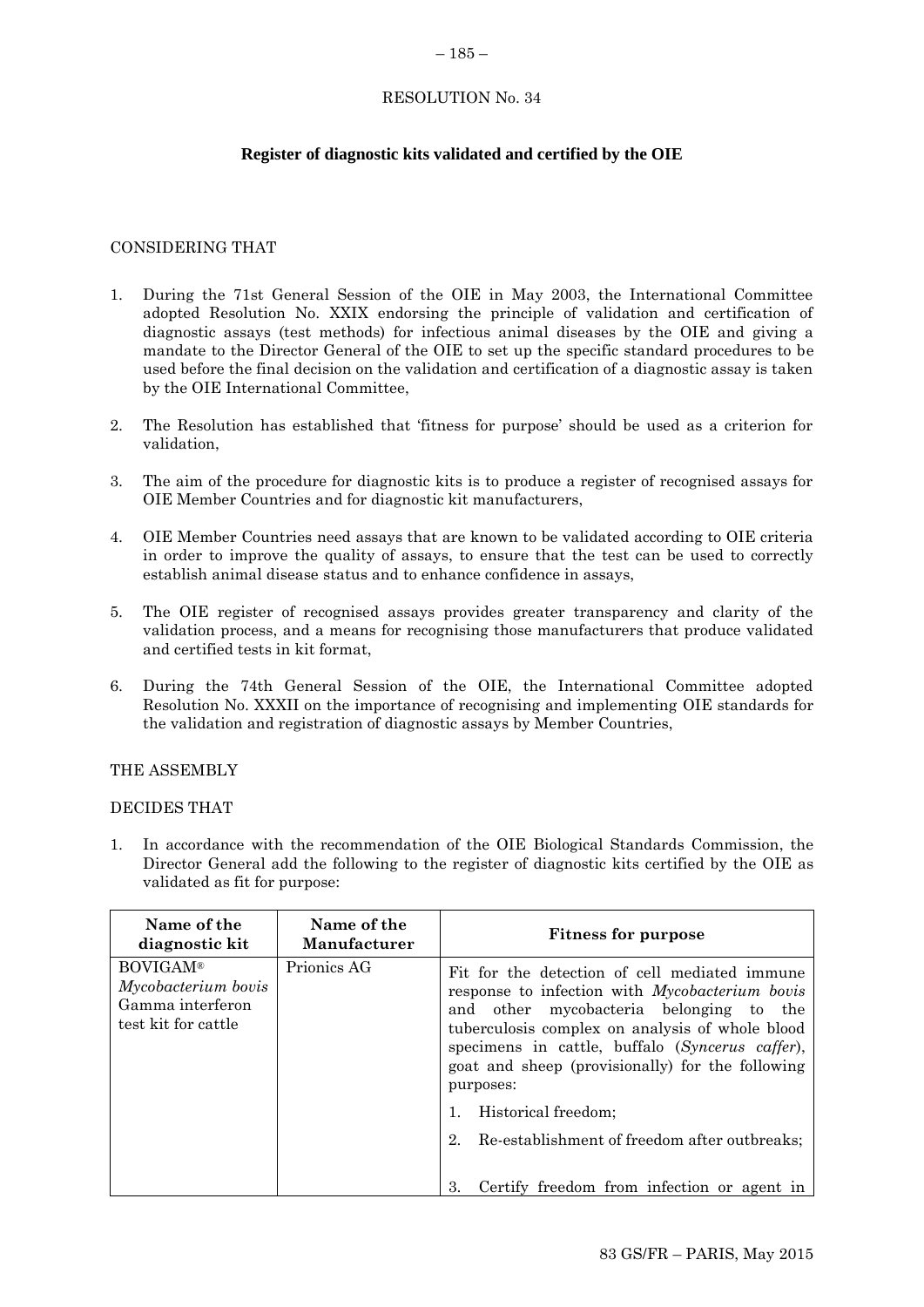|    | individual animals or products for trade/<br>movement purposes;                                                    |
|----|--------------------------------------------------------------------------------------------------------------------|
| 4. | Eradication of infection<br>defined<br>from<br>populations;                                                        |
| 5. | Confirmatory diagnosis of suspect or clinical<br>cases (includes confirmation of positive<br>screening test);      |
| 6. | Estimate prevalence of infection to facilitate<br>risk analysis (surveys/herd health schemes/<br>disease control); |
|    | Ancillary test for eradication of tuberculosis.                                                                    |

\_\_\_\_\_\_\_\_\_\_\_\_\_\_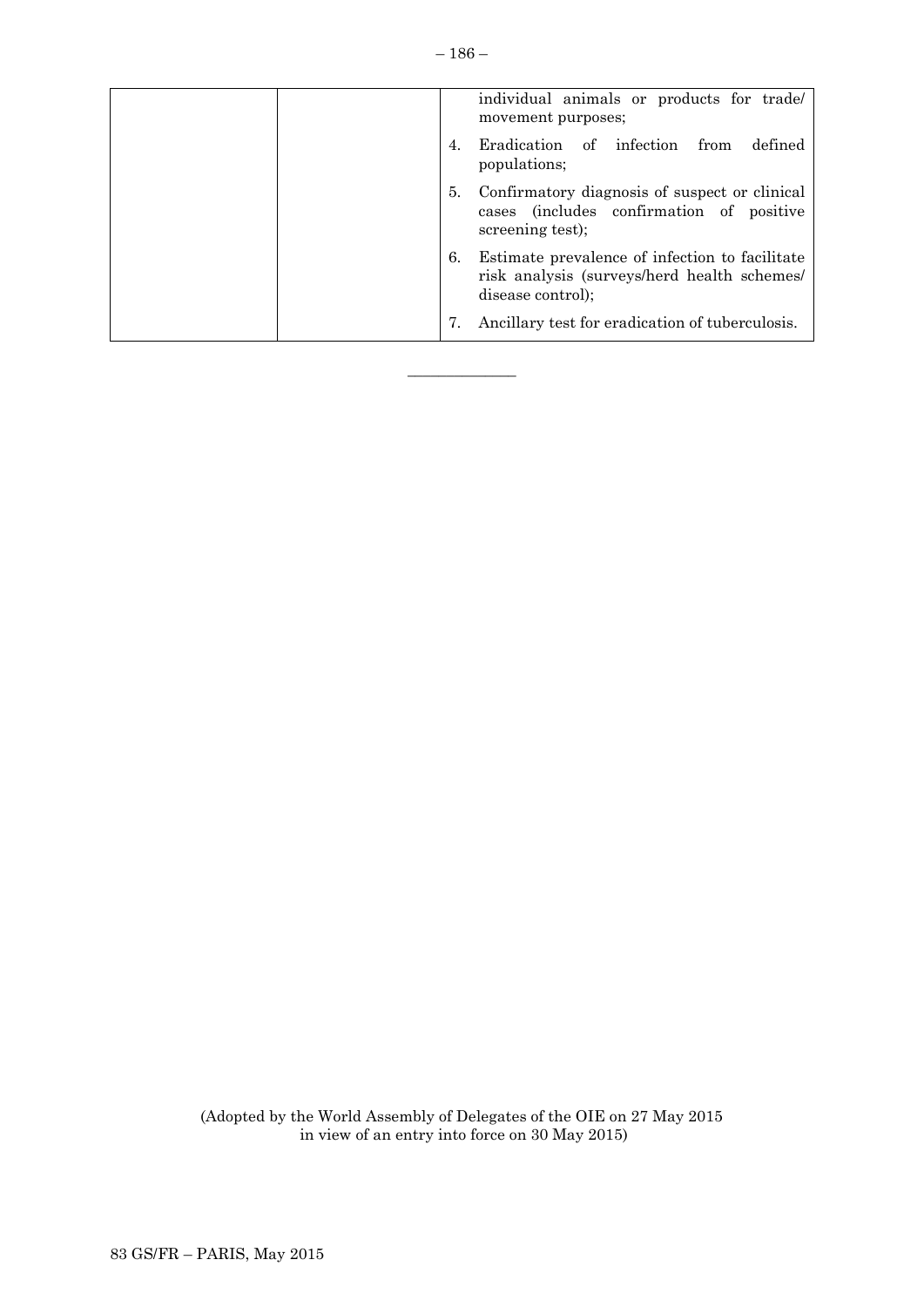#### <span id="page-58-0"></span>– 187 –

### RESOLUTION No. 35

### **The use of information technology in animal health management, disease reporting, surveillance, and emergency response**

#### CONSIDERING THAT

- 1. Information technologies now available to the global animal health community have the ability to revolutionise the way animal disease data and information are collected, integrated, reported, analysed, shared, and disseminated to stakeholders,
- 2. These new technologies offer substantial opportunities for enhancing animal, public and ecosystem health across the globe,
- 3. These new technologies can allow for more data collection and reporting at the local, national, regional, and global levels,
- 4. The power of information technology systems to collect, filter, process, and present information/data from a number of data sources greatly enhances the decision-making process, animal health situational awareness, anticipation and prediction, and the ability for timely detection and response to animal disease occurrences,
- 5. Their capabilities offer user-friendly, low-cost, and low-maintenance options for collecting, storing, and analysing trends in animal health, movements, and management,
- 6. As many of these new information and communication technologies are relevant to support animal health and welfare, approaches for accessing, implementing, standardising data quality and nomenclature, utilising, and harmonising these systems will be needed,
- 7. OIE is the world leader in collecting, analysing, reporting and disseminating information on global terrestrial and aquatic animal and zoonotic diseases,
- 8. OIE's support and/or involvement to promote the development, implementation, and integration of these technologies will be critical for establishing capacity for adoption and utilisation on the part of Member Countries,
- 9. OIE Member Countries are keen to take advantage of existing and emerging technologies to support animal health for active and passive surveillance data management, disease outbreak reporting and response,

#### THE ASSEMBLY

#### RECOMMENDS THAT

1. The OIE should continue to promote data sharing and cooperation within and between Member Countries and partner organisations, and the inclusion of public health counterparts in this process, especially as information technologies are implemented.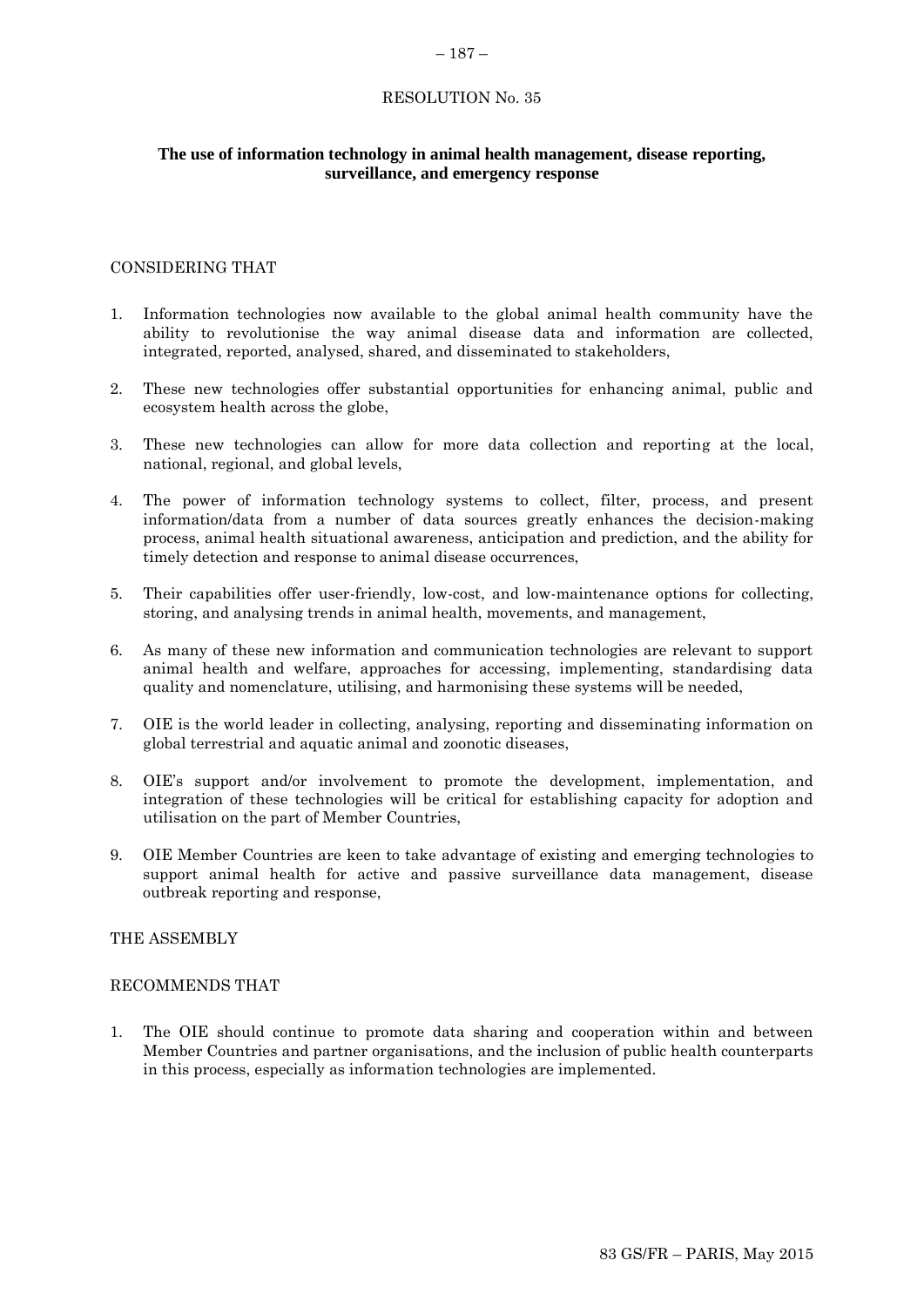- 2. The OIE should work to support the development of data standards and guidelines for the use of these technologies in line with current international efforts to enhance data quality and allow for efficient data sharing and cooperation among Member Countries and the OIE.
- 3. The OIE should help address limitations to adoption and implementation of new technologies through continued promotion of the OIE use of the Performance of Veterinary Services (PVS) Pathway including Gap Analysis tool.
- 4. The OIE should consider incorporating critical competencies for the use of information technologies in the PVS tool.
- 5. The OIE utilise the PVS tool to help identify and develop a strategy for addressing gaps in information technology adoption and utilisation within OIE Member Countries.
- 6. Once gaps are identified, the OIE should support technology guidance, training and capacity building through Reference Centre twinning opportunities, regional workshops, and technology demonstrations.
- 7. The OIE should work to identify and implement incentives that encourage early reporting from both formal and informal data sources, including public and private sector collaboration. Methods for incentivising, incorporating and analysing 'informal' animal health reports within the WAHIS system should be maintained and further developed with input including verification from OIE Member Countries.
- 8. The OIE should continue to modernise the WAHIS system including its interfacing and compatibility with other platforms using the General budget and, if needed, World Fund for Animal Health and Welfare financial resources.
- 9. The OIE should, as a matter of due diligence, perform a robust 'requirements gathering process' to ensure clarity of objectives and outcomes prior to investing in further information technology development, including that of WAHIS.

\_\_\_\_\_\_\_\_\_\_\_\_\_\_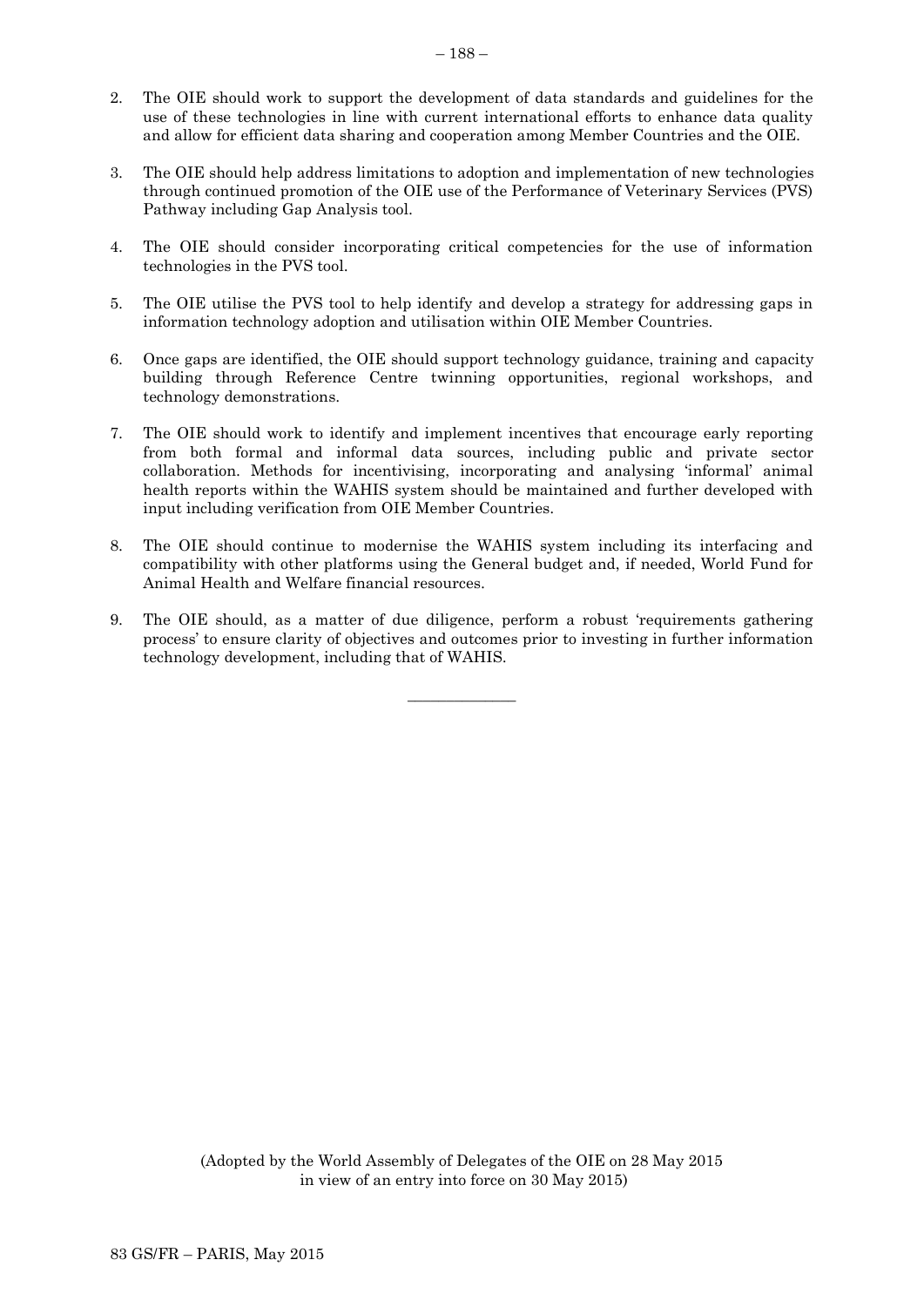### <span id="page-60-0"></span>RESOLUTION No. 36

### **Agreement between the World Organisation for Animal Health (OIE) and the African Union / Inter-African Bureau for Animal Resources (AU-IBAR)**

#### CONSIDERING

That it is desirable, in the general interest of all concerned, that the Agreement adopted by the parties on 19 September 2001, be updated to take into account the enlargement of their cooperation,

The revised Agreement between the OIE and AU-IBAR was approved following the deliberations of the Council on 22 February 2015 (83 SG/19),

THE ASSEMBLY

DECIDES

To approve the terms of this Agreement and its signature by the Director General on behalf the OIE.

\_\_\_\_\_\_\_\_\_\_\_\_\_\_

The provisions of this Resolution shall enter into force on 30 May 2015.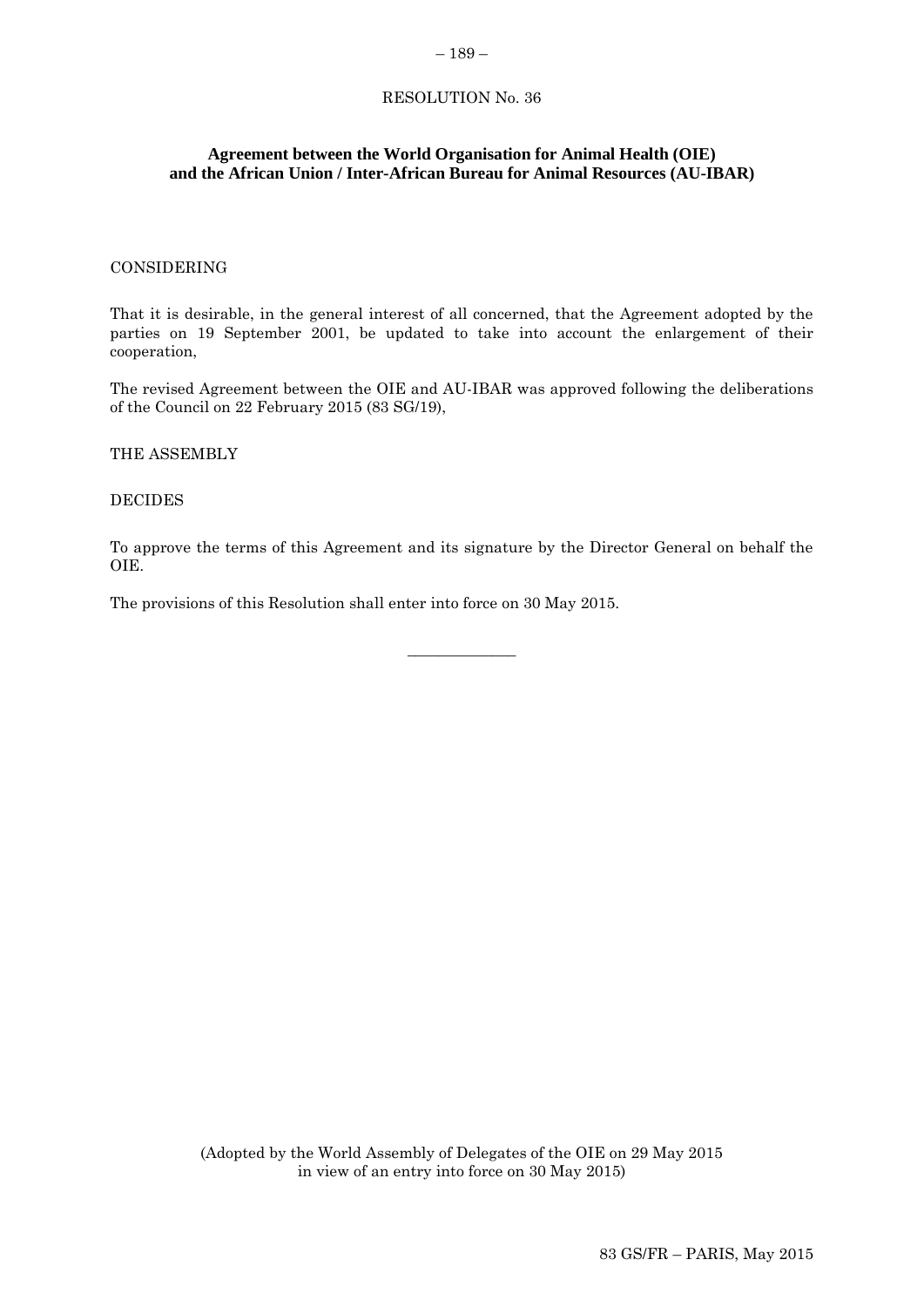#### <span id="page-61-0"></span>– 190 –

### RESOLUTION No. 37

### **Agreement between the World Organisation for Animal Health (OIE) and the World Customs Organization (WCO)**

### CONSIDERING

That it is desirable, in the general interest of all concerned, that cooperation be established between the World Organisation for Animal Health (OIE) and the World Customs Organization (WCO),

The Agreement between the OIE and WCO was approved following the deliberations of the Council on 22 February 2015 (83 SG/20),

THE ASSEMBLY

DECIDES

To approve the terms of this Agreement and its signature by the Director General on behalf the OIE.

\_\_\_\_\_\_\_\_\_\_\_\_\_\_

The provisions of this Resolution shall enter into force on 30 May 2015.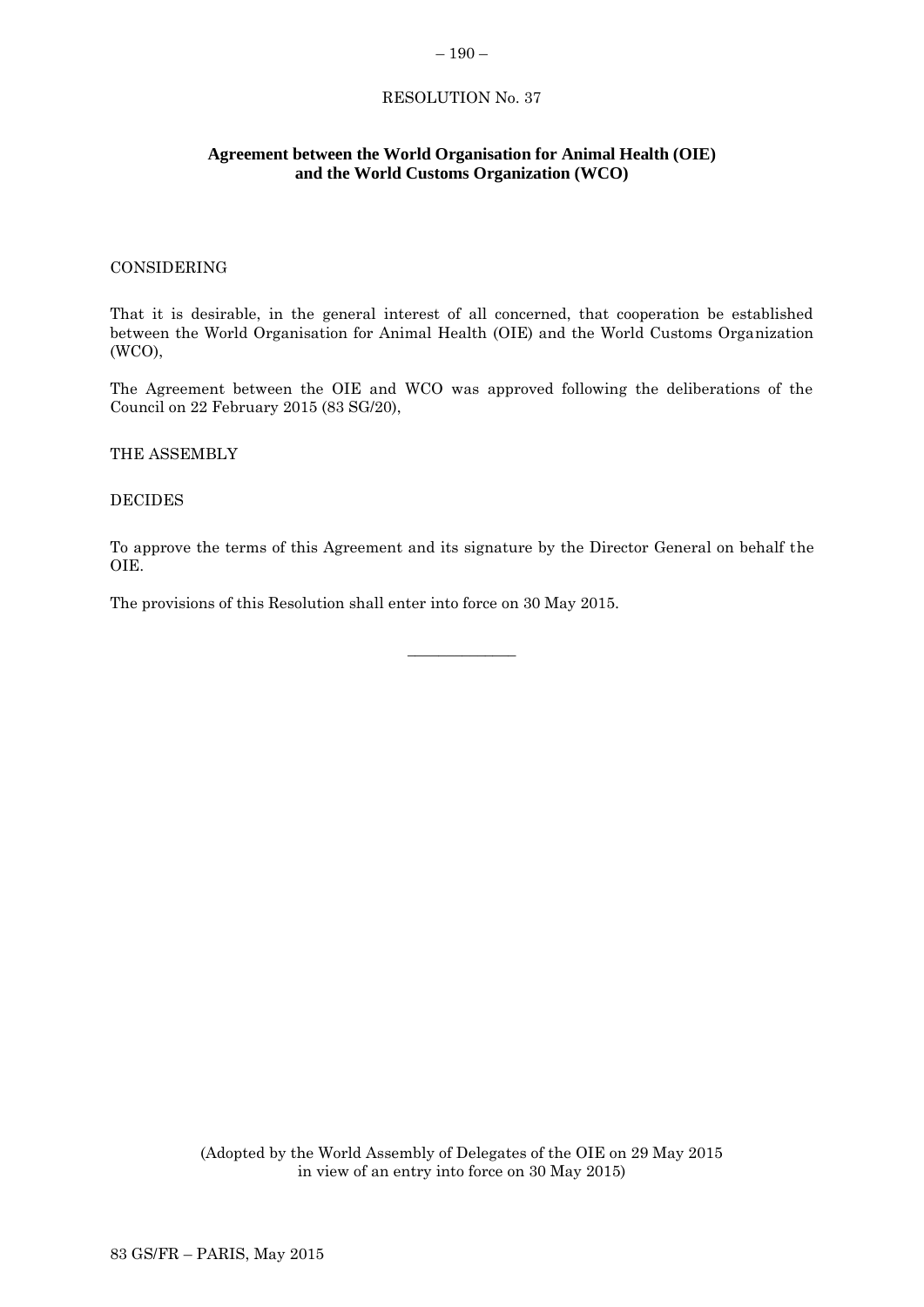#### <span id="page-62-0"></span>– 191 –

### RESOLUTION No. 38

### **Memorandum of Understanding between the World Organisation for Animal Health (OIE) and the International Police Organization (INTERPOL)**

#### CONSIDERING

That it is desirable, in the general interest of all concerned, that cooperation be established between the World Organisation for Animal Health (OIE) and the International Police Organization (INTERPOL),

The Memorandum of Understanding between the OIE and INTERPOL was approved following the deliberations of the Council on 22 May 2015 (83 SG/21),

THE ASSEMBLY

DECIDES

To approve the terms of this Memorandum of Understanding and its signature by the Director General on behalf the OIE.

\_\_\_\_\_\_\_\_\_\_\_\_\_\_

The provisions of this Resolution shall enter into force on 30 May 2015.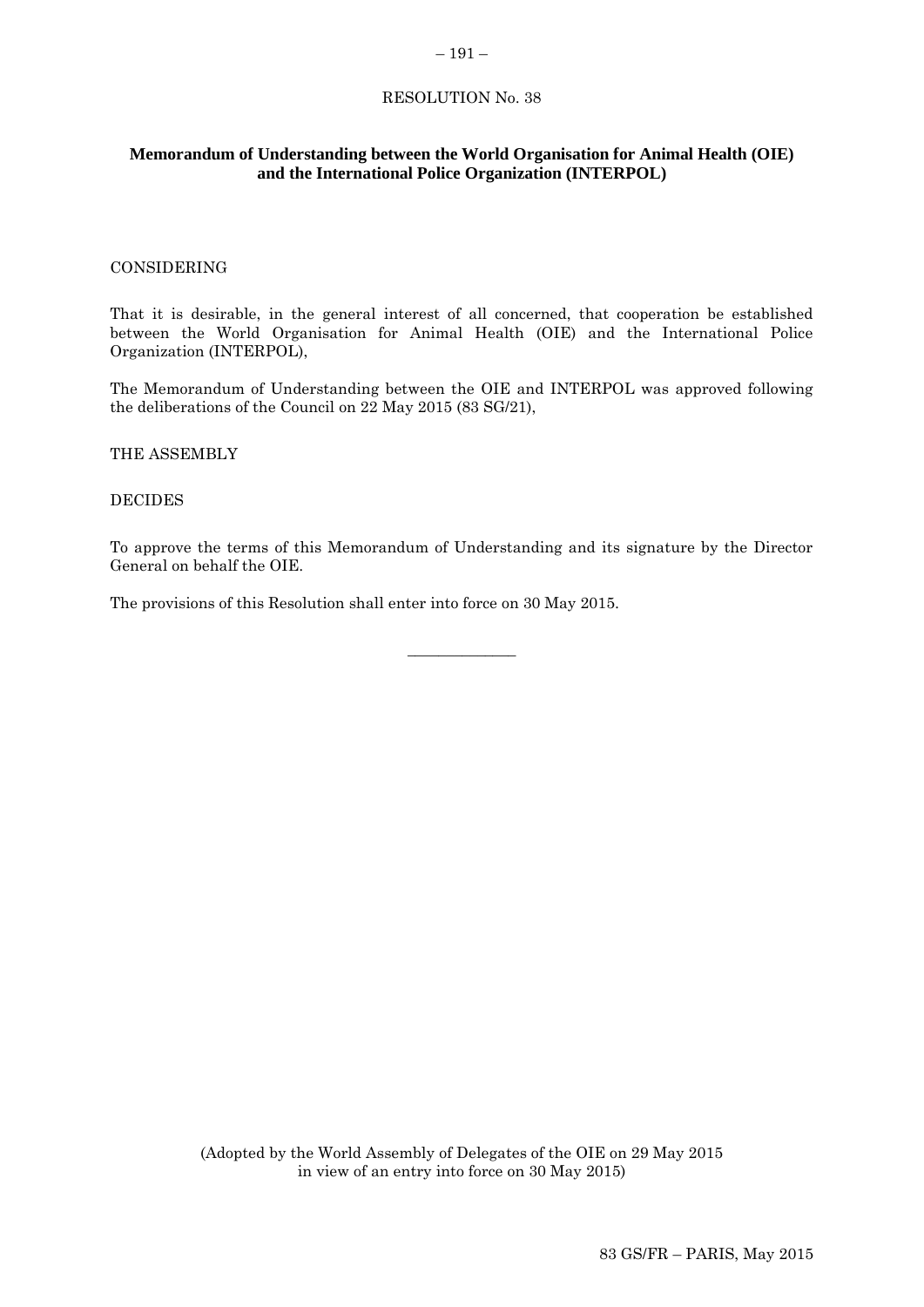### <span id="page-63-0"></span>– 192 –

### RESOLUTION No. 39

### **Agreement between the World Organisation for Animal Health (OIE) and the World Veterinary Association (WVA)**

#### **CONSIDERING**

That it is desirable, in the general interest of all concerned, that the Agreement between the World Organisation for Animal Health (OIE) and the World Veterinary Association (WVA), adopted on 29 May 2002, be updated to take into account the enlargement of their cooperation,

The revised Agreement between the OIE and WVA was approved following the deliberations of the Council on 22 May 2015 (83 SG/22),

THE ASSEMBLY

#### DECIDES

To approve the terms of this revised Agreement and its signature by the Director General on behalf the OIE.

\_\_\_\_\_\_\_\_\_\_\_\_\_\_

The provisions of this Resolution shall enter into force on 30 May 2015.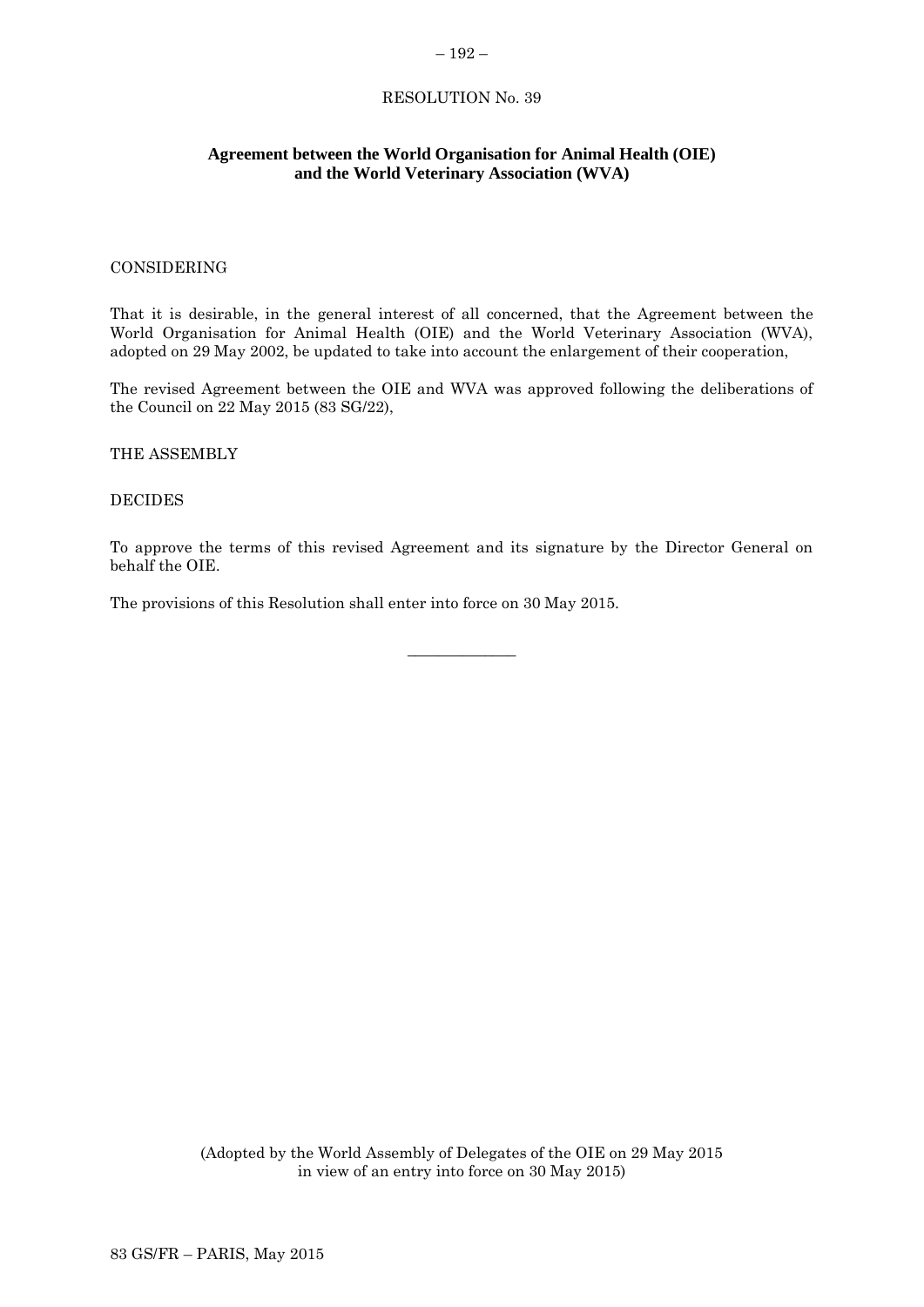#### <span id="page-64-0"></span>– 193 –

#### RESOLUTION No. 40

### **Agreement between the World Organisation for Animal Health (OIE) and the Secretariat of the Convention on International Trade in Endangered Species of Wild Fauna and Flora (CITES)**

#### CONSIDERING

That it is desirable, in the general interest of all concerned, that cooperation be established between the World Organisation for Animal Health (OIE) and the Secretariat of the Convention on International Trade in Endangered Species of Wild Fauna and Flora (CITES),

The Agreement between the OIE and the Secretariat of the CITES was approved following the deliberations of the Council on 22 May 2015 (83 SG/23),

THE ASSEMBLY

#### DECIDES

To approve the terms of this Agreement and its signature by the Director General on behalf the OIE.

\_\_\_\_\_\_\_\_\_\_\_\_\_\_

The provisions of this Resolution shall enter into force on 30 May 2015.